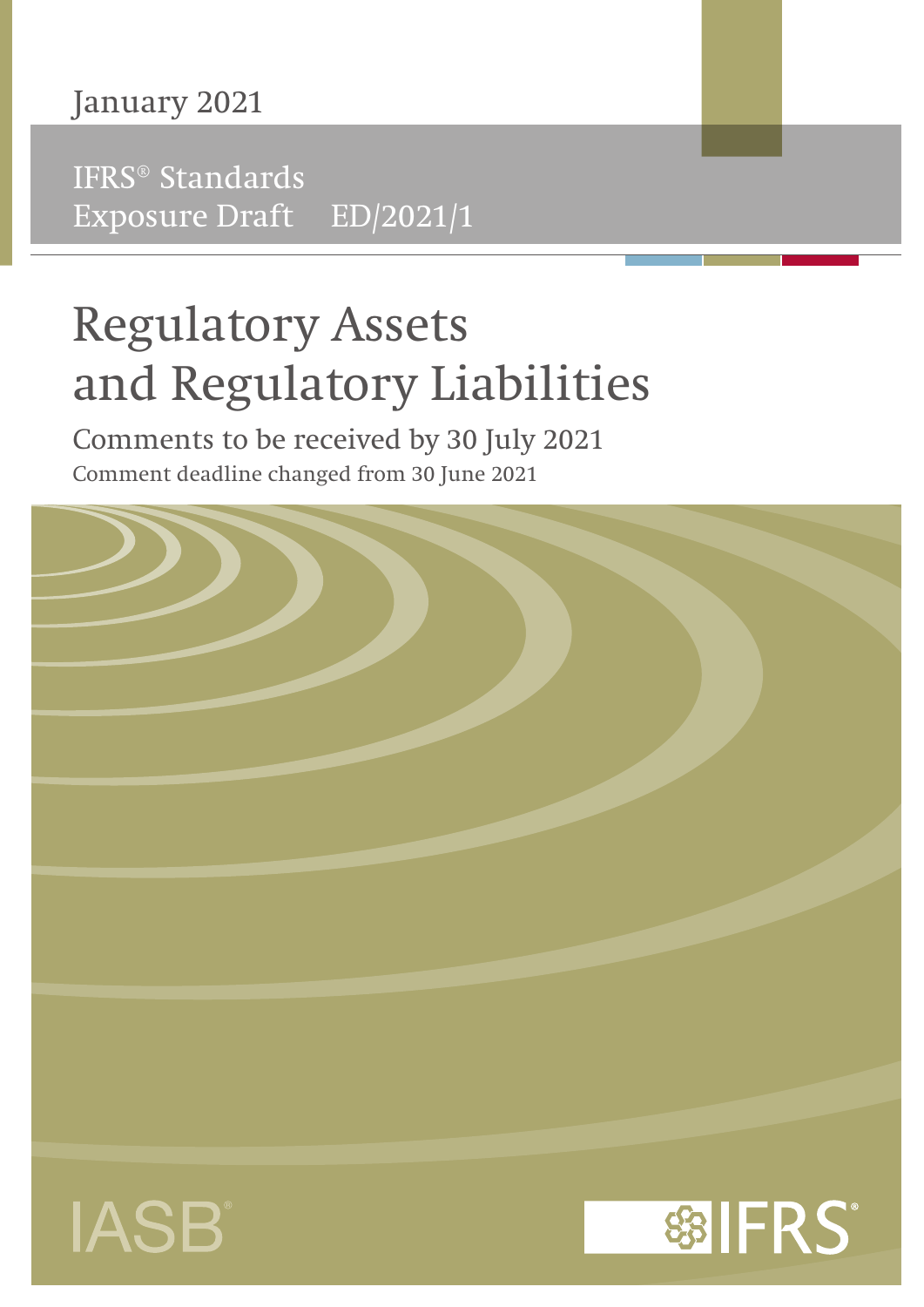# **Exposure Draft**

# *Regulatory Assets and Regulatory Liabilities*

Comments to be received by 30 July 2021 Comment deadline changed from 30 June 2021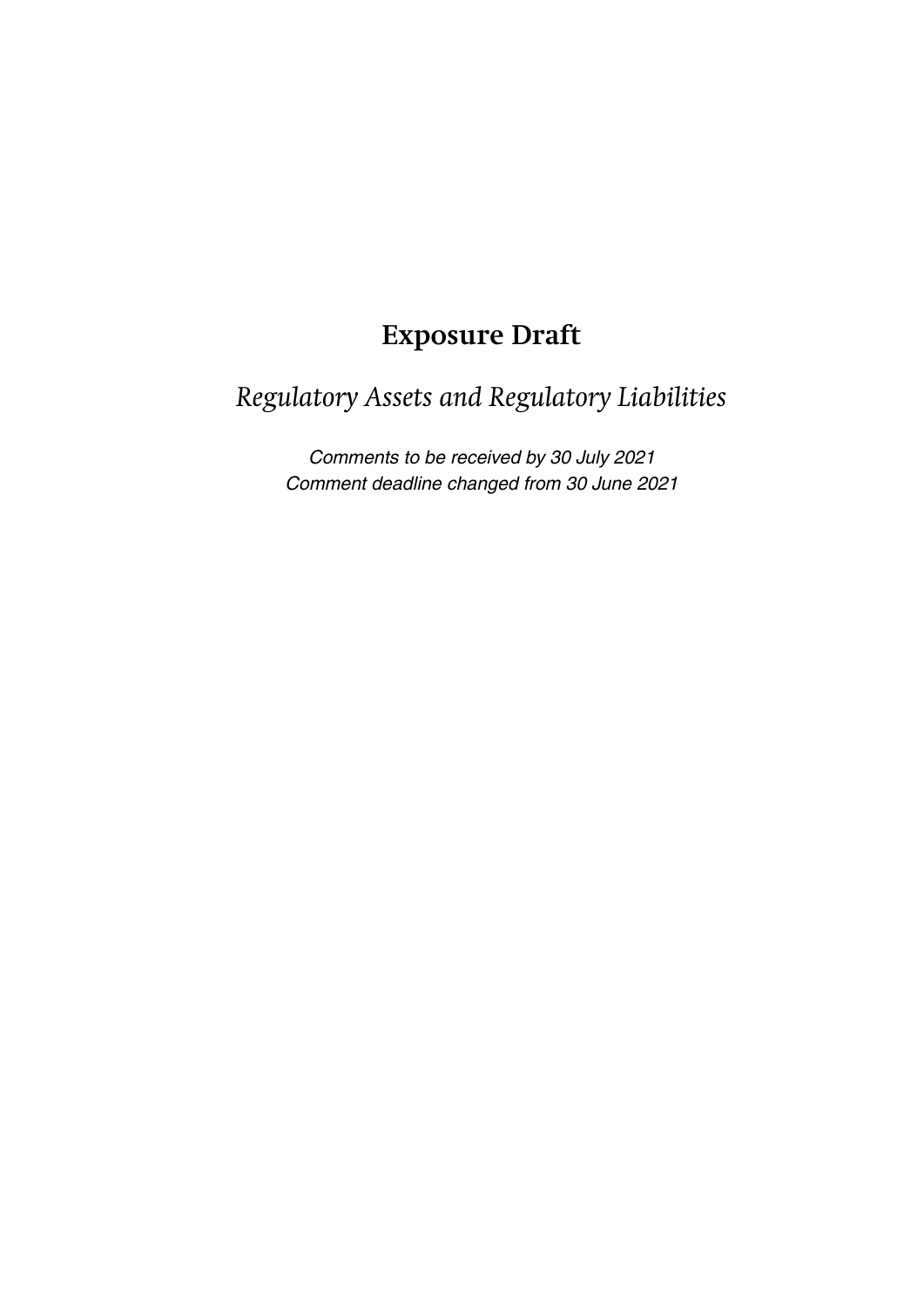Exposure Draft ED/2021/1 *Regulatory Assets and Regulatory Liabilities* is published by the International Accounting Standards Board (Board) for comment only. Comments need to be received by **30 July 2021** and should be submitted by email to [commentletters@ifrs.org](mailto:commentletters@ifrs.org) or online at [https://www.ifrs.org/](https://www.ifrs.org/projects/open-for-comment/) [projects/open-for-comment/](https://www.ifrs.org/projects/open-for-comment/).

All comments will be on the public record and posted on our website at [www.ifrs.org](https://www.ifrs.org) unless the respondent requests confidentiality. Such requests will not normally be granted unless supported by a good reason, for example, commercial confidence. Please see our website for details on this policy and on how we use your personal data.

**Disclaimer:** To the extent permitted by applicable law, the Board and the IFRS Foundation (Foundation) expressly disclaim all liability howsoever arising from this publication or any translation thereof whether in contract, tort or otherwise to any person in respect of any claims or losses of any nature including direct, indirect, incidental or consequential loss, punitive damages, penalties or costs.

Information contained in this publication does not constitute advice and should not be substituted for the services of an appropriately qualified professional.

ISBN for this part: 978-1-914113-02-4

ISBN for complete publication (three parts): 978-1-914113-01-7

#### **Copyright © 2021 IFRS Foundation**

**All rights reserved.** Reproduction and use rights are strictly limited. Please contact the Foundation for further details at [permissions@ifrs.org](mailto:permissions@ifrs.org).

Copies of Board publications may be ordered from the Foundation by emailing [customerservices@ifrs.org](mailto:customerservices@ifrs.org) or visiting our shop at<https://shop.ifrs.org>.



The Foundation has trade marks registered around the world including 'IAS®', 'IASB®', the IASB® logo, 'IFRIC®', 'IFRS®', the IFRS® logo, 'IFRS for SMEs®', the IFRS for SMEs® logo, the 'Hexagon Device', 'International Accounting Standards®', 'International Financial Reporting Standards®', 'NIIF®' and  $^{\circ}\mathrm{SIC}^{\circ}$  . Further details of the Foundation's trade marks are available from the Foundation on request.

The Foundation is a not-for-profit corporation under the General Corporation Law of the State of Delaware, USA and operates in England and Wales as an overseas company (Company number: FC023235) with its principal office in the Columbus Building, 7 Westferry Circus, Canary Wharf, London, E14 4HD.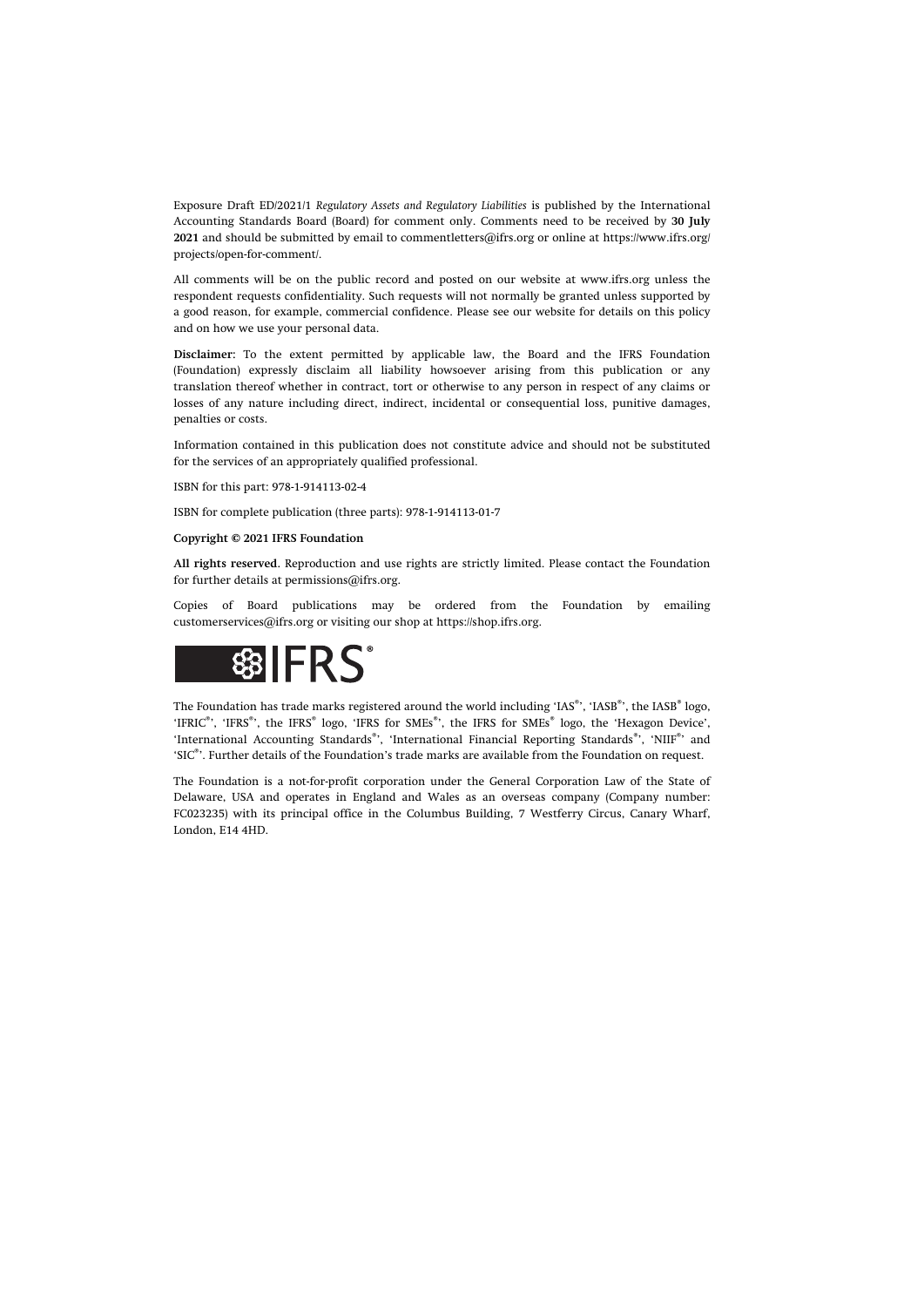# **CONTENTS**

**[INTRODUCTION](#page-5-0)**

from paragraph

# **[INVITATION TO COMMENT](#page-6-0)**

# **[\[DRAFT\] INTERNATIONAL FINANCIAL REPORTING](#page-16-0) STANDARD X [REGULATORY ASSETS AND REGULATORY](#page-16-0) [LIABILITIES](#page-16-0)**

| <b>OBJECTIVE</b>                                                                           | 1  |
|--------------------------------------------------------------------------------------------|----|
| <b>SCOPE</b>                                                                               | 3  |
| <b>Regulatory agreement</b>                                                                | 7  |
| Regulated rates, total allowed compensation and revenue                                    | 10 |
| Differences in timing                                                                      | 13 |
| Other differences relating to revenue recognition                                          | 18 |
| Rights and obligations that are not regulatory assets and regulatory<br><b>liabilities</b> | 20 |
| <b>UNIT OF ACCOUNT</b>                                                                     | 24 |
| <b>RECOGNITION</b>                                                                         | 25 |
| <b>MEASUREMENT</b>                                                                         | 29 |
| <b>Estimating future cash flows</b>                                                        | 31 |
| Discounting estimated future cash flows                                                    | 46 |
| Subsequent measurement                                                                     | 55 |
| Items affecting regulated rates only when related cash is paid or received                 | 59 |
| <b>PRESENTATION</b>                                                                        | 67 |
| Statement(s) of financial performance                                                      | 67 |
| <b>Statement of financial position</b>                                                     | 70 |
| <b>DISCLOSURE</b>                                                                          | 72 |
| Regulatory assets and regulatory liabilities measured applying<br>paragraph 61             | 84 |
| <b>APPENDICES</b>                                                                          |    |
| <b>A Defined terms</b>                                                                     |    |

**[B Application guidance](#page-34-0)**

**[C Effective date and transition](#page-44-0)**

**[D \[Draft\] Amendments to other IFRS Standards](#page-46-0)**

**[APPROVAL BY THE BOARD OF EXPOSURE DRAFT](#page-46-0) REGULATORY ASSETS [AND REGULATORY LIABILITIES](#page-46-0) PUBLISHED IN JANUARY 2021**

**BASIS FOR CONCLUSIONS (see separate booklet)**

**ILLUSTRATIVE EXAMPLES (see separate booklet)**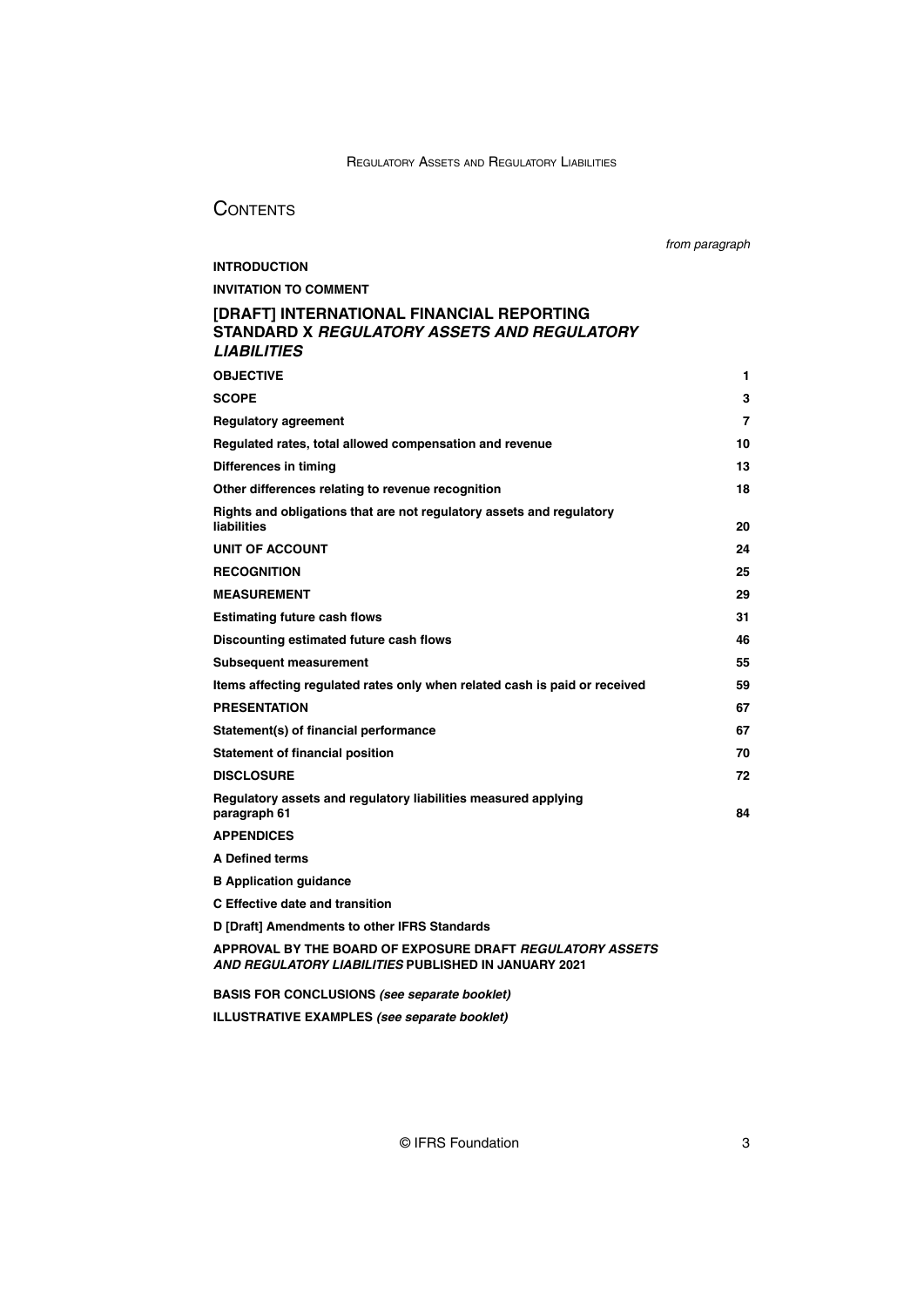[Draft] IFRS X *Regulatory Assets and Regulatory Liabilities* is set out in paragraphs 1–85 and appendices A–D. All the paragraphs have equal authority. Paragraphs in **bold type** state the main principles. Terms defined in Appendix A are in *italics* the first time that they appear in the [draft] Standard. Definitions of other terms are given in the Glossary for IFRS Standards. The [draft] Standard should be read in the context of its objective and the Basis for Conclusions, the *Preface to IFRS Standards* and the *Conceptual Framework for Financial Reporting*. IAS 8 *Accounting Policies, Changes in Accounting Estimates and Errors* provides a basis for selecting and applying accounting policies in the absence of explicit guidance.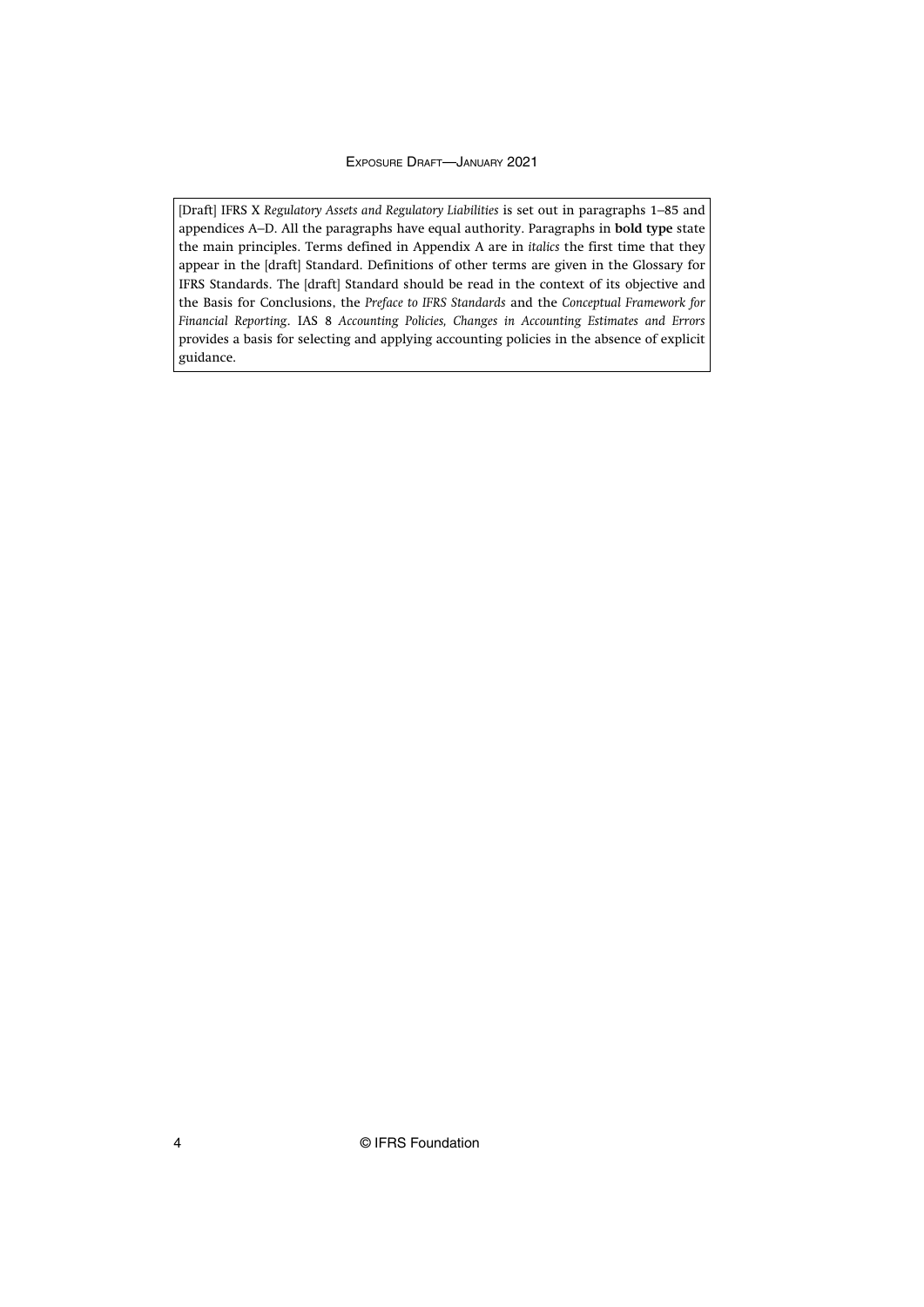# <span id="page-5-0"></span>**Introduction**

# **Why is the Board publishing this Exposure Draft?**

Rate regulation can significantly affect the amount and timing of an entity's revenue, profit and cash flows by specifying:

- (a) how much compensation an entity is entitled to charge customers ('total allowed compensation') for goods or services supplied in a period; and
- (b) when the entity can include that compensation in the regulated rates charged.

In some cases, a difference in timing arises when the regulatory agreement implementing rate regulation specifies that part of the total allowed compensation for goods or services supplied in a period is included in determining the regulated rates for goods or services supplied in a different period (past or future).

Financial statements prepared applying IFRS Standards already provide users of financial statements with useful information about an entity's revenue from supplying goods or services, the cost of those goods or services, and other expenses incurred in a period. That information, however, does not give users an understanding of how those differences in timing affect the relationship between an entity's revenue and expenses.

# **A summary of the proposals in this Exposure Draft**

The International Accounting Standards Board (Board) is proposing an accounting model to supplement the information that an entity already provides by applying IFRS Standards. The proposed model is based on the principle that an entity should reflect the total allowed compensation for goods or services supplied in a period as part of its reported financial performance for that period. To implement that principle, an entity would recognise in its statement of financial position:

- (a) regulatory assets—enforceable present rights to add an amount in determining future regulated rates because part of the total allowed compensation for goods or services already supplied will be included in revenue in the future; and
- (b) regulatory liabilities—enforceable present obligations to deduct an amount in determining future regulated rates because the revenue already recognised includes an amount that will provide part of the total allowed compensation for goods or services to be supplied in the future.

As a result, an entity would recognise in its statement(s) of financial performance:

- (a) regulatory income to depict a part of the total allowed compensation for goods or services supplied in the current period that was included in revenue in past periods, or will be included in revenue in future periods; and
- (b) regulatory expense to depict an amount included in revenue in the current period that provides part of the total allowed compensation for goods or services that were supplied in past periods, or will be supplied in future periods.

An entity would measure regulatory assets and regulatory liabilities on a modified historical cost basis reflecting updated estimates of future cash flows that will arise from those assets and liabilities.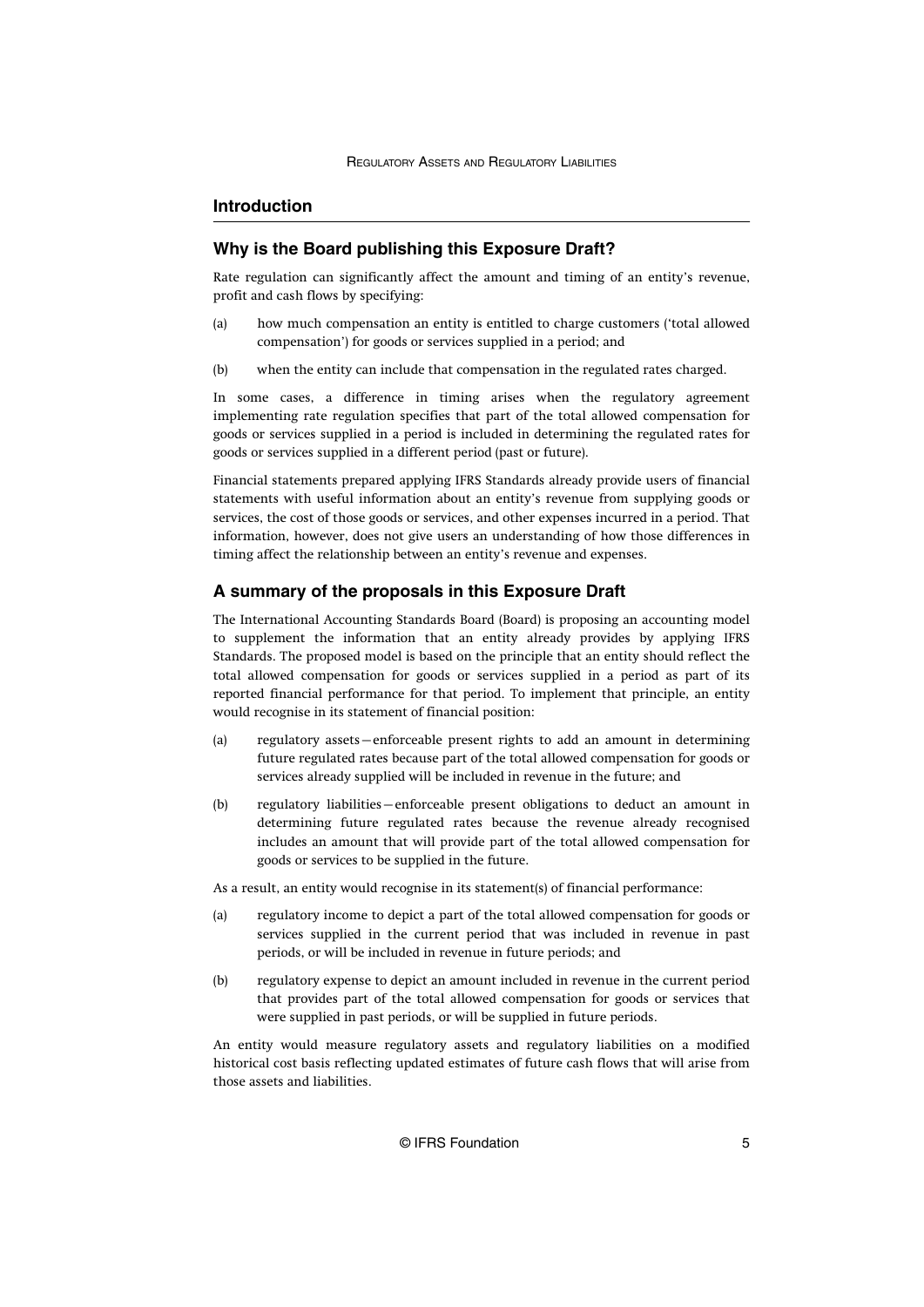<span id="page-6-0"></span>The information produced by implementing the Board's proposals, together with the information required by other IFRS Standards, would enable users of financial statements to understand:

- (a) the relationship between an entity's revenue and expenses as completely as would have been possible if the total allowed compensation for the goods or services supplied had been fully reflected in revenue in the period in which the entity supplied those goods or services. That understanding will provide insights into the entity's prospects for future cash flows.
- (b) the entity's regulatory assets and regulatory liabilities. That understanding will provide insights into how regulatory assets and regulatory liabilities will affect the amount, timing and uncertainty of the entity's future cash flows.

If finalised as a new IFRS Standard, the Board's proposals would replace IFRS 14 *Regulatory Deferral Accounts*, an interim Standard that permits a variety of accounting approaches for the effects of rate regulation to continue temporarily.

# **Who would be affected by the proposals?**

The Board's proposals would, if implemented, affect entities subject to a regulatory agreement that is capable of creating regulatory assets and regulatory liabilities. For users of financial statements, the Board expects that application of the proposals would result in financial statements providing a clearer and more complete picture of the relationship between the revenue and expenses of those entities. Paragraphs BC214–BC251 of the Basis for Conclusions describe the likely effects of the Board's proposals.

# **Next step**

The Board will consider comment letters and other feedback from its consultations on the Exposure Draft and will then decide whether to issue an IFRS Standard to replace IFRS 14 and whether to make any changes from the proposals in finalising such a Standard.

# **Invitation to comment**

The Board invites comments on the proposals in the Exposure Draft, particularly on the questions set out below. Respondents need not comment on all the questions. Comments are most helpful if they:

- (a) address the questions as stated;
- (b) indicate the specific paragraph(s) to which they relate;
- (c) contain a clear rationale;
- (d) identify any wording in the proposals that is difficult to translate; and
- (e) include any alternative the Board should consider, if applicable.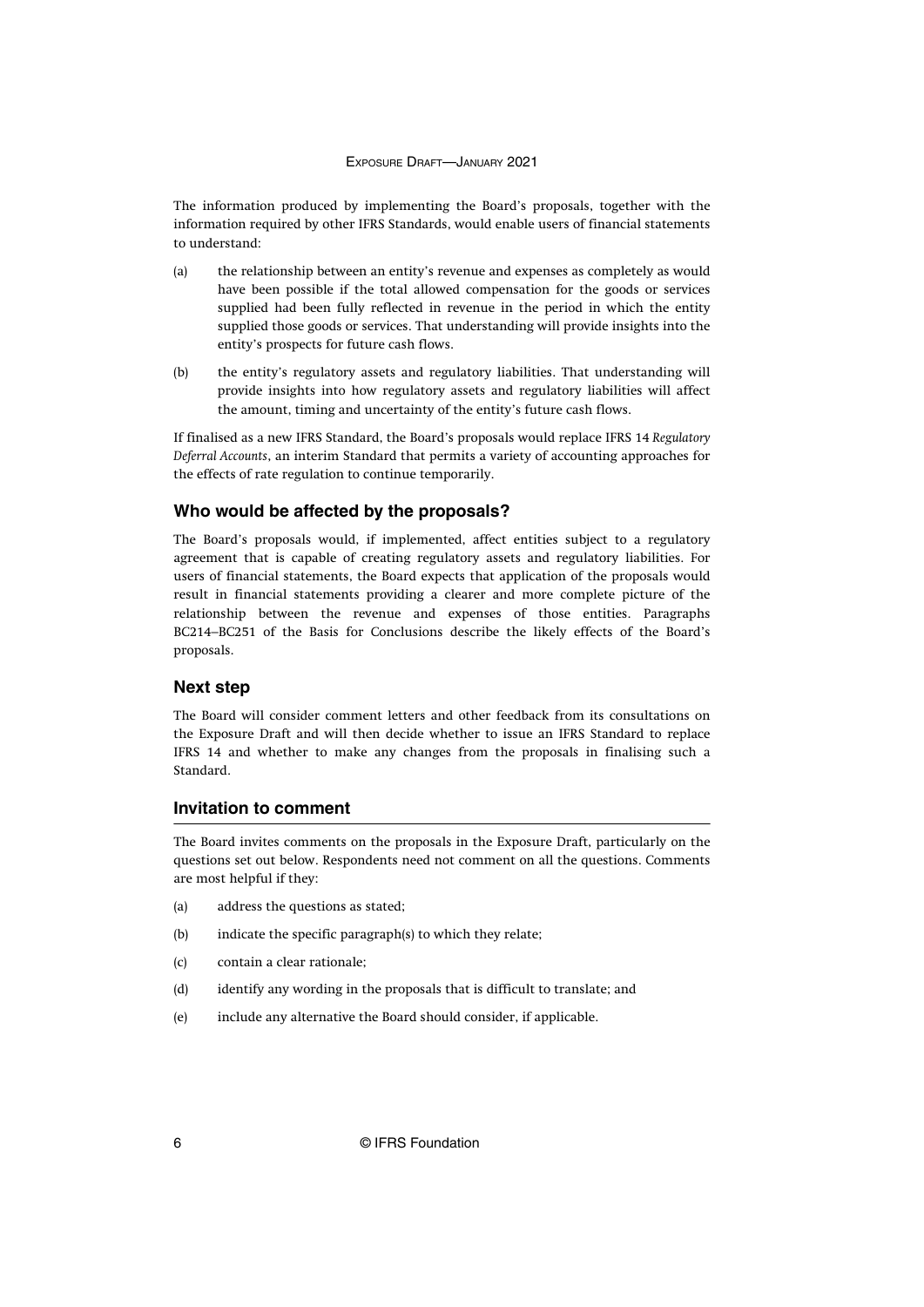# **Questions for respondents**

#### **Question 1—Objective and scope**

Paragraph 1 of the Exposure Draft sets out the proposed objective: an entity should provide relevant information that faithfully represents how regulatory income and regulatory expense affect the entity's financial performance, and how regulatory assets and regulatory liabilities affect its financial position.

Paragraph 3 of the Exposure Draft proposes that an entity apply the [draft] Standard to all its regulatory assets and all its regulatory liabilities. Regulatory assets and regulatory liabilities are created by a regulatory agreement that determines the regulated rate in such a way that part of the total allowed compensation for goods or services supplied in one period is charged to customers through the regulated rates for goods or services supplied in a different period (past or future).<sup>1</sup> The [draft] Standard would not apply to any other rights or obligations created by the regulatory agreement—an entity would continue to apply other IFRS Standards in accounting for the effects of those other rights or obligations.

Paragraphs BC78–BC86 of the Basis for Conclusions describe the reasoning behind the Board's proposals. They also explain why the Exposure Draft does not restrict the scope of the proposed requirements to apply only to regulatory agreements with a particular legal form or only to those enforced by a regulator with particular attributes.

- (a) Do you agree with the objective of the Exposure Draft? Why or why not?
- (b) Do you agree with the proposed scope of the Exposure Draft? Why or why not? If not, what scope do you suggest and why?
- (c) Do you agree that the proposals in the Exposure Draft are clear enough to enable an entity to determine whether a regulatory agreement gives rise to regulatory assets and regulatory liabilities? If not, what additional requirements do you recommend and why?
- (d) Do you agree that the requirements proposed in the Exposure Draft should apply to all regulatory agreements and not only to those that have a particular legal form or those enforced by a regulator with particular attributes? Why or why not? If not, how and why should the Board specify what form a regulatory agreement should have, and how and why should it define a regulator?
- (e) Have you identified any situations in which the proposed requirements would affect activities that you do not view as subject to rate regulation? If so, please describe the situations, state whether you have any concerns about those effects and explain what your concerns are.
- (f) Do you agree that an entity should not recognise any assets or liabilities created by a regulatory agreement other than regulatory assets and regulatory liabilities and other assets and liabilities, if any, that are already required or permitted to be recognised by IFRS Standards?

<sup>1</sup> A regulatory agreement is defined in the Exposure Draft as a set of enforceable rights and obligations that determine a regulated rate to be applied in contracts with customers.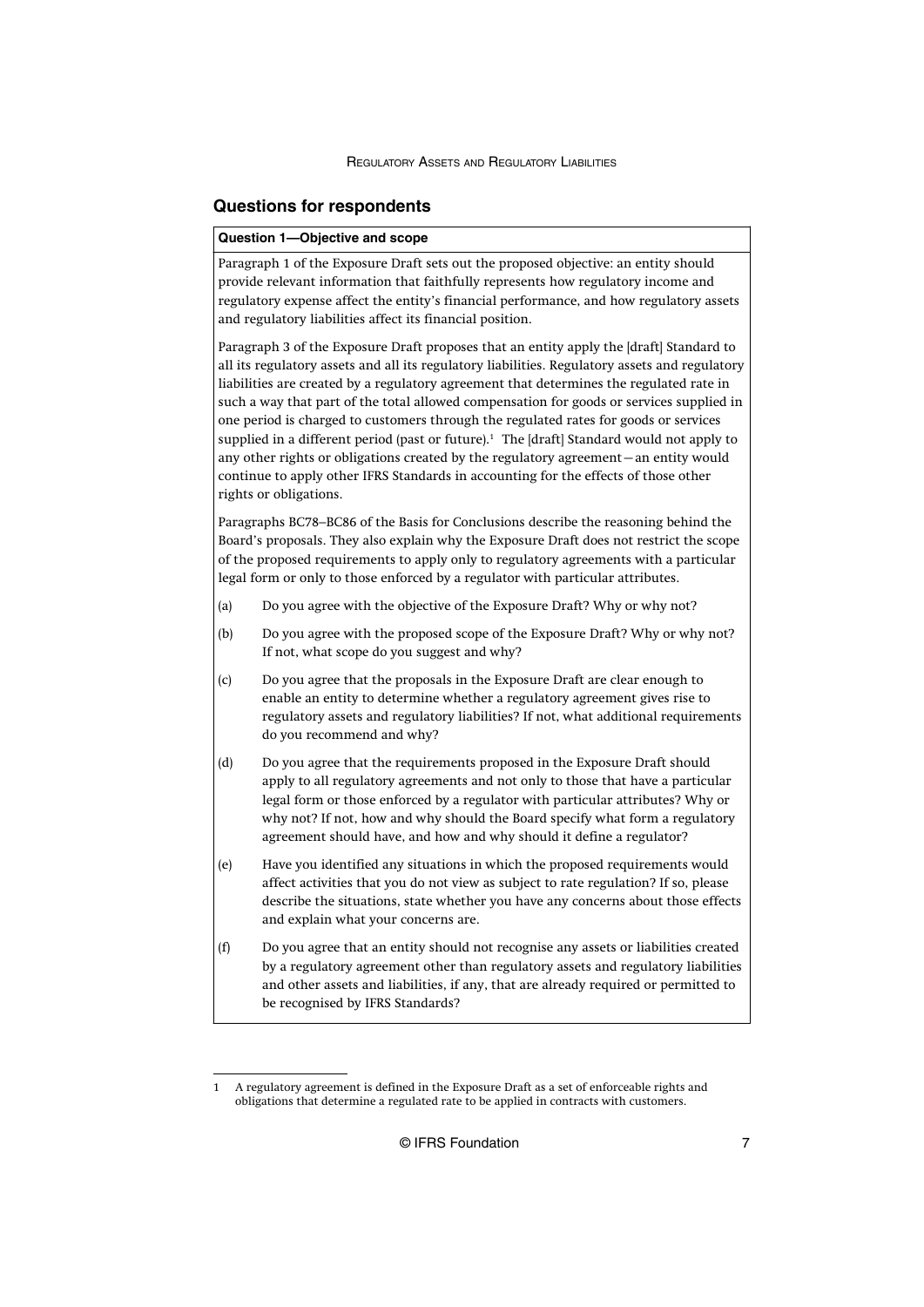#### **Question 2—Regulatory assets and regulatory liabilities**

The Exposure Draft defines a regulatory asset as an enforceable present right, created by a regulatory agreement, to add an amount in determining a regulated rate to be charged to customers in future periods because part of the total allowed compensation for goods or services already supplied will be included in revenue in the future.

The Exposure Draft defines a regulatory liability as an enforceable present obligation, created by a regulatory agreement, to deduct an amount in determining a regulated rate to be charged to customers in future periods because the revenue already recognised includes an amount that will provide part of the total allowed compensation for goods or services to be supplied in the future.

Paragraphs BC36–BC62 of the Basis for Conclusions discuss what regulatory assets and regulatory liabilities are and why the Board proposes that an entity account for them separately.

- (a) Do you agree with the proposed definitions? Why or why not? If not, what changes do you suggest and why?
- (b) The proposed definitions refer to total allowed compensation for goods or services. Total allowed compensation would include the recovery of allowable expenses and a profit component (paragraphs BC87–BC113 of the Basis for Conclusions). This concept differs from the concepts underlying some current accounting approaches for the effects of rate regulation, which focus on cost deferral and may not involve a profit component (paragraphs BC224 and BC233–BC244 of the Basis for Conclusions). Do you agree with the focus on total allowed compensation, including both the recovery of allowable expenses and a profit component? Why or why not?
- (c) Do you agree that regulatory assets and regulatory liabilities meet the definitions of assets and liabilities within the *Conceptual Framework for Financial Reporting* (paragraphs BC37–BC47)? Why or why not?
- (d) Do you agree that an entity should account for regulatory assets and regulatory liabilities separately from the rest of the regulatory agreement (paragraphs BC58–BC62)? Why or why not?
- (e) Have you identified any situations in which the proposed definitions would result in regulatory assets or regulatory liabilities being recognised when their recognition would provide information that is not useful to users of financial statements?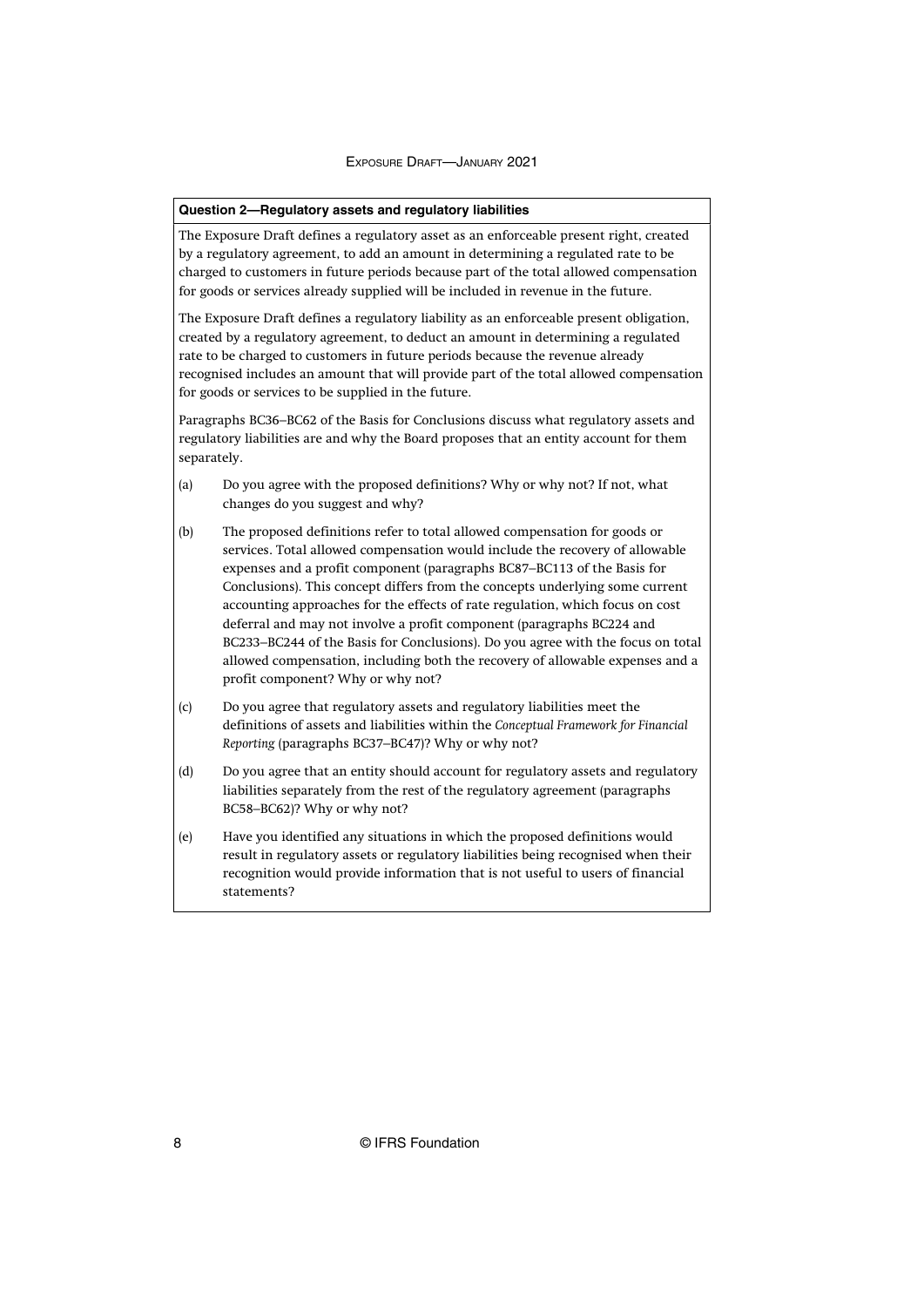#### **Question 3—Total allowed compensation**

Paragraphs B3–B27 of the Exposure Draft set out how an entity would determine whether components of total allowed compensation included in determining the regulated rates charged to customers in a period, and hence included in the revenue recognised in the period, relate to goods or services supplied in the same period, or to goods or services supplied in a different period. Paragraphs BC87–BC113 of the Basis for Conclusions explain the reasoning behind the Board's proposals.

- (a) Do you agree with the proposed guidance on how an entity would determine total allowed compensation for goods or services supplied in a period if a regulatory agreement provides:
	- (i) regulatory returns calculated by applying a return rate to a base, such as a regulatory capital base (paragraphs B13–B14 and BC92–BC95)?
	- (ii) regulatory returns on a balance relating to assets not yet available for use (paragraphs B15 and BC96–BC100)?
	- (iii) performance incentives (paragraphs B16–B20 and BC101–BC110)?
- (b) Do you agree with how the proposed guidance in paragraphs B3–B27 would treat all components of total allowed compensation not listed in question 3(a)? Why or why not? If not, what approach do you recommend and why?
- (c) Should the Board provide any further guidance on how to apply the concept of total allowed compensation? If so, what guidance is needed and why?

#### **Question 4—Recognition**

Paragraphs 25–28 of the Exposure Draft propose that:

- an entity recognise all its regulatory assets and regulatory liabilities; and
- if it is uncertain whether a regulatory asset or regulatory liability exists, an entity should recognise that regulatory asset or regulatory liability if it is more likely than not that it exists. It could be certain that a regulatory asset or regulatory liability exists even if it is uncertain whether that asset or liability will ultimately generate any inflows or outflows of cash. Uncertainty of outcome would be addressed in measurement (Question 5).

Paragraphs BC122–BC129 of the Basis for Conclusions describe the reasoning behind the Board's proposals.

- (a) Do you agree that an entity should recognise all its regulatory assets and regulatory liabilities? Why or why not?
- (b) Do you agree that a 'more likely than not' recognition threshold should apply when it is uncertain whether a regulatory asset or regulatory liability exists? Why or why not? If not, what recognition threshold do you suggest and why?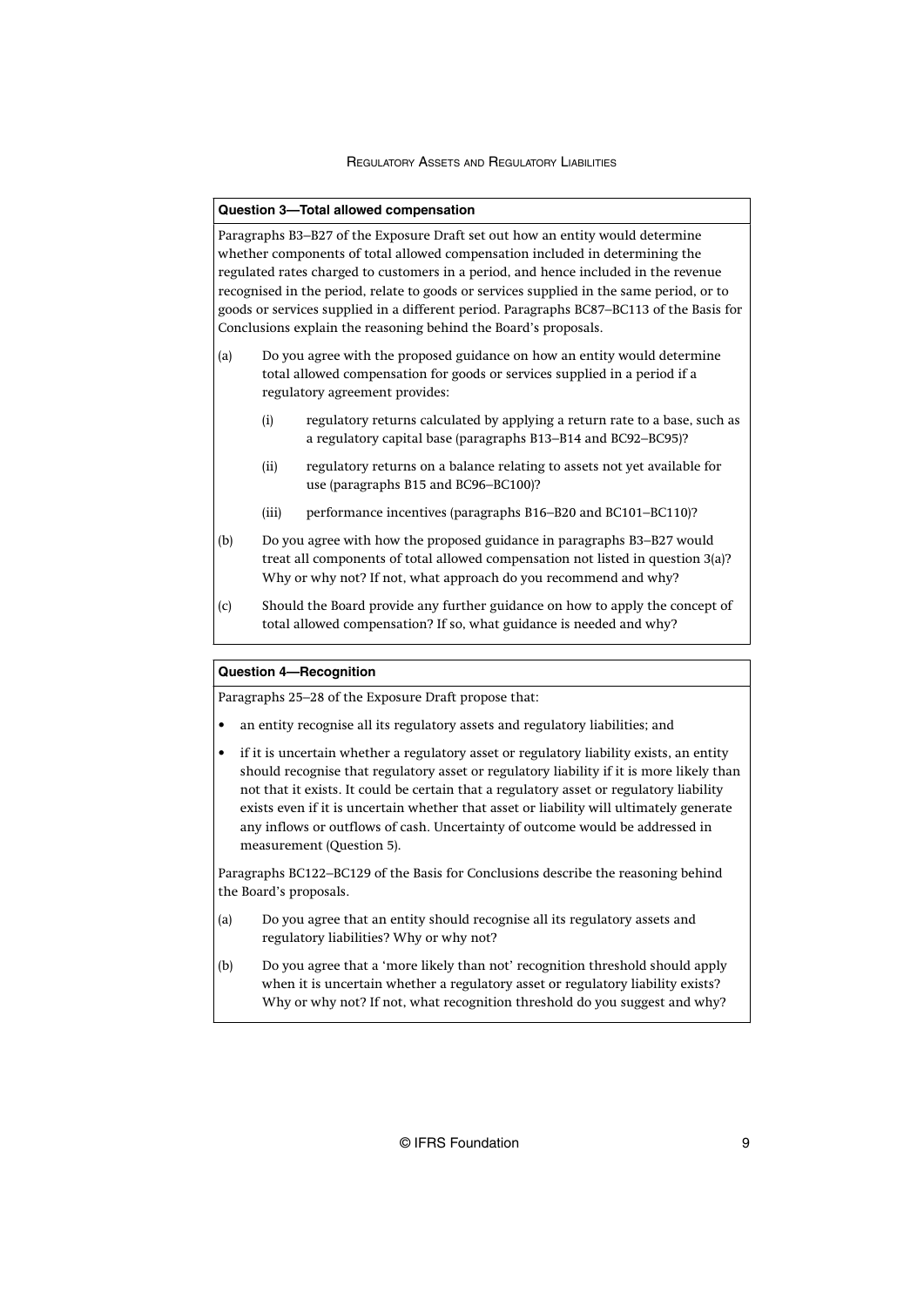#### **Question 5—Measurement**

Paragraph 29 of the Exposure Draft specifies the measurement basis. Paragraphs 29–45 of the Exposure Draft propose that an entity measure regulatory assets and regulatory liabilities at historical cost, modified by using updated estimates of future cash flows. An entity would implement that measurement basis by applying a cash-flow-based measurement technique. That technique would involve estimating future cash flows including future cash flows arising from regulatory interest—and updating those estimates at the end of each reporting period to reflect conditions existing at that date. The future cash flows would be discounted (in most cases at the regulatory interest rate —see Question 6). Paragraphs BC130–BC158 of the Basis for Conclusions describe the reasoning behind the Board's proposals.

- (a) Do you agree with the proposed measurement basis? Why or why not? If not, what basis do you suggest and why?
- (b) Do you agree with the proposed cash-flow-based measurement technique? Why or why not? If not, what technique do you suggest and why?

If cash flows arising from a regulatory asset or regulatory liability are uncertain, the Exposure Draft proposes that an entity estimate those cash flows applying whichever of two methods—the 'most likely amount' method or 'expected value' method—better predicts the cash flows. The entity should apply the chosen method consistently from initial recognition to recovery or fulfilment. Paragraphs BC136–BC139 of the Basis for Conclusions describe the reasoning behind the Board's proposal.

(c) Do you agree with this proposal? Why or why not? If not, what approach do you suggest and why?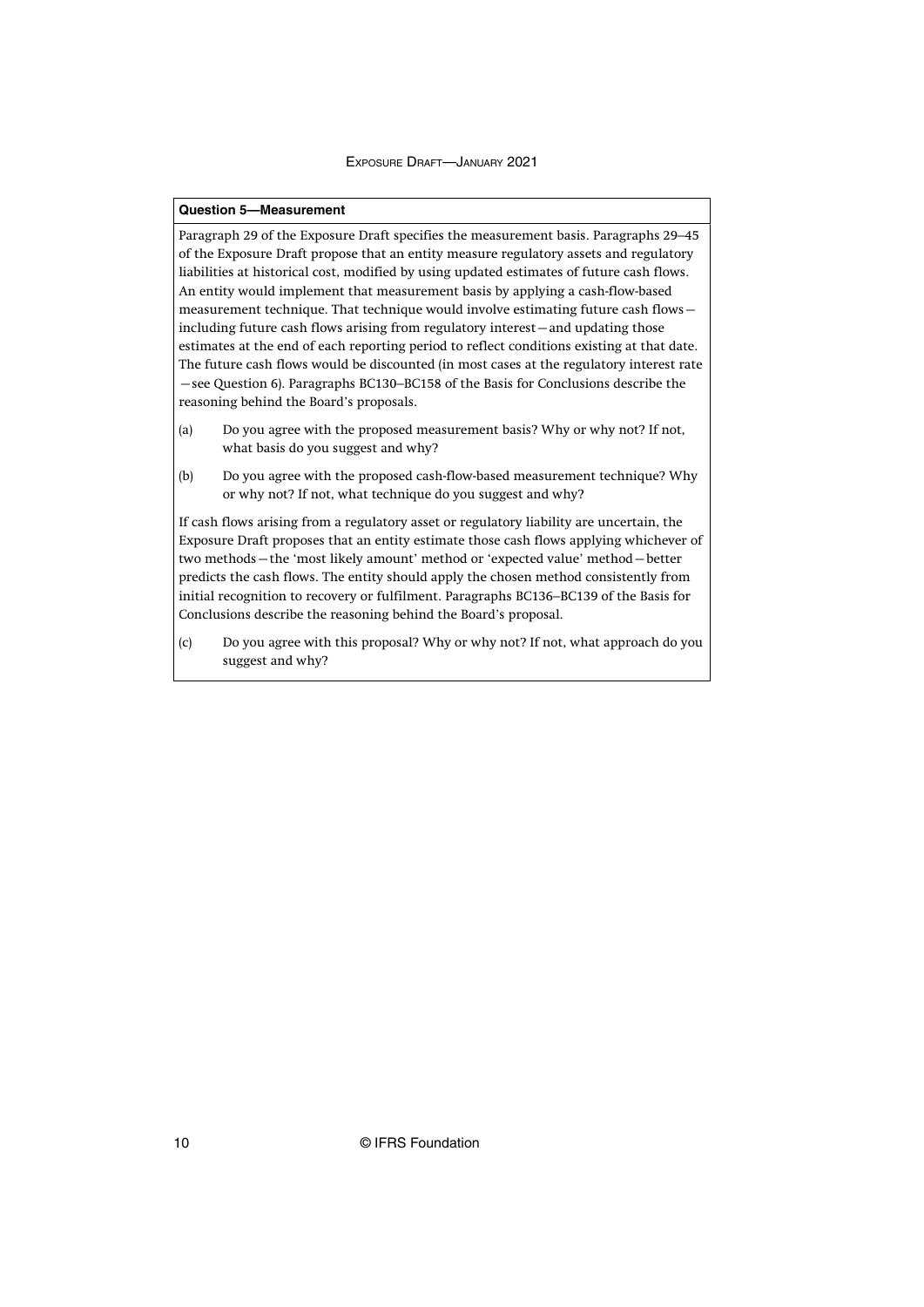#### **Question 6—Discount rate**

Paragraphs 46–49 of the Exposure Draft propose that an entity discount the estimated future cash flows used in measuring regulatory assets and regulatory liabilities. Except in specified circumstances, the discount rate would be the regulatory interest rate that the regulatory agreement provides. Paragraphs BC159–BC166 of the Basis for Conclusions describe the reasoning behind the Board's proposals.

(a) Do you agree with these proposals? Why or why not? If not, what approach do you suggest and why?

Paragraphs 50–53 of the Exposure Draft set out proposed requirements for an entity to estimate the minimum interest rate and to use this rate to discount the estimated future cash flows if the regulatory interest rate provided for a regulatory asset is insufficient to compensate the entity. The Board is proposing no similar requirement for regulatory liabilities. For a regulatory liability, an entity would use the regulatory interest rate as the discount rate in all circumstances. Paragraphs BC167–BC170 of the Basis for Conclusions describe the reasoning behind the Board's proposals.

- (b) Do you agree with these proposed requirements for cases when the regulatory interest rate provided for a regulatory asset is insufficient? Why or why not?
- (c) Have you identified any other situations in which it would be appropriate to use a discount rate that is not the regulatory interest rate? If so, please describe the situations, state what discount rate you recommend and explain why it would be a more appropriate discount rate than the regulatory interest rate.

Paragraph 54 of the Exposure Draft addresses cases when a regulatory agreement provides regulatory interest unevenly by applying a series of different regulatory interest rates in successive periods. It proposes that an entity should translate those rates into a single discount rate for use throughout the life of the regulatory asset or regulatory liability.

(d) Do you agree with the proposal? Why or why not? If not, what do you recommend and why?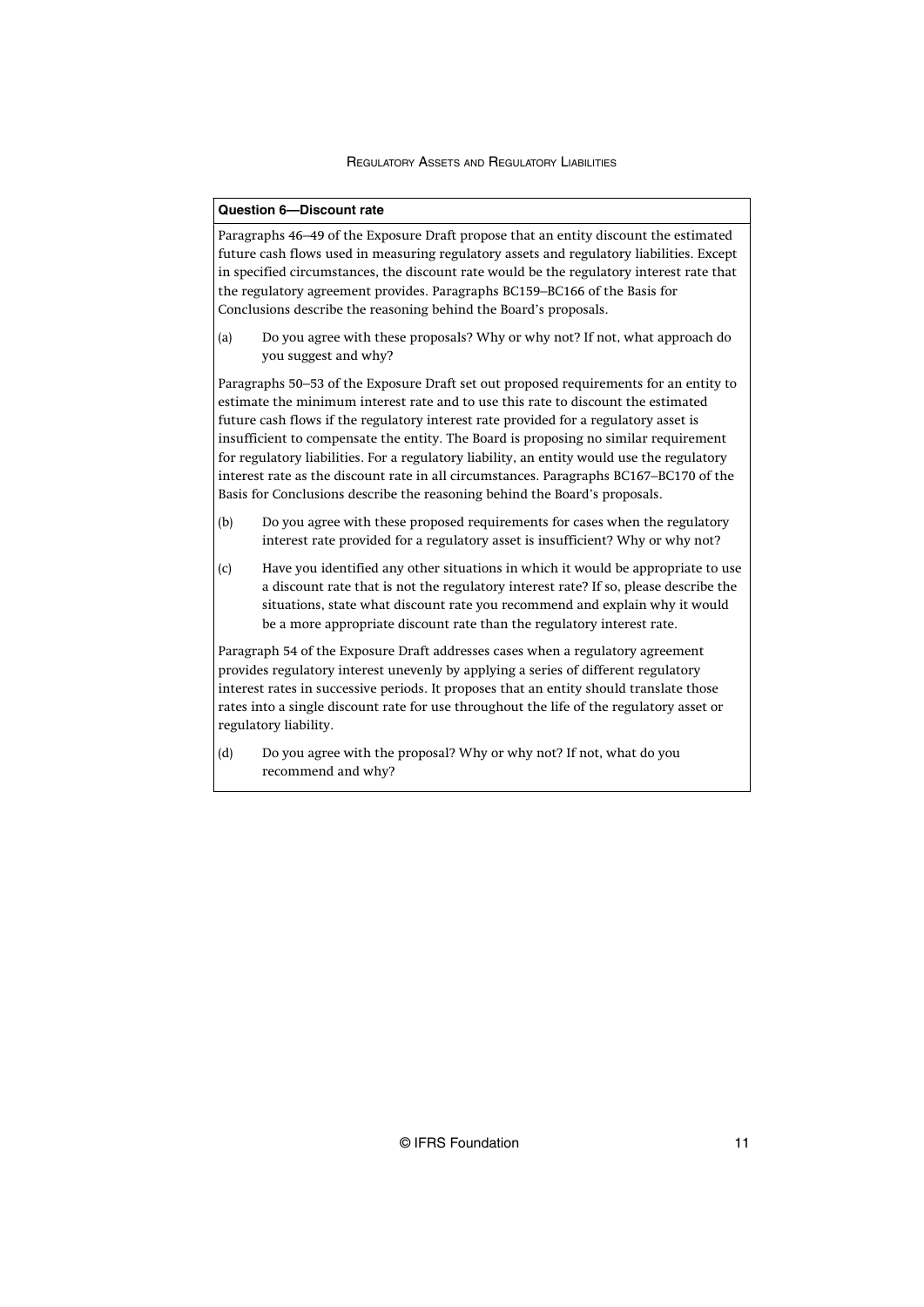# **Question 7—Items affecting regulated rates only when related cash is paid or received**

In some cases, a regulatory agreement includes an item of expense or income in determining the regulated rates in the period only when an entity pays or receives the related cash, or soon after that, instead of when the entity recognises that item as expense or income in its financial statements. Paragraphs 59–66 of the Exposure Draft propose that in such cases, an entity would measure any resulting regulatory asset or regulatory liability using the measurement basis that the entity would use in measuring the related liability or related asset by applying IFRS Standards. An entity would adjust that measurement to reflect any uncertainty that is present in the regulatory asset or regulatory liability but not present in the related liability or related asset. Paragraphs BC174–BC177 of the Basis for Conclusions describe the reasoning behind the Board's proposals.

(a) Do you agree with the measurement proposals when items of expense or income affect regulated rates only when related cash is paid or received? Why or why not? If not, what approach do you suggest for such items and why?

When these measurement proposals apply and result in regulatory income or regulatory expense arising from remeasuring the related liability or related asset through other comprehensive income, paragraph 69 of the Exposure Draft proposes that an entity would also present the resulting regulatory income or regulatory expense in other comprehensive income. Paragraphs BC183–BC186 of the Basis for Conclusions describe the reasoning behind the Board's proposal.

(b) Do you agree with the proposal to present regulatory income or regulatory expense in other comprehensive income in this case? Why or why not? If not, what approach do you suggest and why?

#### **Question 8—Presentation in the statement(s) of financial performance**

Paragraph 67 of the Exposure Draft proposes that an entity present all regulatory income minus all regulatory expense as a separate line item immediately below revenue. Paragraph 68 proposes that regulatory income includes regulatory interest income and regulatory expense includes regulatory interest expense. Paragraphs BC178–BC182 of the Basis for Conclusions describe the reasoning behind the Board's proposals.

- (a) Do you agree that an entity should present all regulatory income minus all regulatory expense as a separate line item immediately below revenue (except in the case described in Question 7(b))? Why or why not? If not, what approach do you suggest and why?
- (b) Do you agree with the proposed inclusion of regulatory interest income and regulatory interest expense within the line item immediately below revenue? Why or why not? If not, what approach do you suggest and why?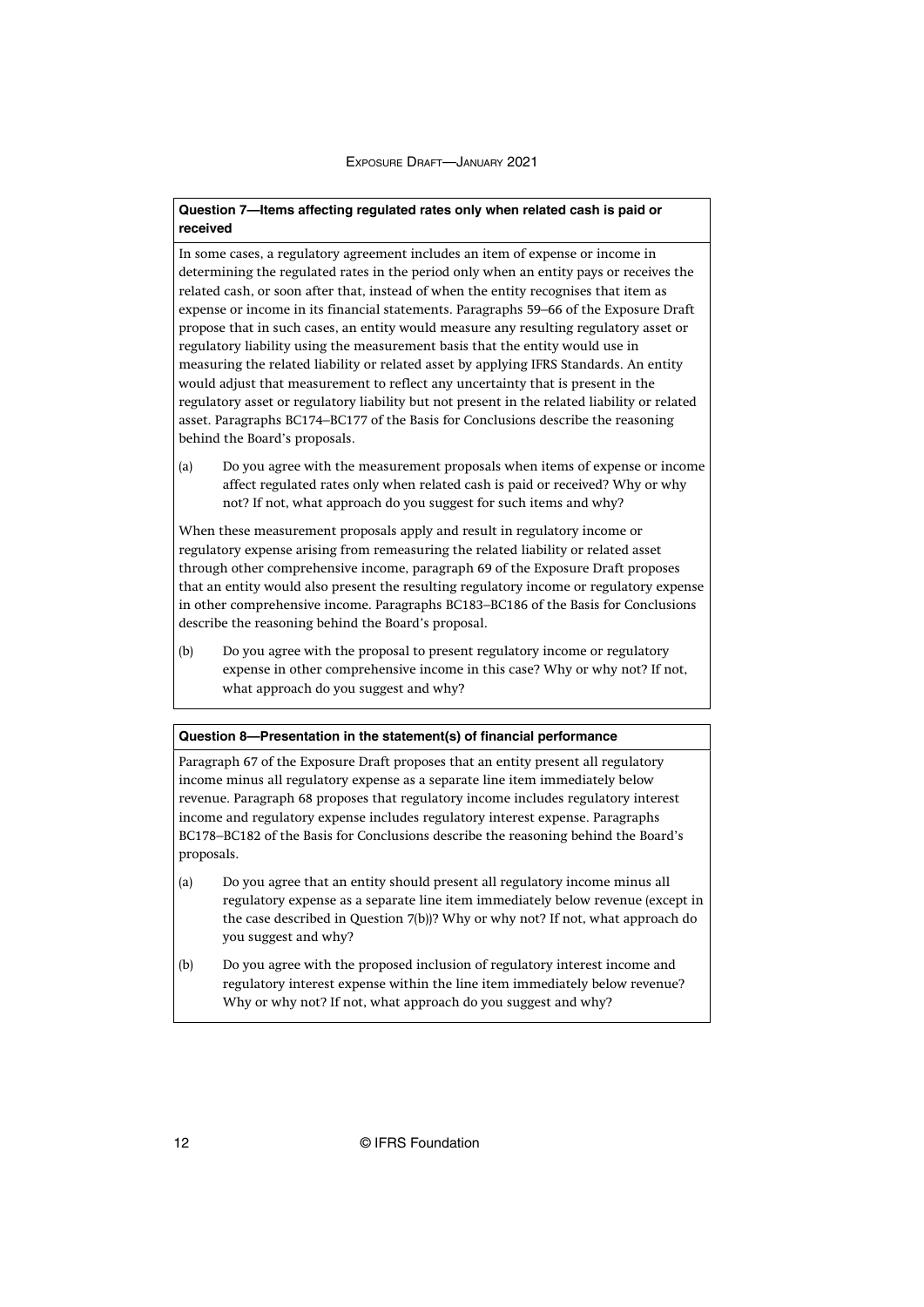#### **Question 9—Disclosure**

Paragraph 72 of the Exposure Draft describes the proposed overall objective of the disclosure requirements. That objective focuses on information about an entity's regulatory income, regulatory expense, regulatory assets and regulatory liabilities, for reasons explained in paragraphs BC187–BC202 of the Basis for Conclusions. The Board does not propose a broader objective of providing users of financial statements with information about the nature of the regulatory agreement, the risks associated with it and its effects on the entity's financial performance, financial position or cash flows.

- (a) Do you agree that the overall disclosure objective should focus on information about an entity's regulatory income, regulatory expense, regulatory assets and regulatory liabilities? Why or why not? If not, what focus do you suggest and why?
- (b) Do you have any other comments on the proposed overall disclosure objective?

Paragraphs 77–83 of the Exposure Draft set out the Board's proposals for specific disclosure objectives and disclosure requirements.

- (c) Do you have any comments on these proposals? Should any other disclosures be required? If so, how would requiring those other disclosures help an entity better meet the proposed disclosure objectives?
- (d) Are the proposed overall and specific disclosure objectives and disclosure requirements worded in a way that would make it possible for preparers, auditors, regulators and enforcement bodies to assess whether information disclosed is sufficient to meet those objectives?

#### **Question 10—Effective date and transition**

Appendix C to the Exposure Draft describes the proposed transition requirements. Paragraphs BC203–BC213 of the Basis for Conclusions describe the reasoning behind the Board's proposals.

- (a) Do you agree with these proposals?
- (b) Do you have any comments you wish the Board to consider when it sets the effective date for the Standard?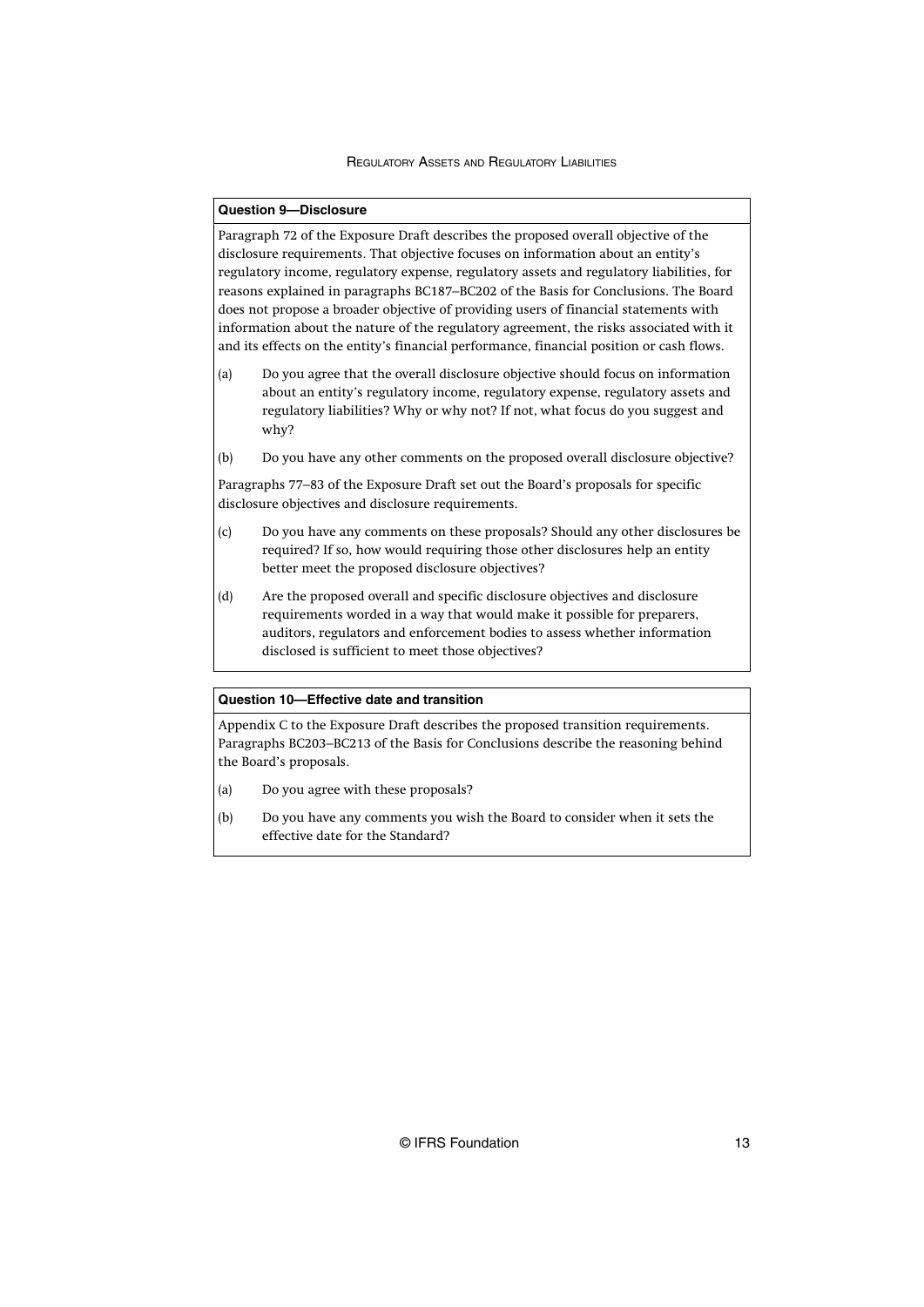#### **Question 11—Other IFRS Standards**

Paragraphs B41–B47 of the Exposure Draft propose guidance on how the proposed requirements would interact with the requirements of other IFRS Standards. Appendix D to the Exposure Draft proposes amendments to other IFRS Standards. Paragraphs BC252–BC266 of the Basis for Conclusions describe the reasoning behind the Board's proposals.

- (a) Do you have any comments on these proposals? Should the Board provide any further guidance on how the requirements proposed in the Exposure Draft would interact with any other IFRS Standards? If yes, what is needed and why?
- (b) Do you have any comments on the proposed amendments to other IFRS Standards?

# **Question 12—Likely effects of the proposals**

Paragraphs BC214–BC251 of the Basis for Conclusions set out the Board's analysis of the likely effects of implementing the Board's proposals.

- (a) Paragraphs BC222–BC244 provide the Board's analysis of the likely effects of implementing the proposals on information reported in the financial statements and on the quality of financial reporting. Do you agree with this analysis? Why or why not? If not, with which aspects of the analysis do you disagree and why?
- (b) Paragraphs BC245–BC250 provide the Board's analysis of the likely costs of implementing the proposals. Do you agree with this analysis? Why or why not? If not, with which aspects of the analysis do you disagree and why?
- (c) Do you have any other comments on how the Board should assess whether the likely benefits of implementing the proposals outweigh the likely costs of implementing them or on any other factors the Board should consider in analysing the likely effects?

#### **Question 13—Other comments**

Do you have any other comments on the proposals in the Exposure Draft or on the Illustrative Examples accompanying the Exposure Draft?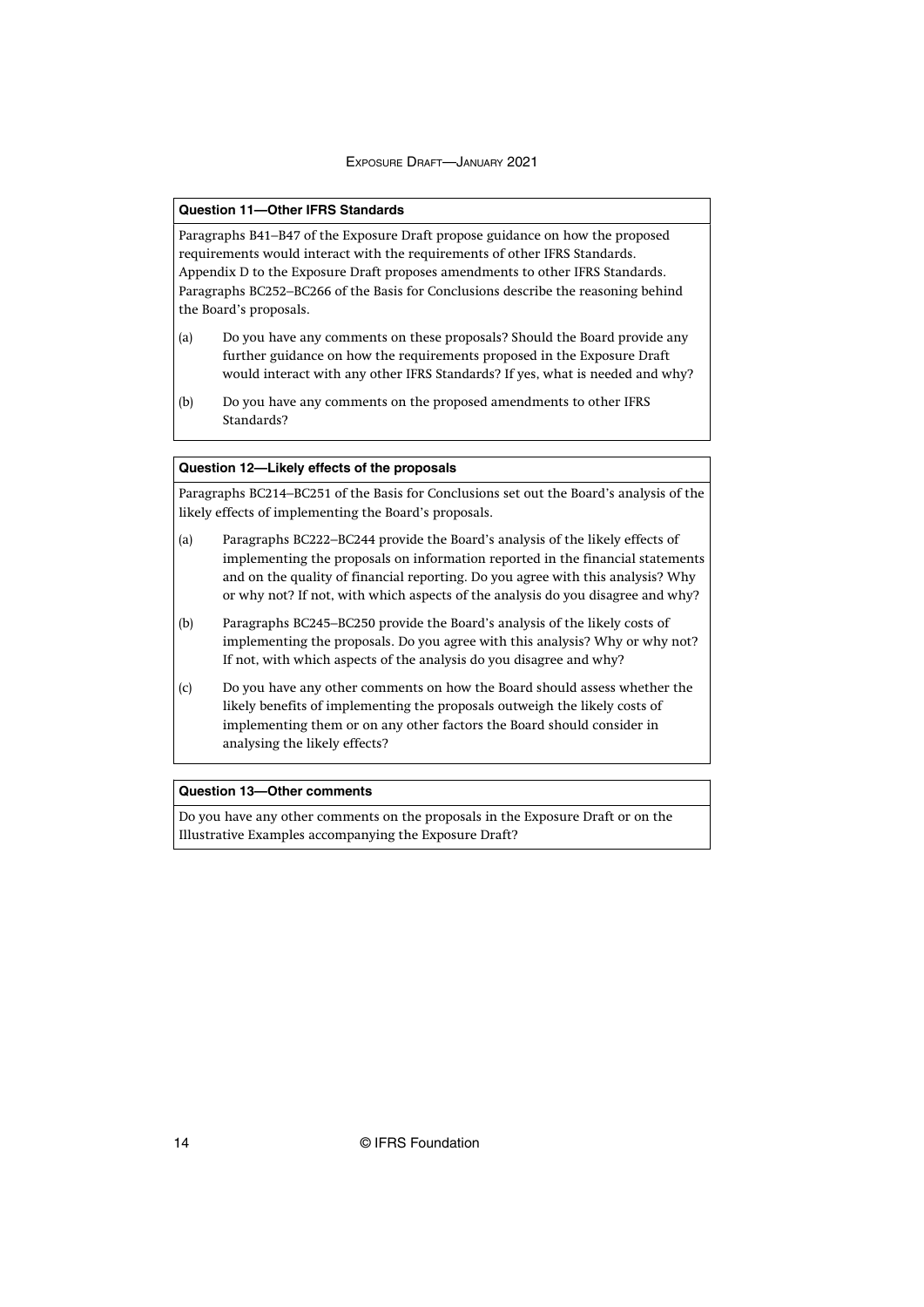# **Deadline**

The Board will consider all written comments received by 30 July 2021. The deadline was changed from 30 June 2021.

# **How to comment**

Please submit your comments electronically:

| Online   | https://www.ifrs.org/projects/open-for-comment/ |  |
|----------|-------------------------------------------------|--|
| By email | commentletters@ifrs.org                         |  |

Your comments will be on the public record and posted on our website unless you request confidentiality and we grant your request. We do not normally grant such requests unless they are supported by a good reason, for example, commercial confidence. Please see our website for details on this policy and on how we use your personal data.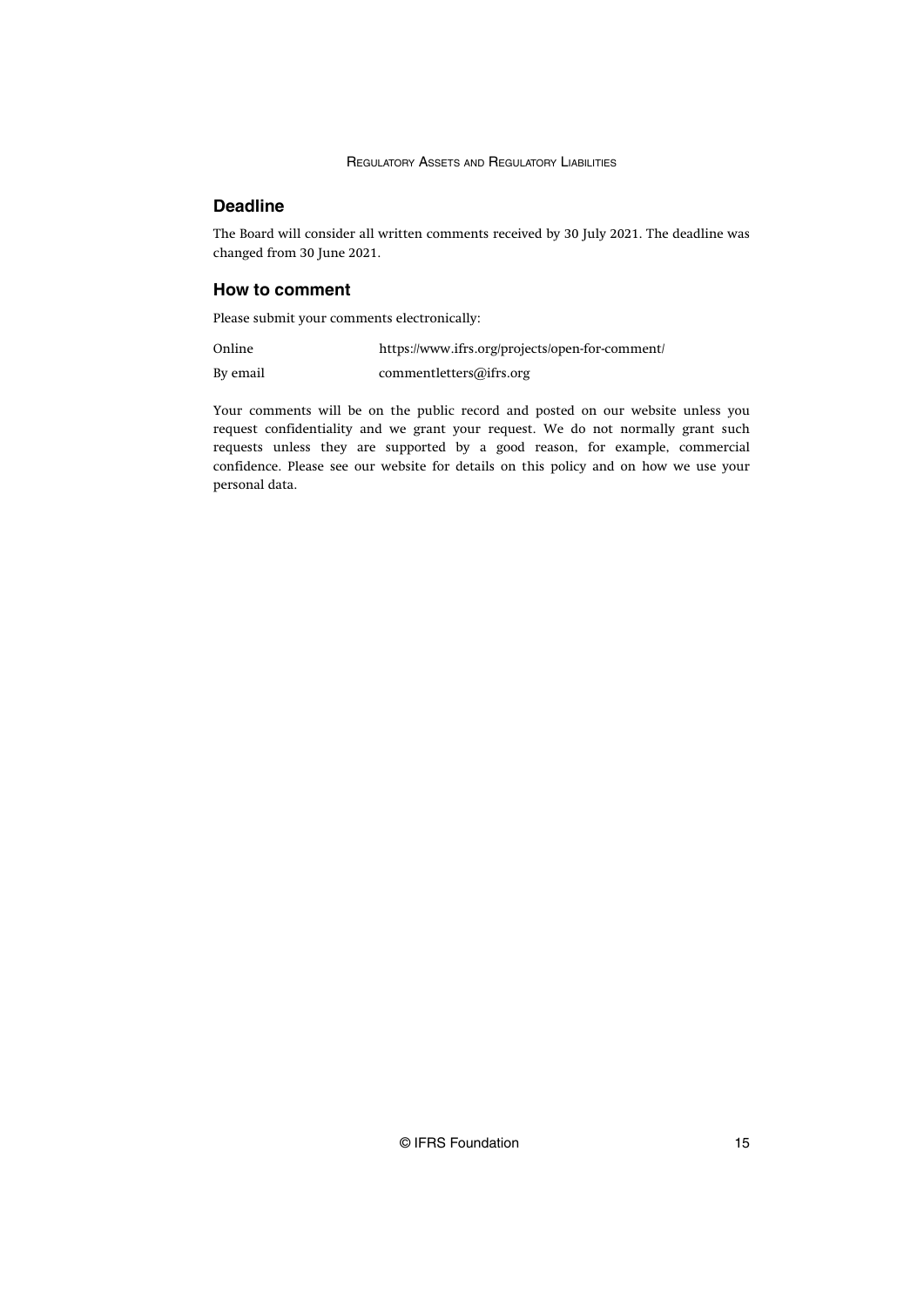# <span id="page-16-0"></span>**[Draft] International Financial Reporting Standard X Regulatory Assets and Regulatory Liabilities**

# **Objective**

- This [draft] Standard sets out the principles for the recognition, measurement, presentation and disclosure of *regulatory assets, regulatory liabilities*, regulatory income and regulatory expense. The objective of those principles is for an entity to provide relevant information that faithfully represents how regulatory income and regulatory expense affect the entity's financial performance, and how regulatory assets and regulatory liabilities affect its financial position. 1
- This information, together with information required by other IFRS Standards, enables users of financial statements to understand: 2
	- (a) the relationship between an entity's revenue and expenses as completely as would have been possible if the *total allowed compensation* for the goods or services supplied had been fully reflected in revenue in the period in which the entity supplied those goods or services. That understanding will provide insights into the entity's prospects for future cash flows.
	- (b) the entity's regulatory assets and regulatory liabilities. That understanding will provide insights into how regulatory assets and regulatory liabilities will affect the amount, timing and uncertainty of the entity's future cash flows.

# **Scope**

- **An entity shall apply this [draft] Standard to all its regulatory assets and all its regulatory liabilities. 3**
- A regulatory asset is an enforceable present right, created by a *regulatory agreement*, to add an amount in determining a *regulated rate* to be charged to customers in future periods because part of the total allowed compensation for goods or services already supplied will be included in revenue in the future. 4
- A regulatory liability is an enforceable present obligation, created by a regulatory agreement, to deduct an amount in determining a regulated rate to be charged to customers in future periods because the revenue already recognised includes an amount that will provide part of the total allowed compensation for goods or services to be supplied in the future. 5
- By definition a regulatory asset or a regulatory liability can exist only if: 6
	- (a) an entity is party to a regulatory agreement (see paragraphs 7–9);
	- (b) the regulatory agreement determines the regulated rate the entity charges for the goods or services it supplies to customers (see paragraphs 10–12); and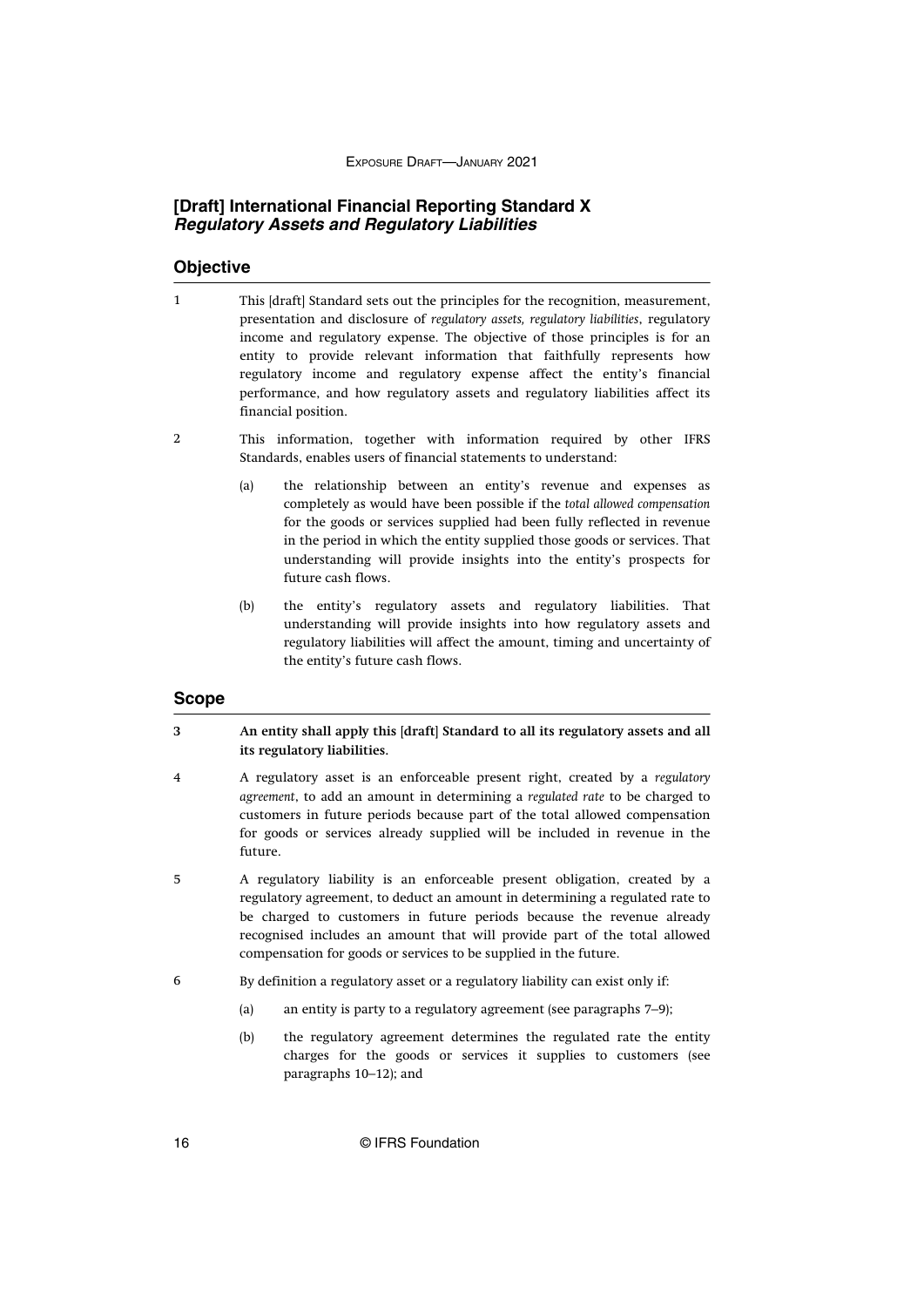<span id="page-17-0"></span>(c) part of the total allowed compensation for goods or services supplied in one period is charged to customers through the regulated rates for goods or services supplied in a different period (past or future) (see paragraphs 13–17).

# **Regulatory agreement**

- A regulatory agreement is a set of enforceable rights and obligations that determine a regulated rate to be applied in contracts with customers. 7
- The practices for establishing regulatory agreements vary between jurisdictions and between industries. For example, a regulatory agreement may take the form of: 8
	- (a) a contractual licensing agreement between an entity and a regulator;
	- (b) a service concession arrangement; or
	- (c) a set of rights and obligations specified by statute, legislation or regulations.
- Whether rights and obligations in a regulatory agreement are enforceable is a matter of law. Regulatory decisions or court rulings may provide evidence about the enforceability of those rights and obligations. 9

# **Regulated rates, total allowed compensation and revenue**

- A regulated rate is a price for goods or services, determined by a regulatory agreement, that an entity charges its customers in the period when it supplies those goods or services. 10
- Total allowed compensation for goods or services supplied is the full amount of compensation for those goods or services that a regulatory agreement entitles an entity to charge customers through the regulated rates, in either the period when the entity supplies those goods or services or a different period. 11
- The amount of revenue an entity recognises in a period applying IFRS 15 *Revenue from Contracts with Customers* depends on the regulated rates for goods or services the entity supplies in the period. That amount of revenue differs from the total allowed compensation for the goods or services supplied in that period if: 12
	- (a) differences in timing arise because the regulatory agreement includes part of that total allowed compensation in determining the regulated rates for goods or services supplied in a different period (past or future) (paragraphs 13–17); or
	- (b) the entity supplies goods or services in one period but, by applying IFRS 15, recognises part or all of the resulting revenue in a future period (paragraphs 18–19).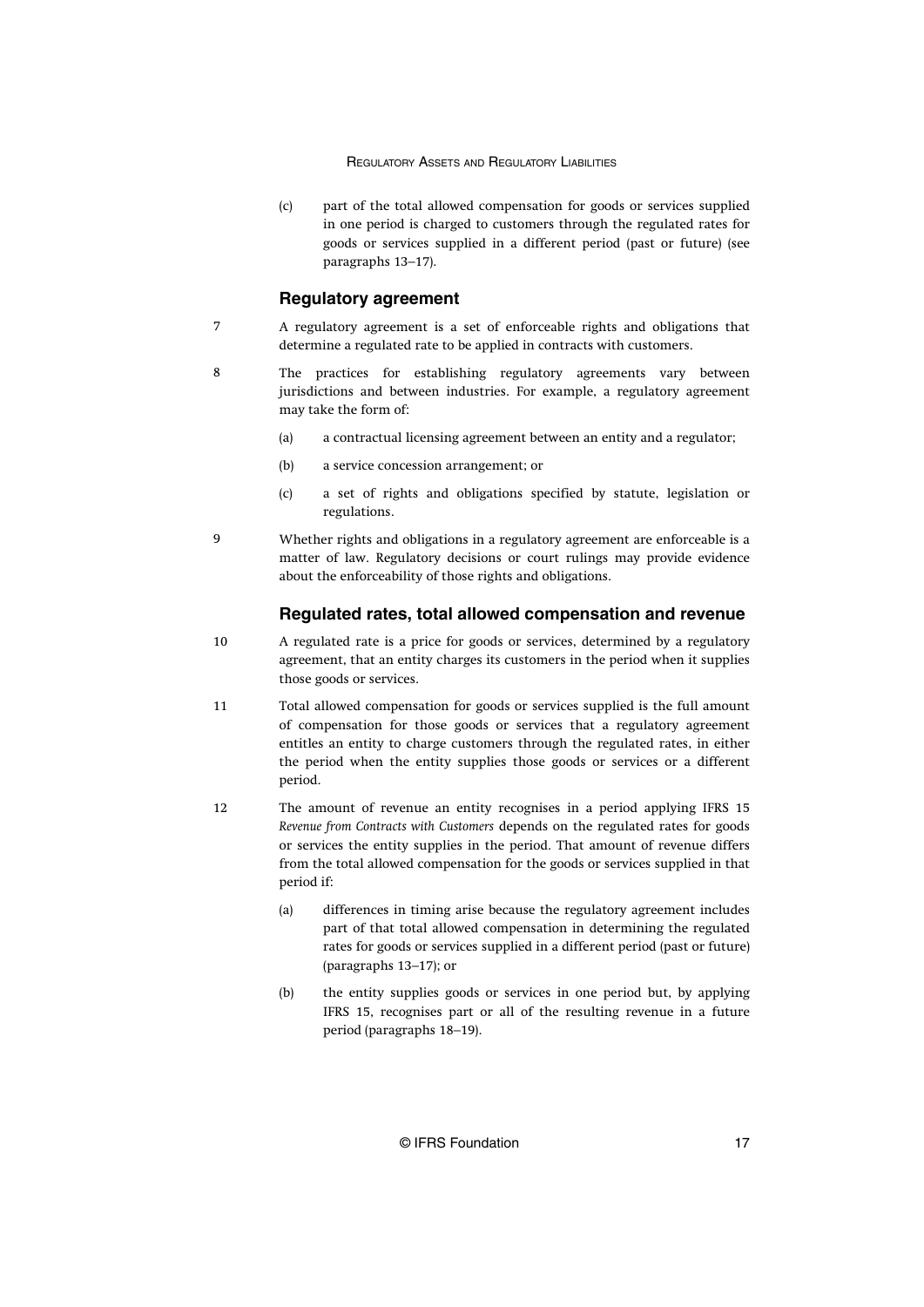# **Differences in timing**

- <span id="page-18-0"></span>To illustrate a difference in timing discussed in paragraph 12(a), assume that an entity's regulated rate for goods or services supplied in 20X1 was based on estimated input costs of CU100, but by the end of that year the entity recognised actual input costs in that year of CU120.<sup>2</sup> Assume also that the regulatory agreement gives the entity the right to add the resulting underrecovery of CU20 of those input costs in determining the regulated rate for goods or services to be supplied in 20X2; and that all amounts included in determining the regulated rates for goods or services supplied in a period are included in revenue in that same period. 13
- Thus, the entity's revenue for 20X1 includes compensation of CU100 for the estimated input costs whereas the total allowed compensation for the goods or services supplied in 20X1 includes compensation of CU120 for the actual input costs. Compensation for the under-recovery of input costs of CU20 in 20X1 will be charged to customers through the regulated rates for goods or services to be supplied in 20X2, and hence will be included in revenue in 20X2. That compensation of CU20 is part of the total allowed compensation for the goods or services supplied in 20X1, not for those supplied in 20X2.<sup>3</sup>, <sup>4</sup> 14
- Consequently, in the circumstances discussed in paragraph 12(a) and illustrated in paragraphs 13–14, the amount of revenue recognised in a period by applying IFRS 15: 15
	- (a) does not include all of the total allowed compensation for the goods or services supplied in that period, because part of that total allowed compensation was already included in revenue in the past, or will be included in revenue in the future; or
	- (b) includes amounts that provide part of the total allowed compensation for goods or services supplied in a different period (past or future).
- Applying IFRS 15 does not result in an entity providing information about the amounts described in paragraph 15(a)–(b). To supplement the information an entity provides by applying IFRS 15, this [draft] Standard adopts the principle that an entity shall reflect the total allowed compensation for goods or services supplied as part of its reported financial performance for the period in which those goods or services are supplied. To apply that principle, an entity shall recognise: 16
	- (a) regulatory income to depict a part of the total allowed compensation for goods or services supplied in the current period that was included in revenue in past periods, or will be included in revenue in future periods;

<sup>2</sup> Monetary amounts are denominated in 'currency units' (CU).

<sup>3</sup> Depending on the requirements of the regulatory agreement, the total allowed compensation for goods or services might also include other components, such as *target profit*, as discussed in paragraphs B10–B20.

<sup>4</sup> For simplicity, this example ignores regulatory interest.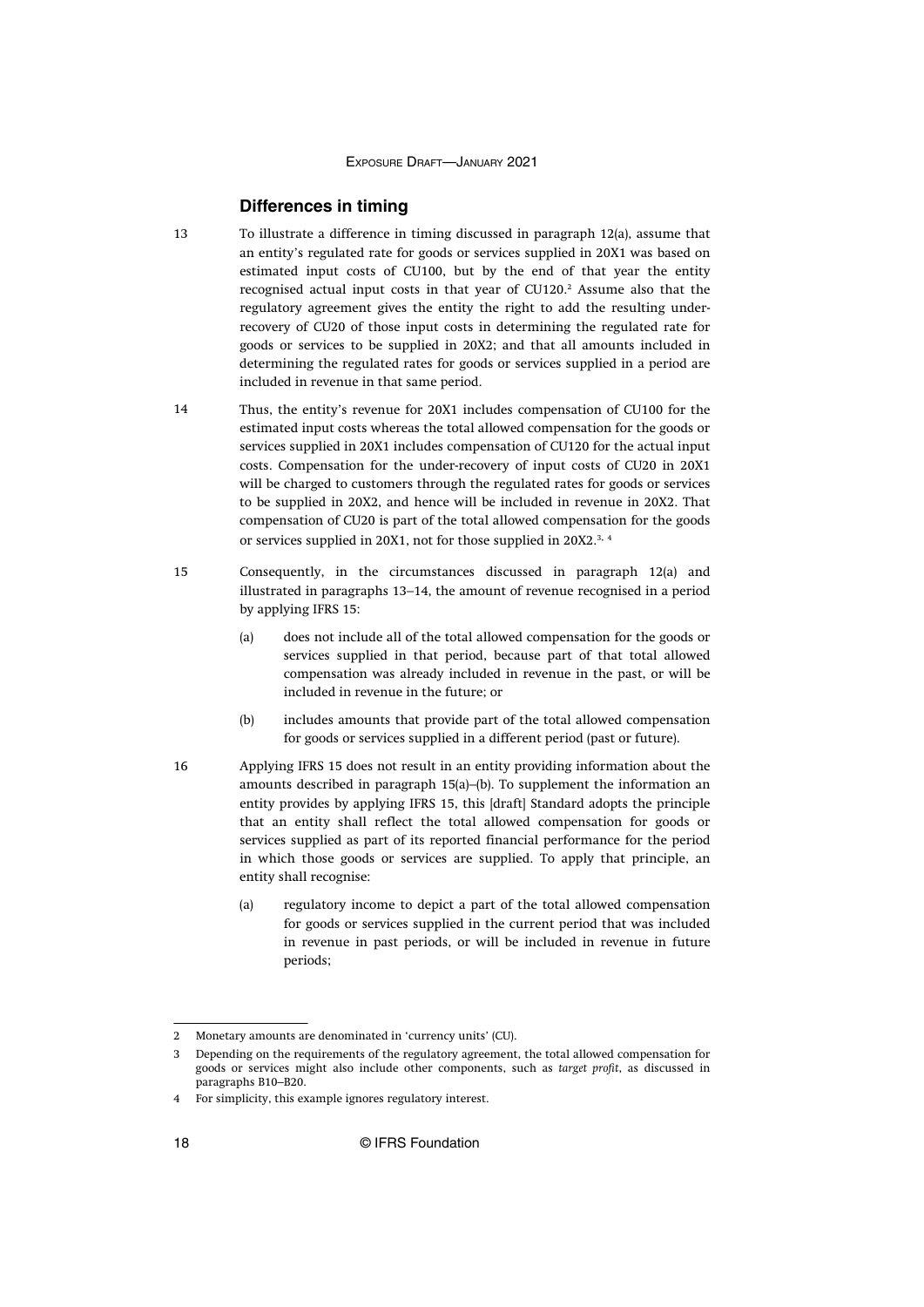- <span id="page-19-0"></span>(b) regulatory expense to depict an amount included in revenue in the current period that provides part of the total allowed compensation for goods or services that were supplied in past periods, or will be supplied in future periods;
- (c) a regulatory asset to depict the entity's enforceable present right to add an amount in determining the regulated rate to be charged to customers in future periods because part of the total allowed compensation for goods or services already supplied will be included in revenue in the future; and
- (d) a regulatory liability to depict the entity's enforceable present obligation to deduct an amount in determining the regulated rate to be charged to customers in future periods because the revenue already recognised includes an amount that will provide part of the total allowed compensation for goods or services to be supplied in the future.
- Paragraphs B3–B27 specify how an entity shall determine whether components of total allowed compensation included in determining the regulated rates charged to customers in a period, and hence included in the revenue recognised in the period, relate to goods or services supplied in the same period, or to goods or services supplied in a different period—and thus whether those components affect profit or loss in the same period or a different period. 17

# **Other differences relating to revenue recognition**

18

- In some instances, an entity supplies goods or services to a customer but is required not to recognise part or all of the resulting revenue until a future period. That happens when, for example:
	- (a) the entity does not yet account for a contract within the scope of IFRS 15 because the criteria in paragraph 9 of that Standard are not yet met; or
	- (b) estimates of variable consideration are constrained until related uncertainty is resolved (paragraph 56 of IFRS 15).
- In those instances, one or both of the following consequences might arise: 19
	- (a) the total allowed compensation for goods or services already supplied has been fully charged through the regulated rates for those goods or services, but a part of that total allowed compensation will not be reflected in revenue until a future period. In that case, because the entity has no right to add that part in determining a future regulated rate, the definition of a regulatory asset is not met.
	- (b) an amount has been included in determining the regulated rates for goods or services already supplied, but that amount is not included in revenue already recognised. In that case, because that amount is not included in revenue already recognised, the definition of a regulatory liability is not met.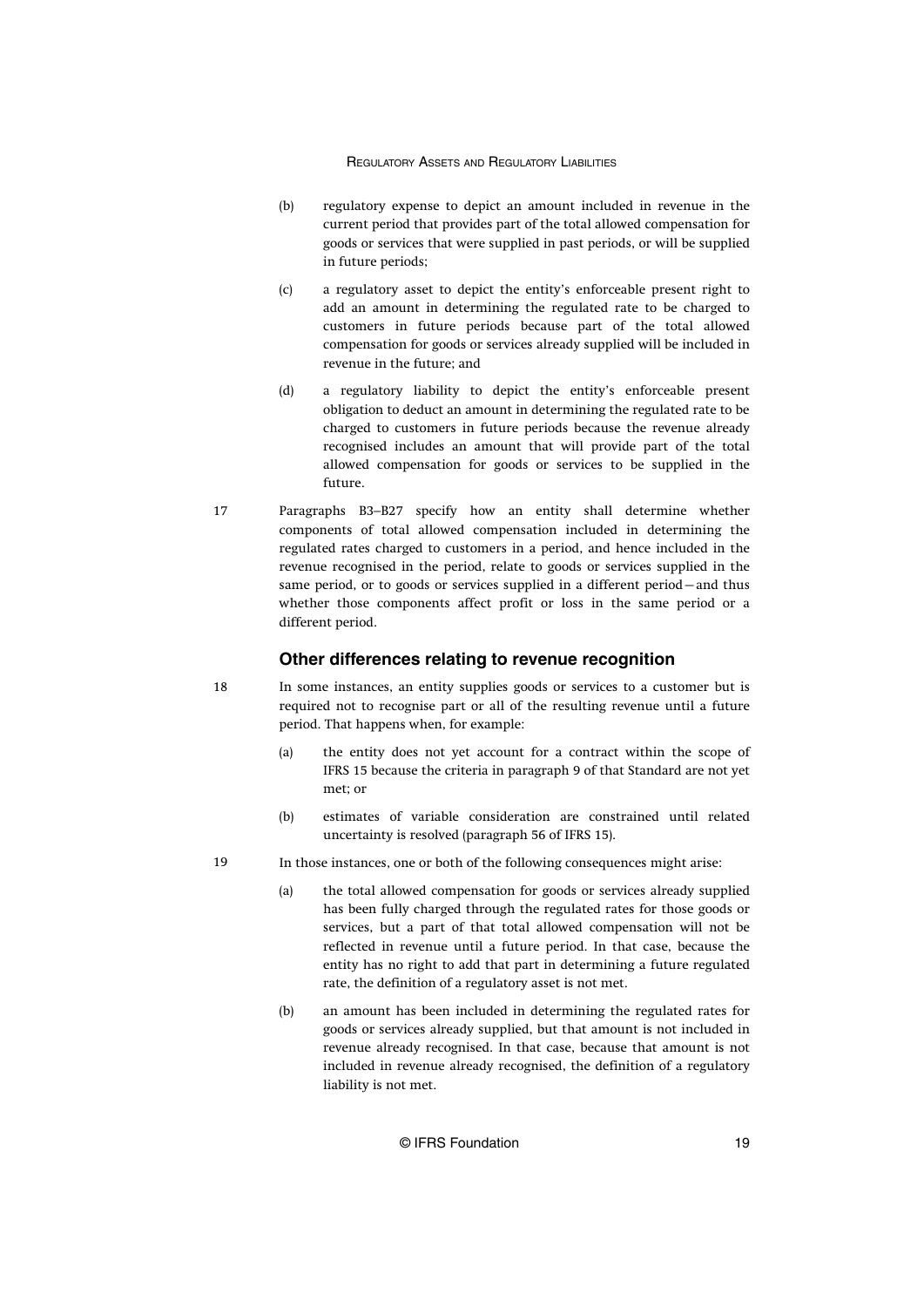# **Rights and obligations that are not regulatory assets and regulatory liabilities**

- <span id="page-20-0"></span>This [draft] Standard specifies only how to account for regulatory assets and regulatory liabilities. An entity shall apply other IFRS Standards in accounting for the effects of all other rights and obligations created by a regulatory agreement. 20
- A regulatory asset permits an entity to increase future regulated rates only because of goods or services already supplied. A regulatory liability obliges an entity to decrease future regulated rates only because of amounts already included in revenue. A right to increase future regulated rates, or an obligation to decrease them, for any other reason, is not a regulatory asset or a regulatory liability. 21
- An entity that is not subject to a regulatory agreement is typically able to increase the prices of its goods or services at any time. That ability does not create an asset similar to a regulatory asset, because that ability does not create an enforceable present right to increase the prices with the aim of recovering from current or future customers a fixed or determinable amount as a result of goods or services already supplied. 22
- Similarly, an entity that is not subject to a regulatory agreement may have an economic incentive to decrease its prices. That economic incentive does not create a liability similar to a regulatory liability, because that economic incentive does not create an enforceable present obligation to decrease the prices with the aim of deducting a fixed or determinable amount in determining the prices that current or future customers will be charged in the future as a result of an amount already included in revenue. 23

# **Unit of account**

An entity shall account for the right or obligation arising from each individual difference in timing described in paragraph 12(a) as a separate unit of account. However, if rights, obligations, or rights and obligations arising from the same regulatory agreement have similar expiry patterns and are subject to similar risks, they may be treated as arising from the same individual difference in timing. 24

# **Recognition**

| 25 | An entity shall recognise: |                                                                                                          |  |
|----|----------------------------|----------------------------------------------------------------------------------------------------------|--|
|    | (a)                        | all regulatory assets and all regulatory liabilities existing at the end<br>of the reporting period; and |  |
|    | (b)                        | all regulatory income and all regulatory expense arising during the<br>reporting period.                 |  |
| 26 |                            | Paragraph 78 lists the main components and causes of regulatory income and<br>regulatory expense.        |  |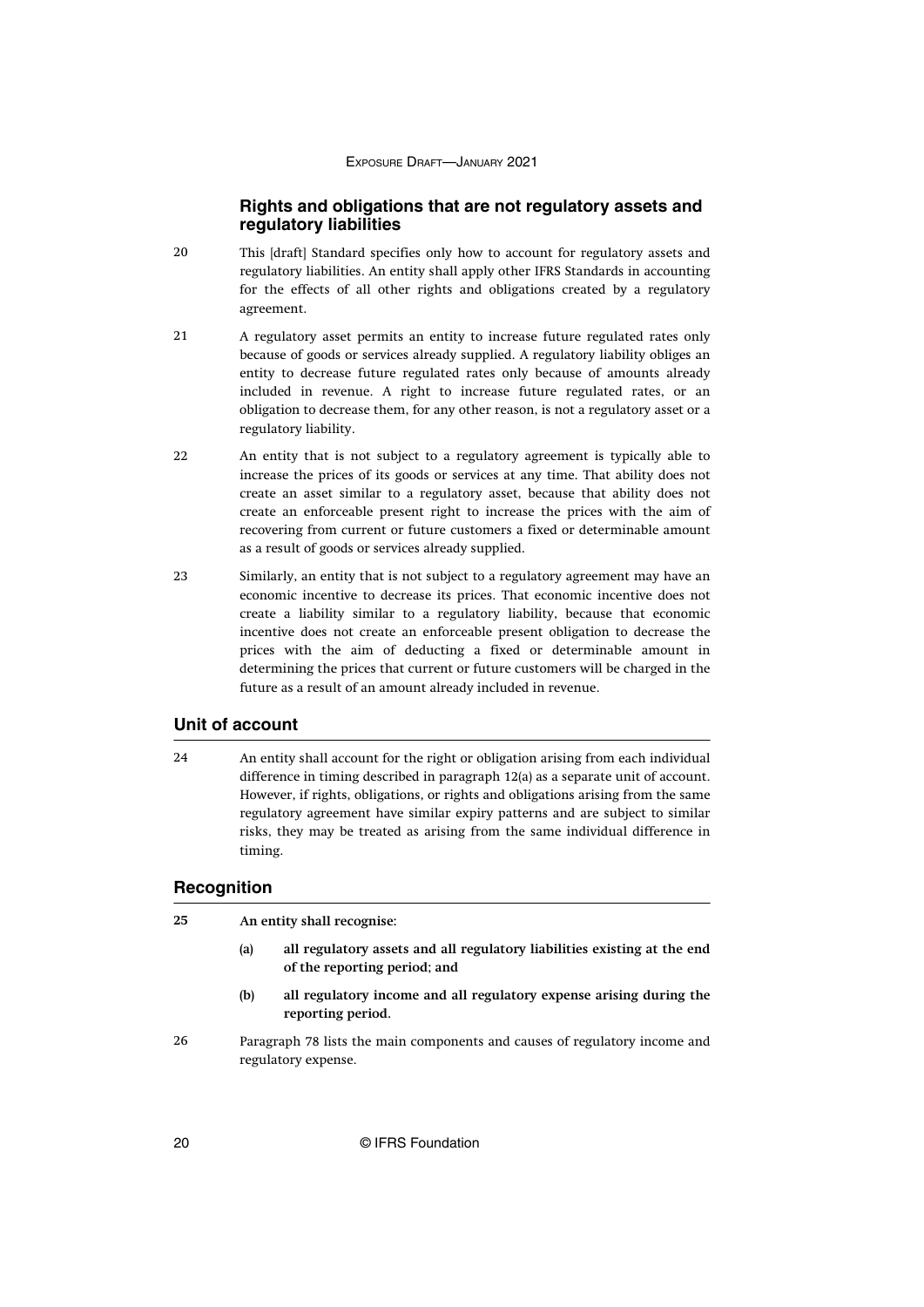- <span id="page-21-0"></span>An entity determines whether a regulatory asset or regulatory liability exists using judgement considering all relevant facts and circumstances, including any: 27
	- (a) confirmation from the regulator of amounts to be added or deducted in determining future regulated rates;
	- (b) explicit requirements or guidelines in the regulatory agreement;
	- (c) regulatory decisions or court rulings interpreting the regulatory agreement;
	- (d) evidence that *allowable expenses* have been incurred;
	- (e) evidence that performance criteria leading to a performance incentive bonus or penalty have been met or have not been met;
	- (f) direct precedents—the entity's experience with the regulator's interpretation of the regulatory agreement in similar circumstances;
	- (g) indirect precedents—such as the experience of other entities regulated by the same regulator, the decisions of other regulators or court rulings in similar circumstances;
	- (h) preliminary views expressed by the regulator; or
	- (i) advice from qualified and experienced legal or other advisors.
- If it is uncertain whether a regulatory asset or a regulatory liability exists, an entity shall recognise the regulatory asset or regulatory liability if it is more likely than not that it exists. 28

# **Measurement**

- **An entity shall measure regulatory assets and regulatory liabilities at historical cost, modified for subsequent measurement by using updated estimates of the amount and timing of future cash flows, except that an entity shall apply the requirements in paragraph 61 to the regulatory assets and regulatory liabilities described in paragraphs 59–60. 29**
- When applying paragraph 29, an entity shall use a cash-flow-based measurement technique that: 30
	- (a) includes an estimate of all future cash flows arising from a regulatory asset or regulatory liability (see paragraphs 31–45); and
	- (b) discounts those estimated future cash flows to their present value (see paragraphs 46–54).

# **Estimating future cash flows**

**When applying paragraph 30(a), an entity shall include all estimated future cash flows arising from a regulatory asset or regulatory liability, and only those cash flows. 31**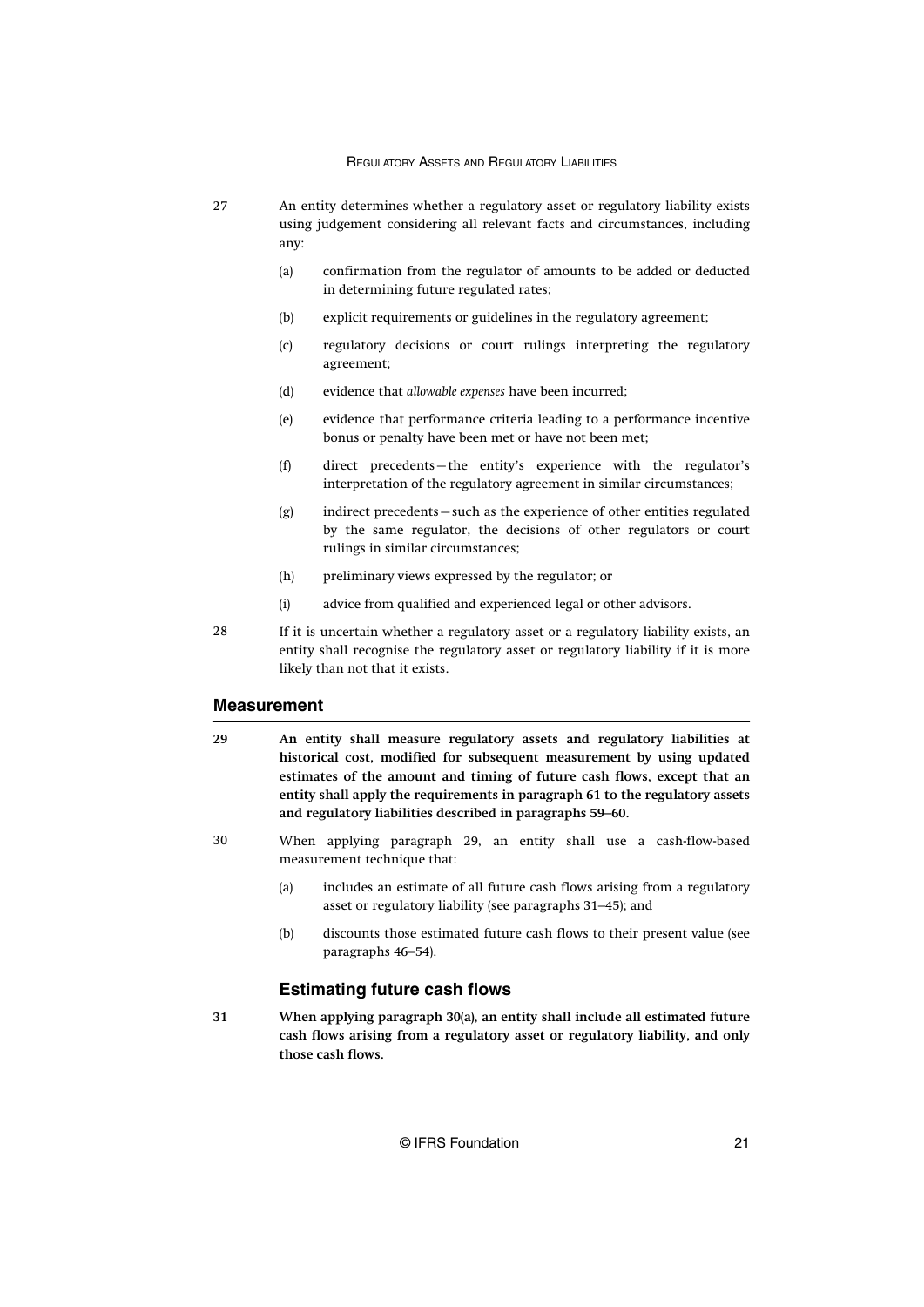- In estimating the cash flows when applying paragraph 30(a), the entity shall consider all reasonable and supportable information that is available without undue cost or effort about past events and about conditions existing at the end of the reporting period, as well as current expectations about future conditions other than future changes in the regulatory agreement or in legislation. 32
- Cash flows arising from a regulatory asset or a regulatory liability are cash flows that are within the boundary of a regulatory agreement and will arise from charging customers a regulated rate in future periods that: 33
	- (a) recovers the regulatory asset by including part of the total allowed compensation for goods or services supplied in past periods; or
	- (b) fulfils the regulatory liability by deducting amounts included in revenue recognised in past periods.
- Cash flows are within the boundary of a regulatory agreement only if: 34
	- (a) those cash flows would result from an enforceable present right or an enforceable present obligation that the entity has at the end of the reporting period to add or deduct amounts in determining a future regulated rate; and
	- (b) that addition or deduction would occur on or before the latest future date at which that right or obligation permits the addition or requires the deduction.
- Paragraphs B28–B40 provide guidance on determining the boundary of the regulatory agreement. 35
- Cash flows arising from a regulatory asset or regulatory liability include cash flows from regulatory interest (paragraphs B21–B27). The cash flows from regulatory interest result only from the time lag until recovery of the regulatory asset or fulfilment of the regulatory liability. That time lag does not affect the amount of any other cash flows arising from a regulatory asset or regulatory liability, but does affect their timing and may affect their uncertainty. 36
- There may be uncertainty about the amount or timing of the future cash flows that will arise from a regulatory asset or a regulatory liability. If those future cash flows are uncertain, an entity shall assess whether the entity bears that uncertainty or whether customers bear it. Customers bear the uncertainty if the regulatory agreement will adjust future regulated rates so that those rates reflect the outcome of the uncertainty, including regulatory interest sufficient to compensate or charge the entity for any change in the timing of the cash flows. 37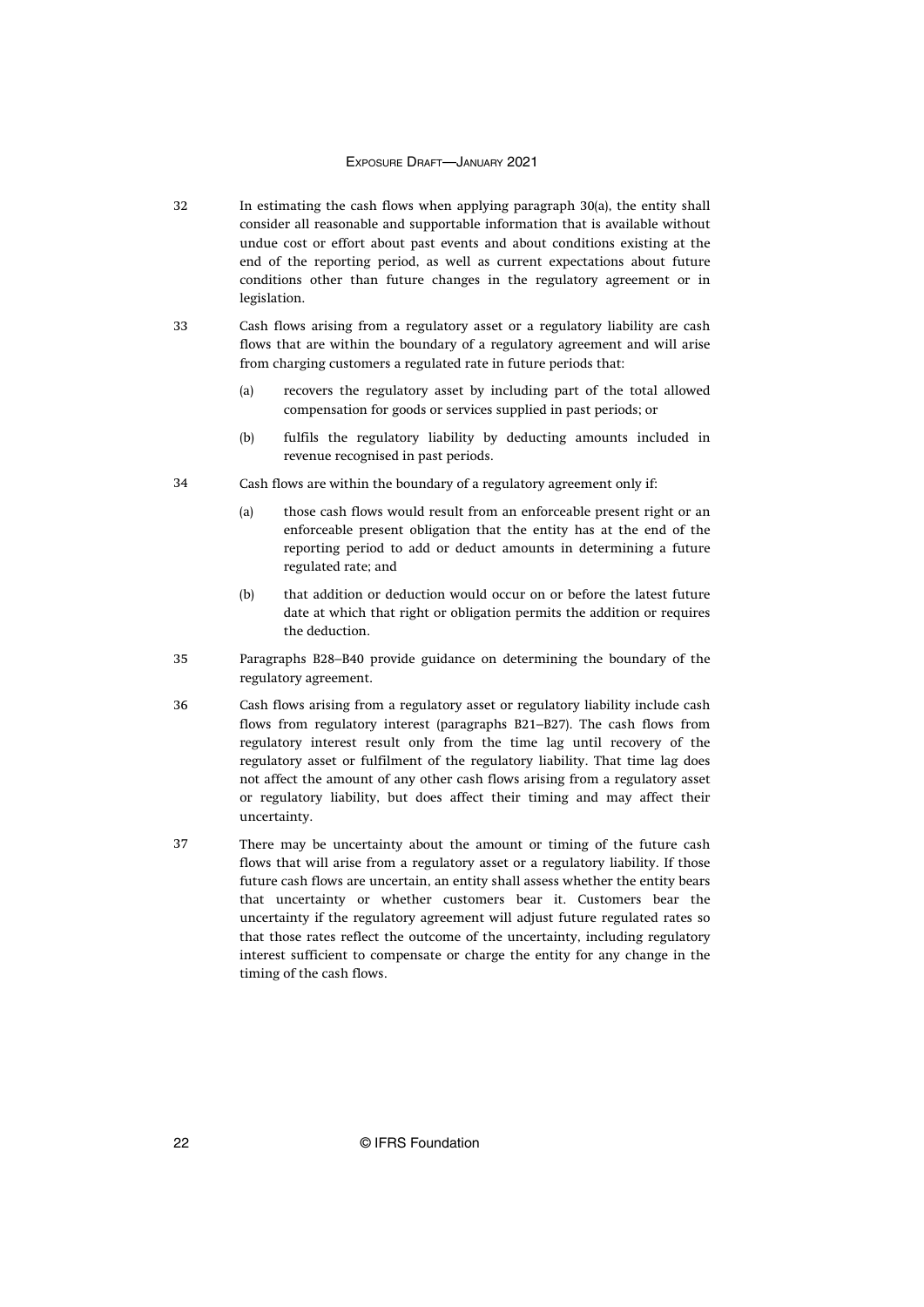- For example, future cash flows arising from a regulatory asset may be subject to credit risk—that is, the risk that some customers will not pay the amounts charged. In such a case: 38
	- (a) if customers bear the credit risk because the regulatory agreement treats amounts uncollected as allowable in determining regulated rates for a later future period, the entity shall include in its estimates of future cash flows the cash it will collect in that later future period.
	- (b) if the entity bears the credit risk, the entity shall estimate future cash flows after deducting an estimate of the amounts it might not be able to collect. As a result, the estimated amounts of those credit-riskadjusted future cash flows may be lower than the amounts the entity will charge to customers, and consequently lower than the resulting revenue, because IFRS 15 generally requires that revenue recognised is not reduced by amounts that the entity might not be able to collect from a customer.
- An entity shall estimate uncertain future cash flows using whichever of the following two methods the entity expects to better predict the cash flows: 39
	- (a) the 'most likely amount' method—this method provides an estimate of the single most likely amount in a range of possible outcomes (that is, possible cash flow amounts). This method may better predict the uncertain cash flows if the possible outcomes are clustered around one outcome or if there are only two possible outcomes and they differ widely.
	- (b) the 'expected value' method—this method provides an estimate of the sum of probability-weighted amounts in a range of possible outcomes. This method may better predict the uncertain cash flows if there is a wide range of more than two possible outcomes.
- In assessing which of the methods described in paragraph 39 better predicts the uncertain cash flows, an entity shall also assess whether a better prediction will result from considering each regulatory asset and each regulatory liability separately, or from considering any of them together with other regulatory assets or regulatory liabilities. 40
- An entity shall use one of the methods described in paragraph 39 for some regulatory assets or regulatory liabilities and the other method for other regulatory assets or regulatory liabilities if the entity expects that doing so will better predict the cash flows. 41
- After applying one of the methods described in paragraph 39 an entity shall continue to apply that method until it has recovered the regulatory asset or fulfilled the regulatory liability. 42
- An entity's estimates of future cash flows arising from a regulatory liability shall not reflect the entity's own non-performance risk. 43

© IFRS Foundation 23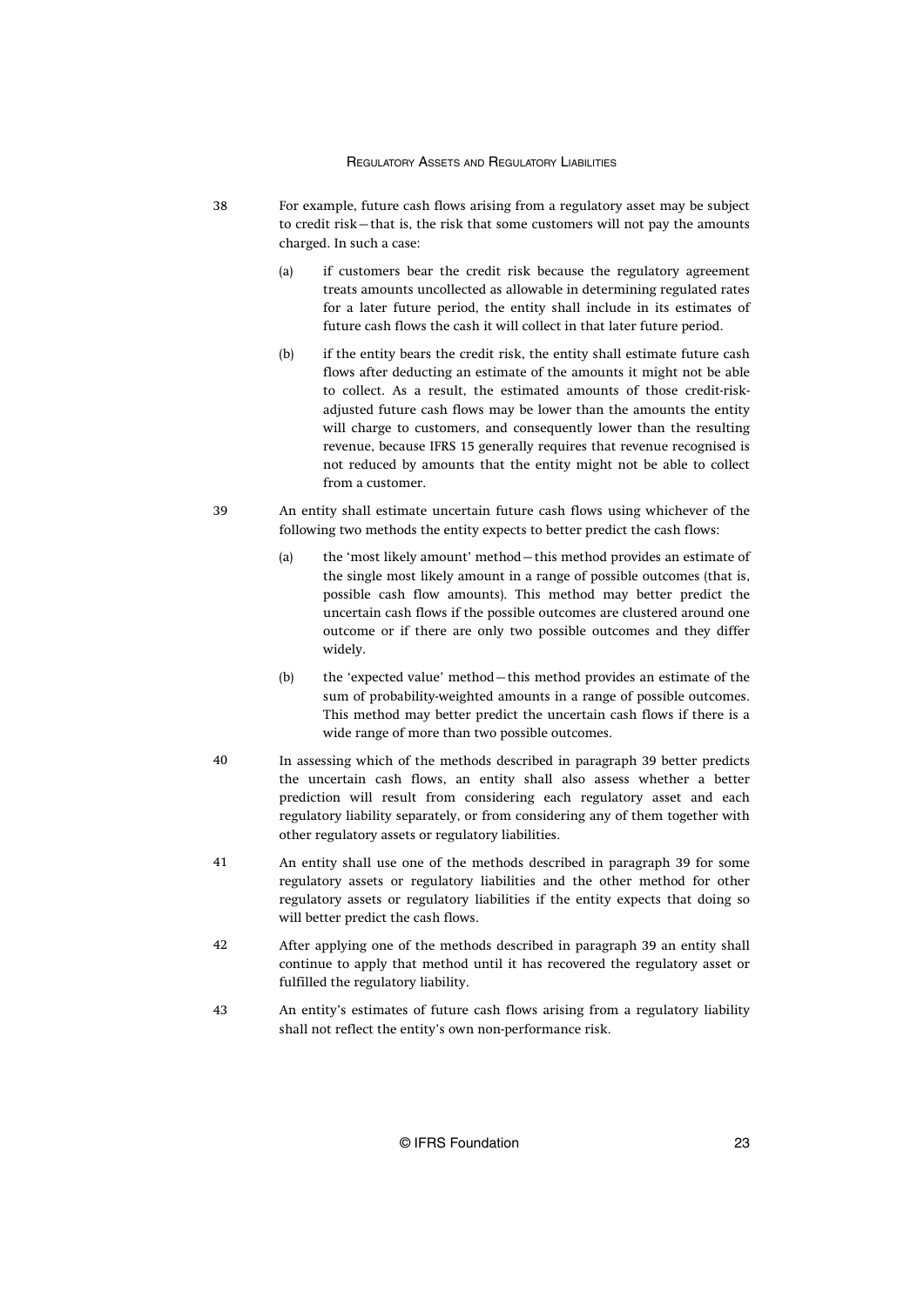<span id="page-24-0"></span>An entity shall apply IAS 10 *Events after the Reporting Period* in assessing whether an event that occurred after the end of the reporting period provides evidence of conditions that existed at that date. Consequently, estimates of future cash flows shall not reflect changes in a regulatory agreement or related legislation that occurred after the end of the reporting period because such changes do not reflect the conditions that existed at the end of the reporting period. 44

# **Foreign currency amounts**

If regulated rates are denominated in a foreign currency, an entity shall treat any related regulatory assets or regulatory liabilities as monetary items when applying IAS 21 *The Effects of Changes in Foreign Exchange Rates*. 45

#### **Discounting estimated future cash flows**

- **An entity shall measure a regulatory asset or regulatory liability by discounting to their present value the future cash flows estimated by applying paragraphs 31–45. 46**
- The estimated future cash flows are discounted. Consequently, an entity shall recognise regulatory interest income or regulatory interest expense over the life of the related regulatory asset or regulatory liability (paragraphs B21–B27). 47

# **The discount rate**

- **An entity shall use the** *regulatory interest rate* **for a regulatory asset or regulatory liability as the discount rate for that regulatory asset or regulatory liability, unless the regulatory interest rate for a regulatory asset is insufficient. Paragraphs 50–52 prescribe how to determine whether that rate is sufficient and what discount rate to use if it is insufficient. 48**
- At initial recognition of a regulatory asset or regulatory liability, if the regulatory interest rate is also the discount rate, the present value of the estimated future cash flows equals the sum of the estimated future cash flows excluding the cash flows from regulatory interest. This result also holds in the case of subsequent measurement if the regulatory interest rate is also the discount rate and, in addition, the regulatory interest is recovered or fulfilled in the same period in which it accrues. 49

#### **The discount rate—assessing sufficiency**

On initial recognition of a regulatory asset, an entity shall assess whether there is any indication that the regulatory interest rate for a regulatory asset may be insufficient to compensate the entity for the time value of money and for uncertainty in the amount and timing of the future cash flows arising from that regulatory asset. If the regulatory agreement changes the regulatory interest rate subsequently (paragraph 58), the entity shall perform that assessment again at the date of that subsequent change.

50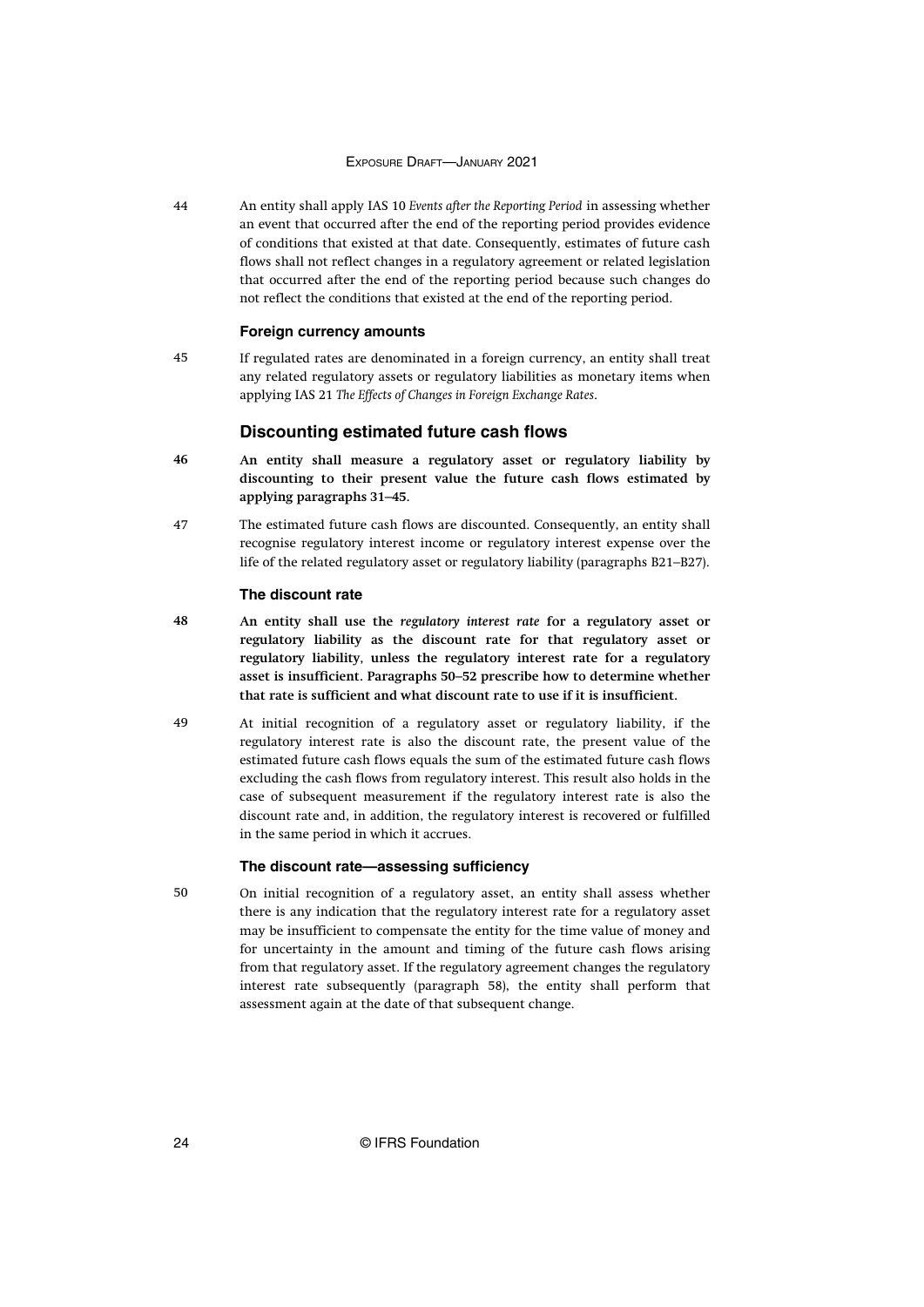- <span id="page-25-0"></span>If there are indications that the regulatory interest rate for a regulatory asset may be insufficient to provide the compensation described in paragraph 50, an entity shall estimate the minimum interest rate sufficient to provide that compensation. In such cases, the entity shall use, as the discount rate, the higher of: 51
	- (a) the regulatory interest rate; and
	- (b) that minimum interest rate.
- There may be such indications if, for example, the regulatory interest rate provided for a regulatory asset is lower than: 52
	- (a) the regulatory interest rate provided for other regulatory assets in the same currency and having a similar maturity profile and subject to similar uncertainties; or
	- (b) the interest rate on loans in the same currency and having a maturity profile, credit risk, and terms and conditions similar to those of the regulatory asset, after deducting any part of that interest rate intended to recover the cost of servicing the loans and any estimated credit losses already included in the estimated cash flows. Such loans could be loans that the entity itself provides or other loans for which the interest rate is readily observable.
- This [draft] Standard does not require an entity to assess whether the regulatory interest rate for a regulatory liability is sufficient. For a regulatory liability, an entity shall use the regulatory interest rate as the discount rate in all circumstances. 53

# **The discount rate—uneven regulatory interest rate**

Sometimes a regulatory agreement provides or charges regulatory interest unevenly by specifying at initial recognition of a regulatory asset or regulatory liability a series of different regulatory interest rates for successive periods over the life of that regulatory asset or regulatory liability. At initial recognition of the regulatory asset or regulatory liability, an entity shall translate those uneven regulatory interest rates into a single discount rate that it shall use throughout the life of the regulatory asset or regulatory liability. In determining that single discount rate, an entity shall not consider possible future changes in the regulatory interest rate. 54

#### **Subsequent measurement**

- **In measuring a regulatory asset or regulatory liability after its initial recognition, an entity shall at the end of each reporting period: 55**
	- **(a) update the estimated amounts and timings of future cash flows arising from the regulatory asset or regulatory liability to reflect conditions existing at that date (paragraphs 56–57); and**
	- **(b) continue to use the discount rate determined at initial recognition, except as described in paragraph 58.**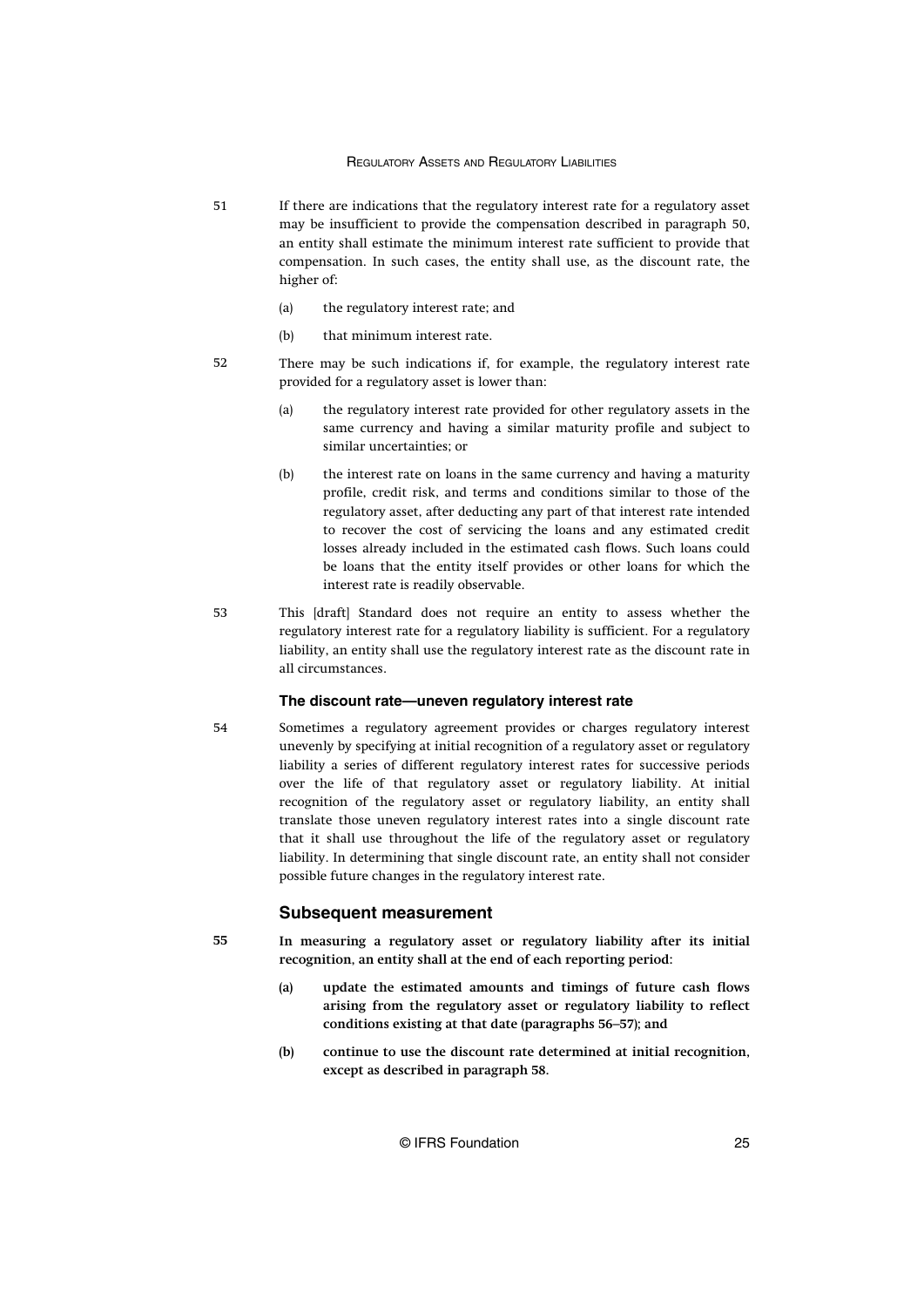- An entity shall update the estimated future cash flows arising from a regulatory asset or regulatory liability at the end of each reporting period to reflect, for example:
	- (a) recovery of part or all of the regulatory asset or fulfilment of part or all of the regulatory liability;
	- (b) accrual of regulatory interest not yet reflected in the regulated rates charged to customers; and
	- (c) any changes in estimates of the amount or timing of future cash flows because of a change in facts and circumstances or because of new information.
- Changes in facts and circumstances or new information include but are not limited to: 57
	- (a) resolution of an uncertainty—for example, confirmation that the entity has met or not met performance criteria or the outcome of court rulings;
	- (b) examinations or other actions by a regulator—for example:
		- (i) the regulator's agreement or disagreement with regulatory filings made by the entity or by other entities; or
		- (ii) the exercise of a cancellation option or the outcome of a renewal process.
	- (c) changes in the regulatory interest rate as described in paragraph 58;
	- (d) changes in the regulatory agreement or in legislation; or
	- (e) a change in the boundary of the regulatory agreement.
	- In some cases, a regulatory agreement changes the regulatory interest rate at regular or irregular intervals, or in some other way specified in the regulatory agreement (for example, by a link to a benchmark interest rate). A change in the regulatory interest rate changes the cash flows arising from a regulatory asset or regulatory liability. Consequently, when the regulatory interest rate changes, an entity shall:
		- (a) use the new regulatory interest rate to update the future cash flows estimated by applying paragraphs 31–45; and
		- (b) apply paragraphs 46–54 to determine the new discount rate as:
			- (i) the new regulatory interest rate provided by the regulatory agreement (if necessary, translated into a single discount rate applying paragraph 54); but
			- (ii) the new minimum interest rate determined by applying paragraphs 50–52 to reflect conditions existing at the date of the change in the regulatory interest rate, if that new minimum interest rate is higher than the new regulatory interest rate (for a regulatory asset only).

56

58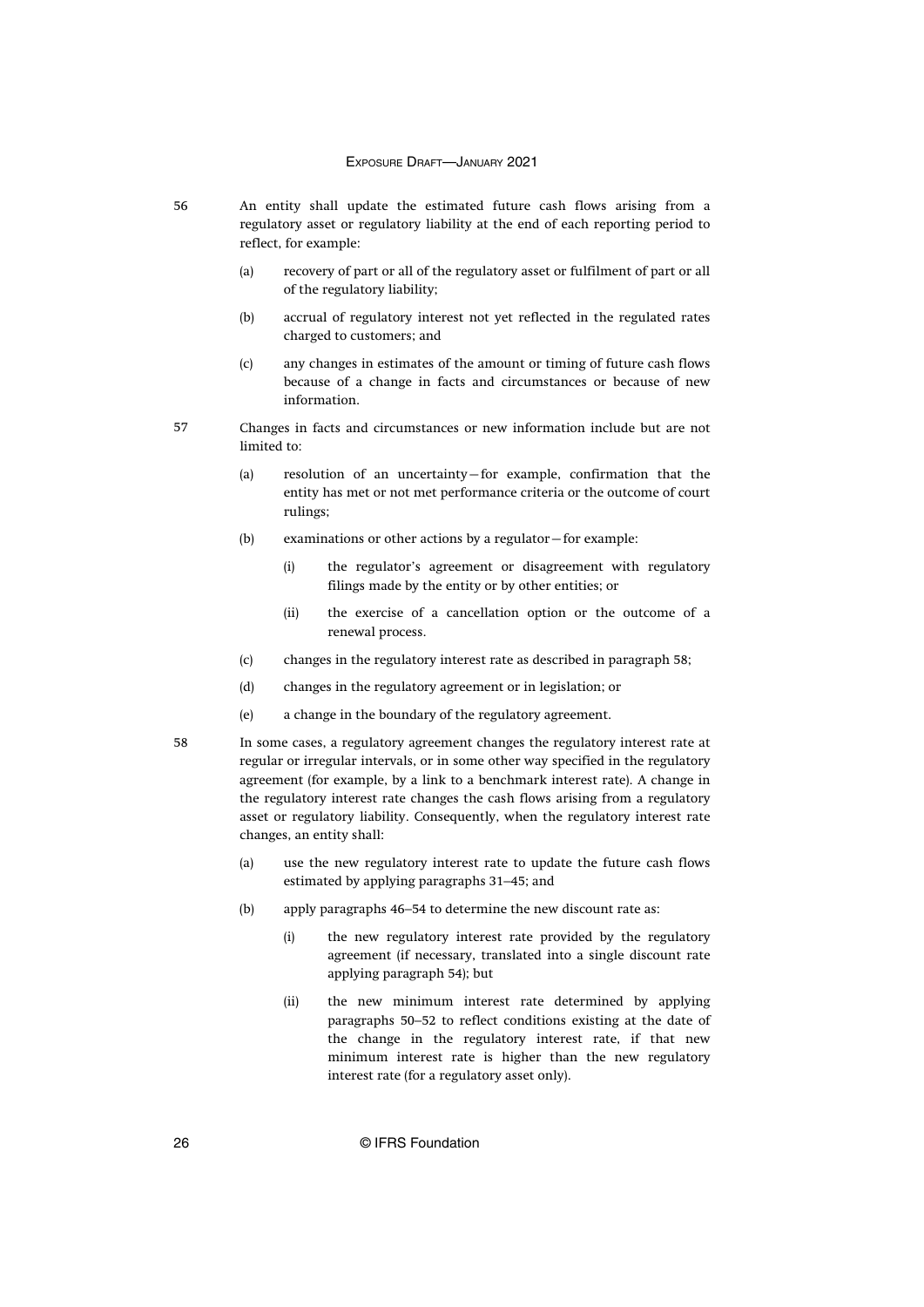# **Items affecting regulated rates only when related cash is paid or received**

- <span id="page-27-0"></span>In some cases, a regulatory asset or regulatory liability arises because a regulatory agreement treats an item of expense or income as allowable or chargeable in determining the regulated rates only once an entity pays or receives the related cash, or soon after that, instead of when the entity recognises that item as expense or income in its financial statements by applying, for example, IAS 12 *Income Taxes*, IAS 19 *Employee Benefits* or IAS 37 *Provisions, Contingent Liabilities and Contingent Assets*. 59
- The cash flows arising from such a regulatory asset or regulatory liability are a replica of the cash flows arising from the liability or asset relating to that item of expense or income, except for the effect of any uncertainty present in the regulatory asset or regulatory liability but not present in the related liability or related asset. Examples of uncertainties that may not be present in the related liability or related asset are demand risk and credit risk. 60
- **An entity shall measure the regulatory asset and regulatory liability described in paragraphs 59–60 by: 61**
	- **(a) using the measurement basis used in measuring the related liability or related asset by applying IFRS Standards; and**
	- **(b) adjusting the measurement of the regulatory asset or regulatory liability to reflect any uncertainty present in it but not present in the related liability or related asset.**
- For example, assume that an entity recognises a provision for environmental clean-up costs and a corresponding expense by applying IAS 37, and the regulatory agreement gives the entity the right to add those costs in determining the regulated rates, but only once it pays the related cash. Applying the requirements in paragraph 61, the entity recognises a regulatory asset when it recognises the environmental clean-up provision and the related expense. The entity measures the regulatory asset using the measurement basis used for the related provision by applying IAS 37, adjusted for any uncertainty present in the regulatory asset but not present in the related provision. 62
- In the cases described in paragraphs 59–60: 63
	- (a) if the related liability or related asset is measured at present value, the amount of cash paid or received includes implicitly both the underlying expense or income and a finance component for the time lag until that payment or receipt. Moreover, the regulatory agreement does not identify regulatory interest as a separate part of the cash flows arising from the regulatory asset or regulatory liability. Consequently, the regulatory interest rate is not observable from the regulatory agreement. In such cases, the measurement basis used for the regulatory asset or regulatory liability determines the split between cash flows from regulatory interest and all other cash flows arising from the regulatory asset or regulatory liability. The regulatory interest rate is implicit in that split.

© IFRS Foundation 27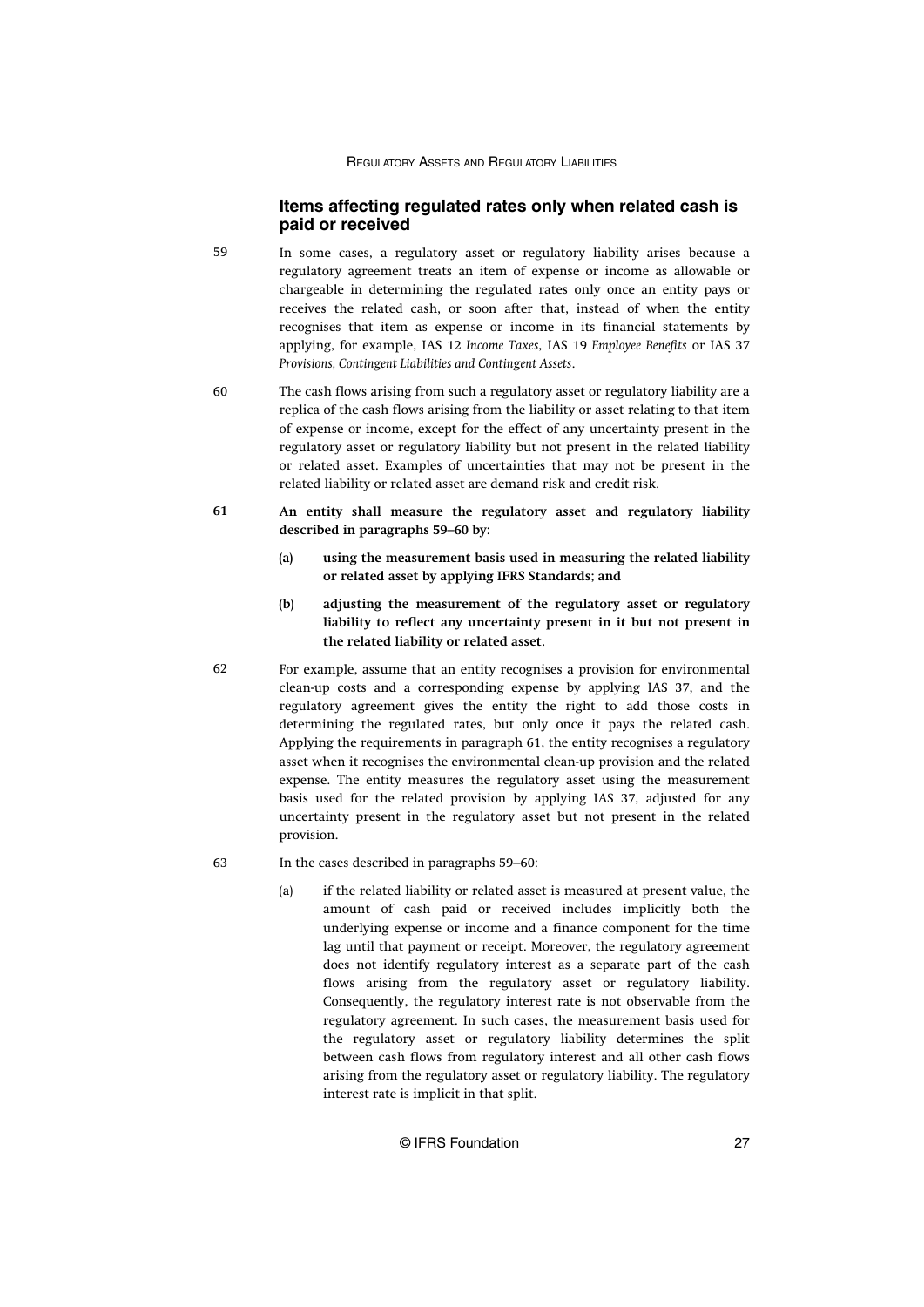- (b) if the related liability or related asset is not measured at present value, the regulatory interest rate is nil.
- <span id="page-28-0"></span>When paragraph 61 applies to a regulatory asset the regulatory interest rate implicit in the measurement of the regulatory asset provides sufficient compensation for the time value of money and for uncertainty in the amount and timing of the future cash flows arising from that regulatory asset until paragraph 66 applies. This is because the same rate is implicit or explicit in the measurement of the related liability. 64
- In determining the adjustment in paragraph 61(b), an entity shall consider the effects of the uncertainty both on the estimated amount and timing of the future cash flows (paragraph 39) and, if applicable, on the price for bearing the risk that the amount or timing of the future cash flows may differ from that estimate. 65
- An entity shall cease applying paragraph 61 when the entity pays or receives cash to settle the related liability or recover the related asset and from that date shall measure any remaining part of the regulatory asset or regulatory liability by applying paragraphs 31–58. If an entity derecognises the related liability or related asset for any other reason, but part or all of the regulatory asset or regulatory liability still exists, the entity shall measure the remaining part by applying paragraphs 29–58. 66

# **Presentation**

#### **Statement(s) of financial performance**

- **An entity shall present in its statement(s) of financial performance all regulatory income minus all regulatory expense in a separate line item immediately below revenue, except as required by paragraph 69. 67**
- Regulatory income includes regulatory interest income and regulatory expense includes regulatory interest expense. 68
- **When an entity remeasures a regulatory asset or regulatory liability applying paragraph 61, the entity shall present the resulting regulatory income or regulatory expense in other comprehensive income to the extent that the regulatory income or regulatory expense results from remeasuring the related liability or related asset through other comprehensive income. 69**

# **Statement of financial position**

- **An entity shall present in its statement of financial position: 70**
	- **(a) line items for regulatory assets and regulatory liabilities.**
	- **(b) current and non-current regulatory assets, and current and noncurrent regulatory liabilities, as separate classifications by applying paragraphs 66 and 69 of IAS 1** *Presentation of Financial Statements***, except when the entity presents all assets and liabilities in order of liquidity.**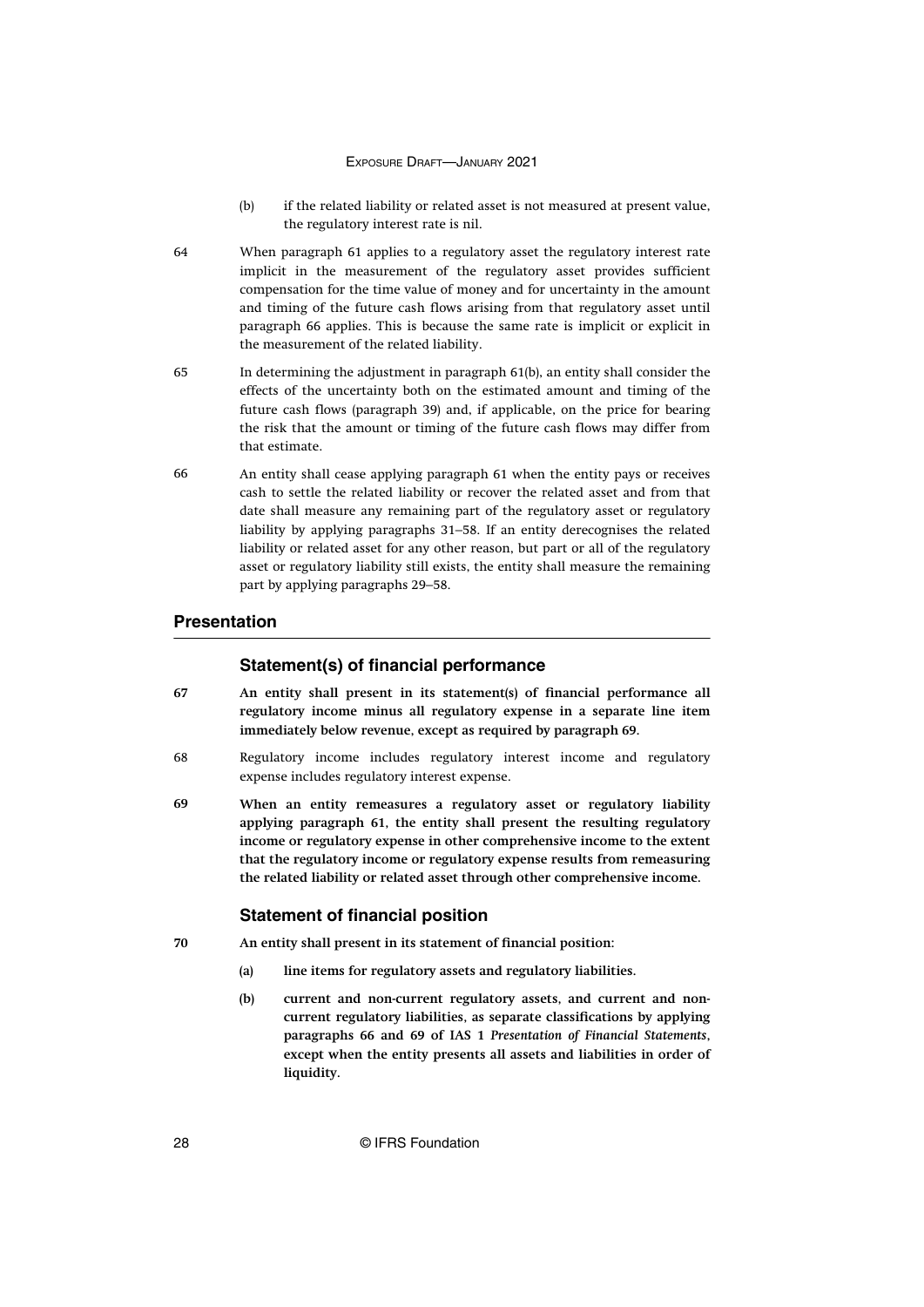- <span id="page-29-0"></span>An entity is permitted to offset regulatory assets and regulatory liabilities that form separate units of account only if the entity: 71
	- (a) has a legally enforceable right to offset those regulatory assets and regulatory liabilities by including them in the same regulated rate; and
	- (b) expects to include the amounts resulting from the recovery or fulfilment of those regulatory assets and regulatory liabilities in the same regulated rate for goods or services supplied in the same future period.

# **Disclosure**

- **The overall objective of the requirements in paragraphs 74–85 is for an entity to disclose in the notes information about regulatory income, regulatory expense, regulatory assets and regulatory liabilities. This information, together with all other information provided in the financial statements, shall enable users of financial statements to understand: 72**
	- **(a) the relationship between an entity's revenue and expenses as completely as would have been possible if the total allowed compensation for the goods or services supplied had been fully reflected in revenue in the period in which the entity supplied those goods or services. That understanding will provide insights into the entity's prospects for future cash flows.**
	- **(b) the entity's regulatory assets and regulatory liabilities at the end of the reporting period. That understanding will provide insights into how regulatory assets and regulatory liabilities will affect the amount, timing and uncertainty of the entity's future cash flows.**
- The information described in paragraph 72(a) contributes to a better understanding of the relationship between an entity's revenue and expenses. That understanding contributes to providing insights into the entity's prospects for future cash flows over many periods. In contrast, the information described in paragraph 72(b) provides insights into a narrower set of future cash flows—those that will arise from the regulatory assets and regulatory liabilities that exist at the end of the reporting period. 73
- An entity shall determine the level of detail necessary to satisfy the overall disclosure objective and the specific disclosure objectives in paragraphs 77, 79 and 82. If the information disclosed applying paragraphs 75–83 is insufficient to meet the disclosure objectives, an entity shall disclose additional information to satisfy those objectives. 74
- An entity shall aggregate or disaggregate disclosures in a manner that does not obscure useful information either by including a large amount of insignificant detail or by aggregating items that have substantially different characteristics. Items whose characteristics may differ substantially include: 75
	- (a) items subject to substantially different risks or uncertainties; and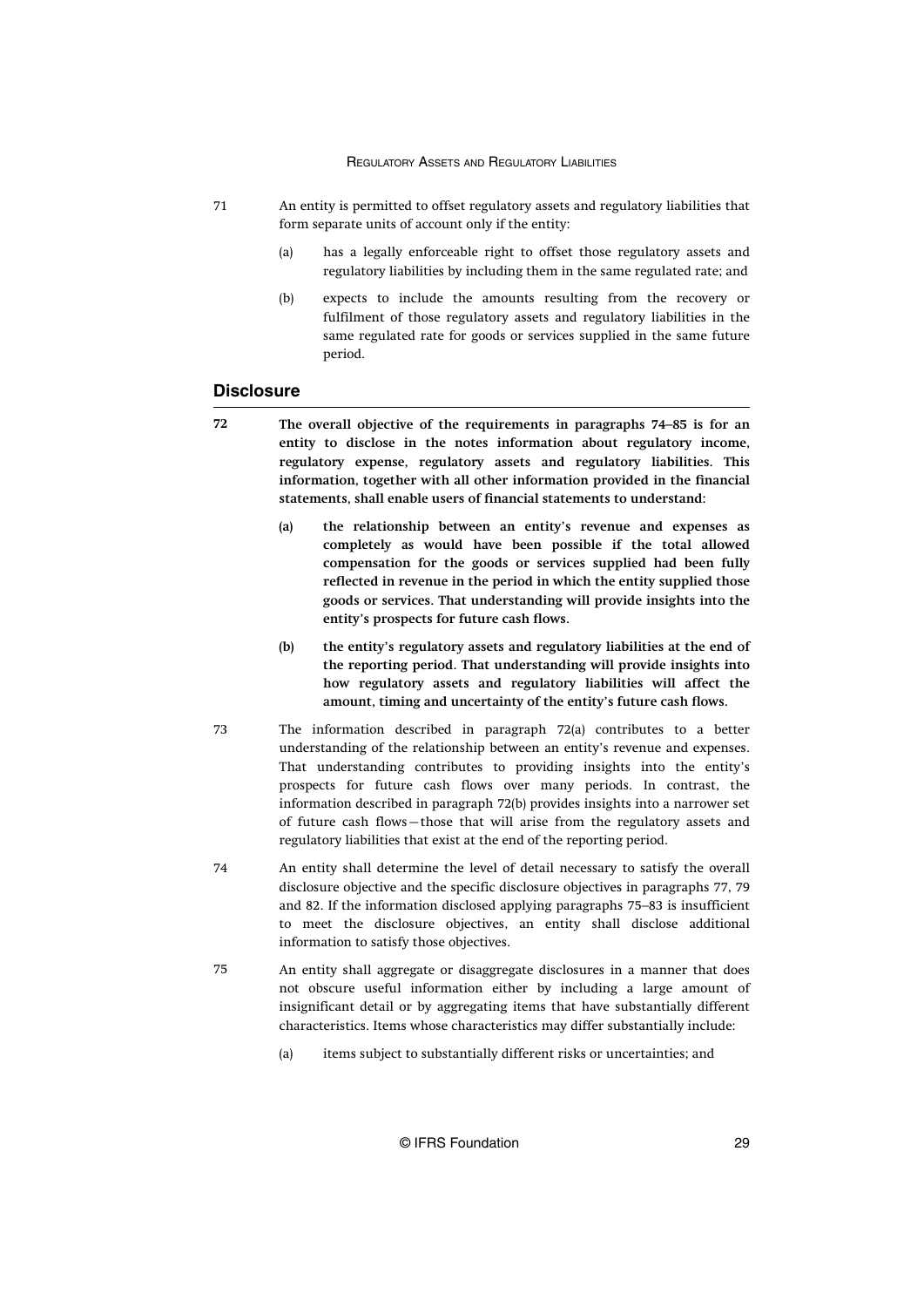- (b) items relating to the different revenue categories an entity discloses by applying paragraph 114 of IFRS 15.
- The appropriate level of aggregation or disaggregation may differ for different pieces of information, and may depend on the nature of the information and on the disclosure objective that information would contribute to meeting. 76
- **An entity shall disclose information that enables users of financial statements to understand how the entity's financial performance was affected because part of the total allowed compensation for the goods or services supplied in one period was (or will be) included in determining the regulated rates, and hence included in revenue, for goods or services supplied in a different period. 77**
- To achieve the objective in paragraph 77, an entity shall disclose in the notes the following components of regulatory income or regulatory expense included in profit or loss: 78
	- (a) the part of the total allowed compensation for goods or services supplied in the current period that will be included in revenue in future periods (creating regulatory assets during the current period).
	- (b) the amount included in revenue in the current period that will provide part of the total allowed compensation for goods or services to be supplied in future periods (creating regulatory liabilities during the current period).
	- (c) the amount included in revenue in the current period that provides part of the total allowed compensation for goods or services supplied in past periods (recovering regulatory assets during the current period).
	- (d) the part of the total allowed compensation for goods or services supplied in the current period that was included in revenue in past periods (fulfilling regulatory liabilities during the current period).
	- (e) regulatory interest income on regulatory assets and regulatory interest expense on regulatory liabilities.
	- (f) changes in the carrying amount of a regulatory asset or regulatory liability caused by a change in the boundary of a regulatory agreement, and the reasons for that change in the boundary.
	- (g) remeasurements of regulatory assets and regulatory liabilities, and the reasons for the remeasurements.
- **An entity shall disclose information that enables users of financial statements to understand the entity's regulatory assets and regulatory liabilities at the end of the reporting period. That understanding will provide insights into how regulatory assets and regulatory liabilities will affect the amount, timing and uncertainty of the entity's future cash flows. 79**
- To achieve the objective in paragraph 79, an entity shall disclose in the notes: 80
	- (a) quantitative information, using time bands, about when it expects to recover the regulatory assets and fulfil the regulatory liabilities.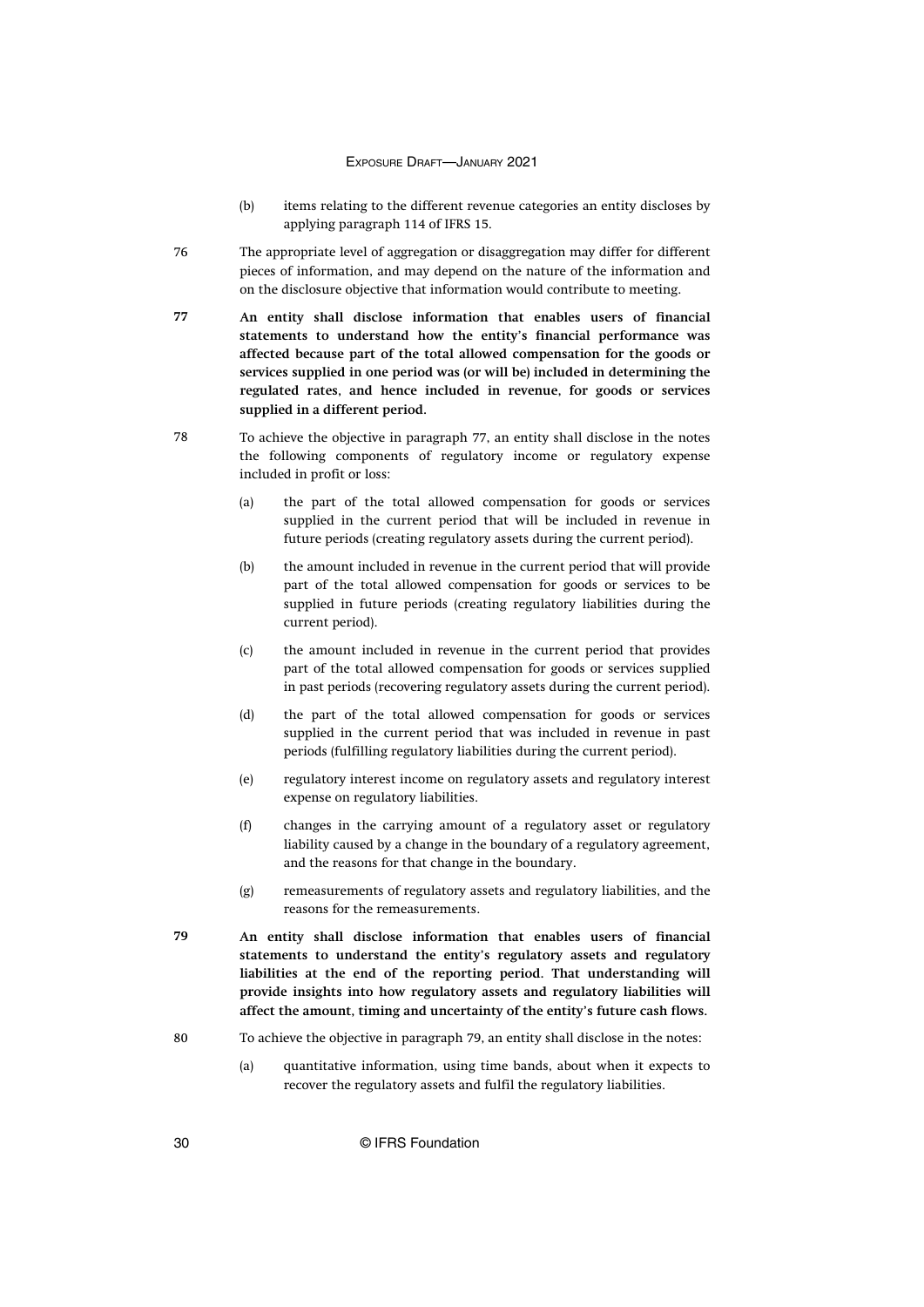- <span id="page-31-0"></span>(b) the discount rate or ranges of discount rates used in measuring regulatory assets and regulatory liabilities at the end of the reporting period.
- (c) the regulatory interest rate provided by the regulatory agreement for a regulatory asset, if the entity uses the minimum interest rate as the discount rate for that regulatory asset as a result of applying paragraphs 50–53.
- (d) an explanation of how risks and uncertainties affect the recovery of regulatory assets or fulfilment of regulatory liabilities.
- In disclosing the information required by paragraph 80(a), an entity shall: 81
	- (a) specify whether the amounts disclosed in the notes are undiscounted or discounted.
	- (b) use judgement to determine an appropriate number of time bands. For example, an entity might determine appropriate time bands to be:
		- (i) not later than one year;
		- (ii) later than one year and not later than three years;
		- (iii) later than three years and not later than five years; and
		- (iv) later than five years.
- **An entity shall disclose information that enables users of financial statements to understand any changes in regulatory assets and regulatory liabilities that were not a consequence of regulatory income or regulatory expense. 82**
- To achieve the objective in paragraph 82, an entity shall disclose in the notes a reconciliation from the opening to the closing carrying amounts of regulatory assets and regulatory liabilities. 83

# **Regulatory assets and regulatory liabilities measured applying paragraph 61**

- In considering what information to disclose about regulatory assets and regulatory liabilities measured applying paragraph 61, and how to disclose that information, an entity shall also consider what information to disclose about the related liabilities and related assets and how to disclose the information. Considering these matters together can help an entity explain clearly that the cash flows arising from such regulatory assets and regulatory liabilities are largely a replica of the cash flows arising from the related liabilities and related assets and that the discount rates, risks and remeasurements are largely the same. 84
- For example, if a regulatory asset arises from pension costs and is measured applying paragraph 61, an entity will need to consider how to disclose the information required by this [draft] Standard and the information required by IAS 19 in a manner that shows: how regulatory income or regulatory expense includes amounts that counterbalance the effects of the pension costs 85

© IFRS Foundation 31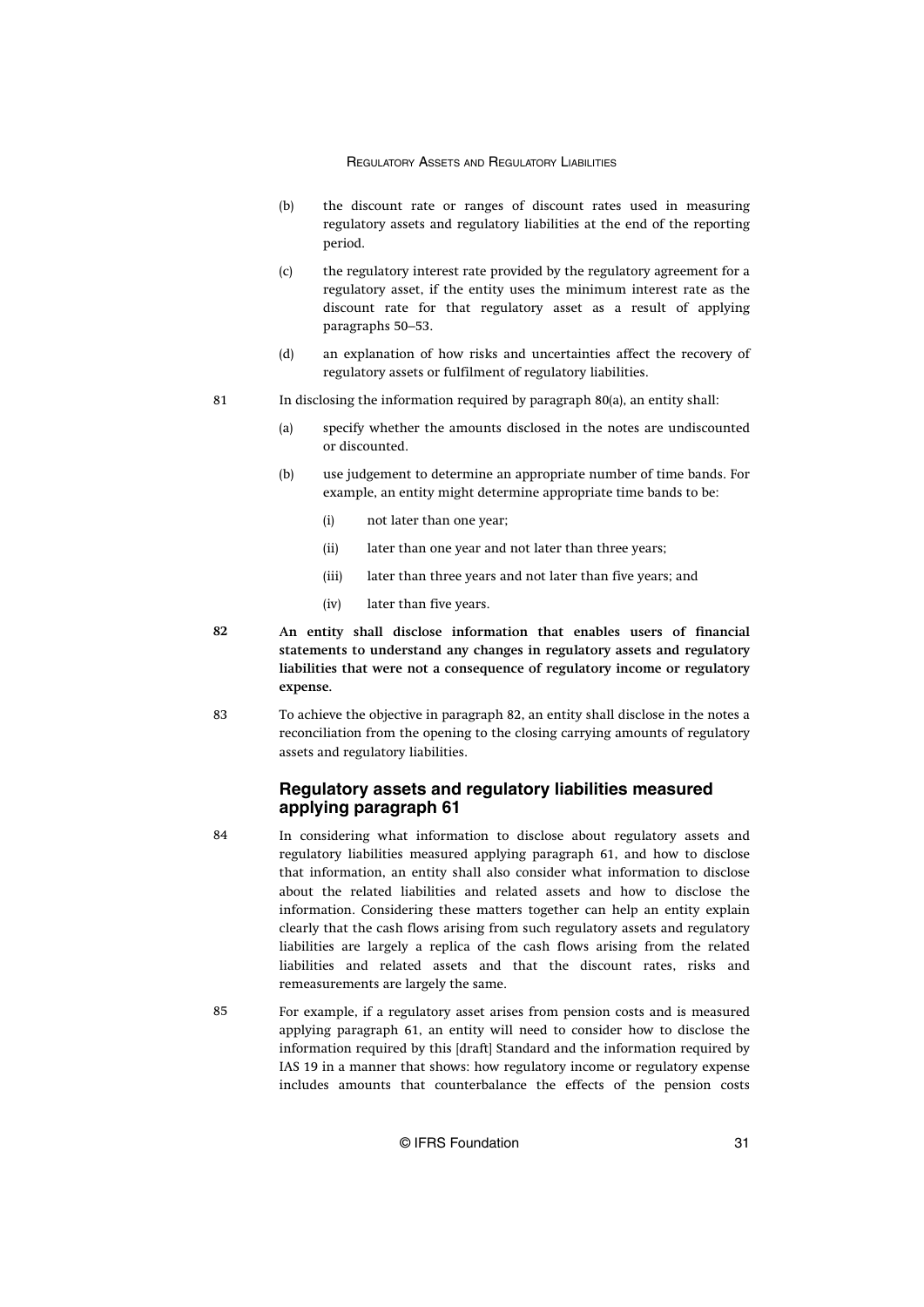recognised; how the regulatory asset counterbalances the risks in the pension liability; and, if applicable, that the discount rate is the same for the regulatory asset as for the pension liability.

32 © IFRS Foundation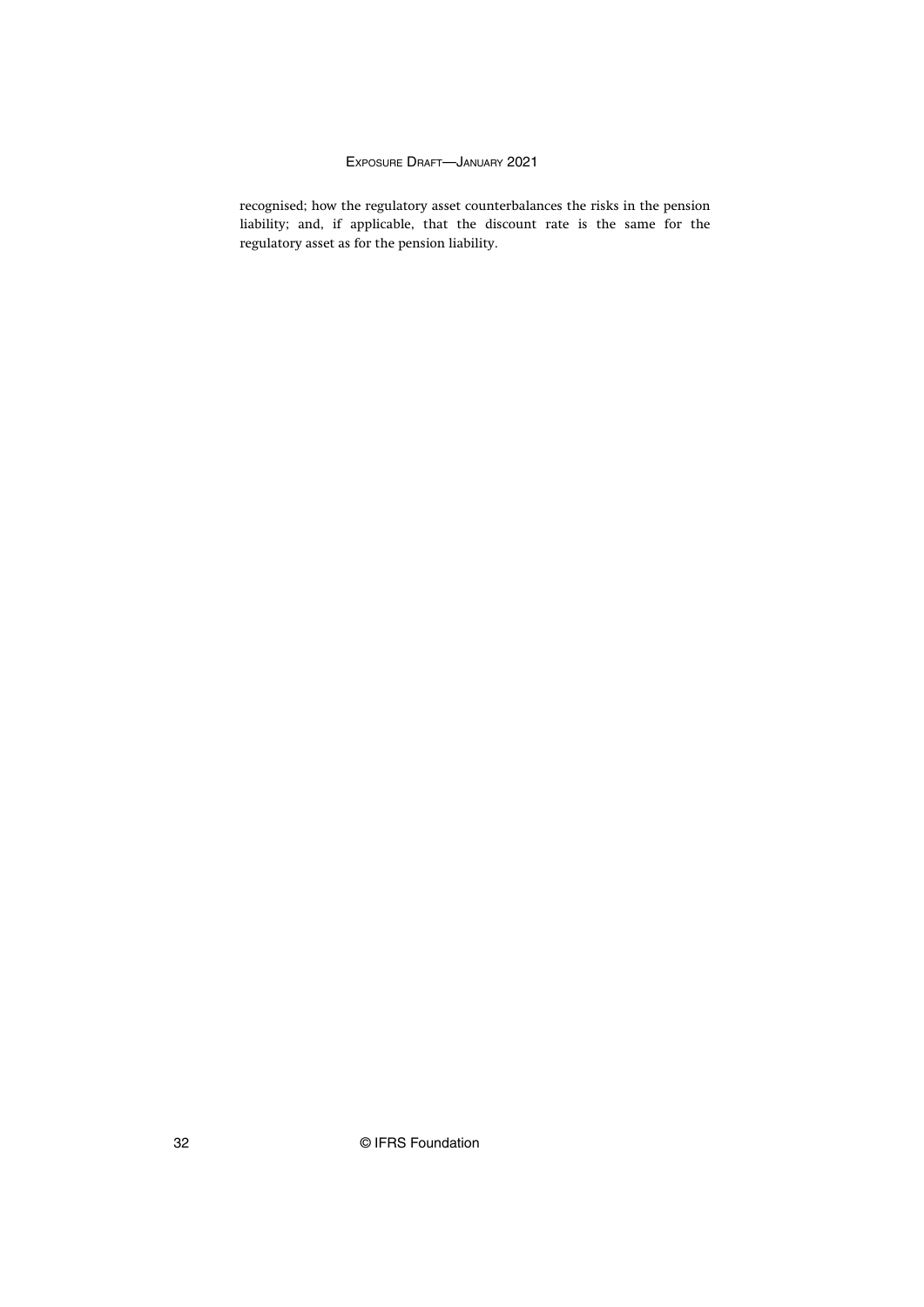# <span id="page-33-0"></span>**Appendix A Defined terms**

*This appendix is an integral part of the [draft] IFRS Standard.*

| allowable expense                                        | An expense, as defined in IFRS Standards, that a regulatory<br>agreement entitles an entity to recover by adding an amount in<br>determining a regulated rate.                                                                                                                                                                                               |
|----------------------------------------------------------|--------------------------------------------------------------------------------------------------------------------------------------------------------------------------------------------------------------------------------------------------------------------------------------------------------------------------------------------------------------|
| chargeable income                                        | An item of income, as defined in IFRS Standards, that the<br>regulatory agreement obliges an entity to deduct in<br>determining a regulated rate.                                                                                                                                                                                                            |
| regulated rate<br>(for goods or services)                | A price for goods or services, determined by a regulatory<br>agreement, that an entity charges its customers in the period<br>when it supplies those goods or services.                                                                                                                                                                                      |
| regulatory agreement                                     | A set of enforceable rights and obligations that determine a<br>regulated rate to be applied in contracts with customers.                                                                                                                                                                                                                                    |
| regulatory asset                                         | An enforceable present right, created by a regulatory<br>agreement, to add an amount in determining a regulated rate<br>to be charged to customers in future periods because part of<br>the total allowed compensation for goods or services already<br>supplied will be included in revenue in the future.                                                  |
| regulatory interest<br>rate                              | The interest rate provided by a regulatory agreement to<br>compensate an entity for the time lag until recovery of a<br>regulatory asset or to charge the entity for the time lag until<br>fulfilment of a regulatory liability.                                                                                                                             |
| regulatory liability                                     | An enforceable present obligation, created by a regulatory<br>agreement, to deduct an amount in determining a regulated<br>rate to be charged to customers in future periods because the<br>revenue already recognised includes an amount that will<br>provide part of the total allowed compensation for goods or<br>services to be supplied in the future. |
| total allowed<br>compensation<br>(for goods or services) | The full amount of compensation for goods or services supplied<br>that a regulatory agreement entitles an entity to charge<br>customers through the regulated rates, in either the period<br>when the entity supplies those goods or services or a different<br>period.                                                                                      |
| target profit                                            | The profit that an entity is entitled to add in determining a<br>regulated rate.                                                                                                                                                                                                                                                                             |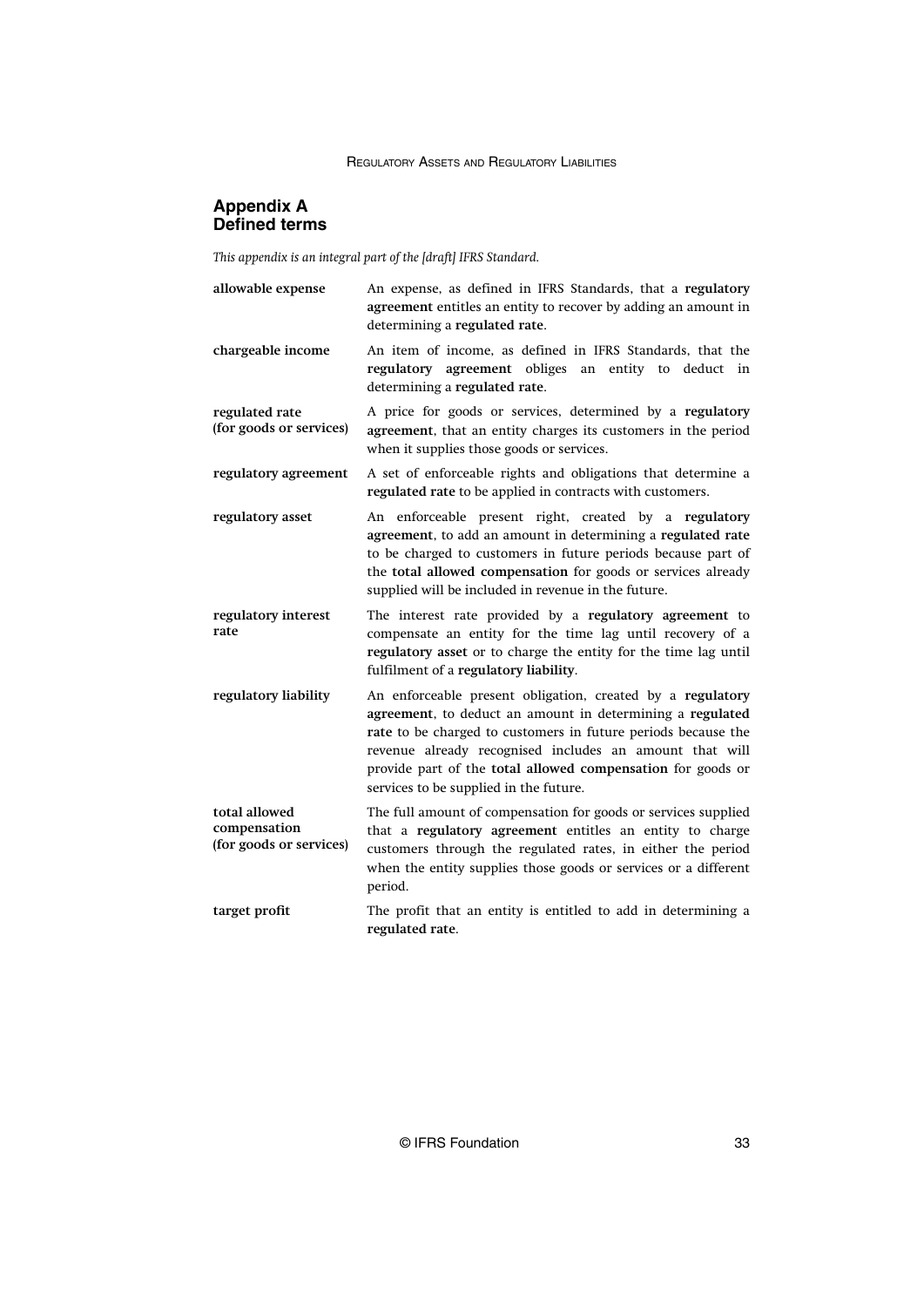# <span id="page-34-0"></span>**Appendix B Application guidance**

*This appendix is an integral part of the [draft] IFRS Standard. It describes the application of paragraphs 1–85 and has the same authority as the other parts of the [draft] IFRS Standard.*

This appendix provides application guidance on: B1

- (a) total allowed compensation (see paragraphs B2–B27);
- (b) the boundary of a regulatory agreement (see paragraphs B28–B40); and
- (c) interaction with other IFRS Standards (see paragraphs B41–B47).

#### **Total allowed compensation**

- Total allowed compensation comprises: B2
	- (a) amounts that recover allowable expenses minus *chargeable income* (see paragraphs B3–B9);
	- (b) *target profit* (see paragraphs B10–B20); and
	- (c) regulatory interest income and regulatory interest expense (see paragraphs B21–B27).

# **Amounts that recover allowable expenses minus chargeable income**

- An allowable expense is an expense, as defined in IFRS Standards, that a regulatory agreement entitles an entity to recover by adding an amount in determining a regulated rate. B3
- If an expense is allowable under the terms of a regulatory agreement, that fact establishes that the expense relates to the supply of goods or services in some period. In applying this [draft] Standard, an entity shall treat that allowable expense as relating to the supply of goods or services in the period when the entity recognises the expense applying IFRS Standards. Thus, the amount that recovers that allowable expense forms part of total allowed compensation for goods or services supplied in that period. For example, if raw material costs are an allowable expense, the amount that recovers that allowable expense forms part of total allowed compensation for goods or services supplied in the period when an entity consumes the raw materials and thus recognises that consumption as an expense applying IAS 2 *Inventories*.  $R4$
- The period when an entity recognises an allowable expense as an expense applying IFRS Standards may differ from the period in which the entity adds an amount that recovers the allowable expense in determining the regulated rate. Such differences in timing give rise to regulatory assets or regulatory liabilities—that is: B5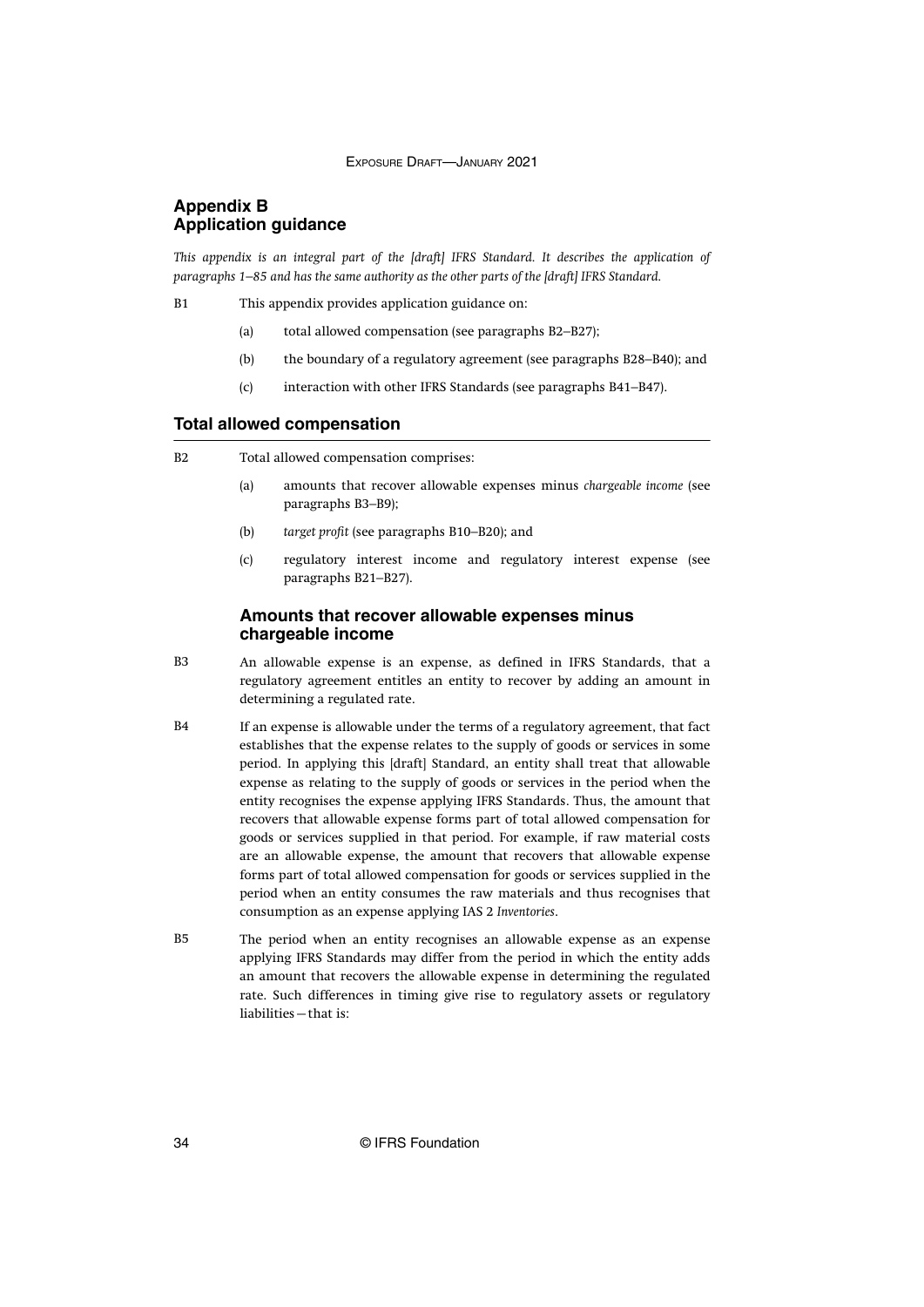- (a) if an entity has recognised an allowable expense as an expense by applying IFRS Standards, but the amount that recovers that expense has not yet been included in the regulated rates and so will be included in revenue in the future, the difference in timing gives rise to a regulatory asset; and
- (b) if revenue already recognised includes an amount that recovers part of an allowable expense, but that allowable expense will be recognised as an expense in the future by applying IFRS Standards, the difference in timing gives rise to a regulatory liability.
- If an entity consumes an asset over two or more reporting periods in which the entity supplies goods or services, and the cost of the asset is recoverable under the terms of a regulatory agreement, the entity shall allocate that cost in determining the total allowed compensation for the goods or services supplied in each of those periods. In making this allocation, an entity shall use the judgements and estimates it made in applying other IFRS Standards. **R<sub>6</sub>**
- For example, IAS 16 *Property, Plant and Equipment* specifies how to allocate the depreciable amount of an item of plant on a systematic basis over its useful life. If a regulatory agreement allows an entity to recover the cost of an asset through the regulated rates charged to customers, the depreciation expense recognised in a period, by applying IAS 16, is an allowable expense and the amount that recovers that depreciation expense forms part of the total allowed compensation for goods or services supplied in the same period. That is the case even if, under the terms of the regulatory agreement, the recovery of the depreciation expense occurs in a different period—for example, if the regulatory agreement uses a longer or shorter period of recovery than the asset's useful life. B7
- In the example in paragraph B7, the remaining carrying amount of the item of plant depicts the cost of the unconsumed portion of that item. Amounts that recover this unconsumed portion will form part of the total allowed compensation for goods or services in the future as the entity recognises depreciation expense to depict the consumption of this portion. B8
- Some regulatory agreements may require an entity to deduct specified income recognised by applying IFRS Standards in determining the regulated rate. This [draft] Standard refers to such income as chargeable income. For example, an entity may be required to deduct a gain on disposal of an item of plant in determining the regulated rate charged to customers in a future period. If a regulatory agreement treats income as chargeable, that fact establishes that this income relates to the supply of goods or services in some period. In applying this [draft] Standard, an entity shall treat the amount of that chargeable income as reducing the total allowed compensation for the goods or services supplied in the period in which the entity recognises the income by applying IFRS Standards. B9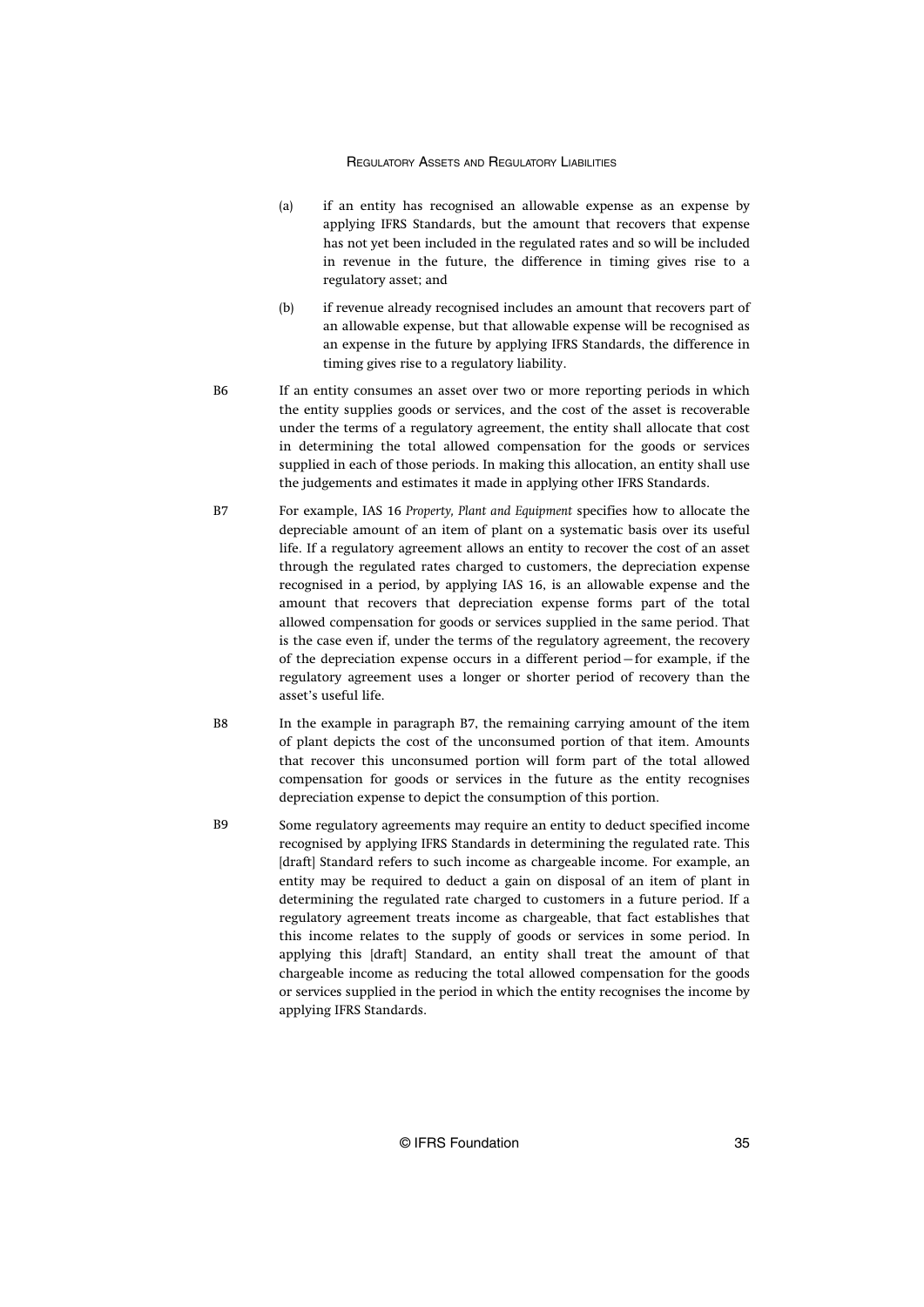# **Target profit**

- Target profit that a regulatory agreement entitles an entity to add in determining a regulated rate for goods or services supplied in a period forms part of the total allowed compensation for goods or services supplied in the same period, unless this section specifies a different treatment (see paragraphs B12, B15 and B17). B10
- This section discusses the main components of target profit: B11
	- (a) profit margins that vary with an allowable expense (see paragraph B12);
	- (b) regulatory returns (see paragraphs B13–B15); and
	- (c) performance incentives (see paragraphs B16–B20).

#### **Profit margins that vary with an allowable expense**

In some cases, a regulatory agreement entitles an entity to recover the amount of an allowable expense incurred plus a profit margin that varies with the amount of the expense—for example, a fixed percentage mark-up on the expense. This component of target profit forms part of the total allowed compensation for goods or services supplied in the period when the entity recognises the underlying allowable expense as an expense by applying IFRS Standards. B12

# **Regulatory returns**

- A significant component of an entity's target profit often consists of regulatory returns. Regulatory agreements typically determine the regulatory return for a period by specifying a return rate and a base to which that return rate applies. Common terms for such a base are 'regulatory capital base' or 'regulatory asset base', although other terms are also used. Some regulatory agreements specify more than one base, each with its own return rate. The items for which amounts are included in such a base are not necessarily recognised as assets or liabilities applying IFRS Standards, and a regulatory agreement does not necessarily measure assets or liabilities on the same basis as IFRS Standards. For example, the regulatory capital base might measure property, plant and equipment on a basis including an allocation of administrative overheads recognised as an expense by applying IAS 16, or including an inflation adjustment not reflected in an entity's financial statements prepared by applying IFRS Standards. B13
- Applying the guidance for target profit set out in paragraph B10, if the regulatory agreement entitles an entity to add regulatory returns in determining a regulated rate for goods or services supplied in a period, those regulatory returns form part of the total allowed compensation for goods or services supplied in the same period, except as specified in paragraph B15. **B14**
- Sometimes a regulatory return includes an amount determined by applying a specified return rate to a base containing a balance relating to an asset not yet available for use. That balance might be a separate base or part of a larger base. The return on that balance shall not be treated as forming part of the B15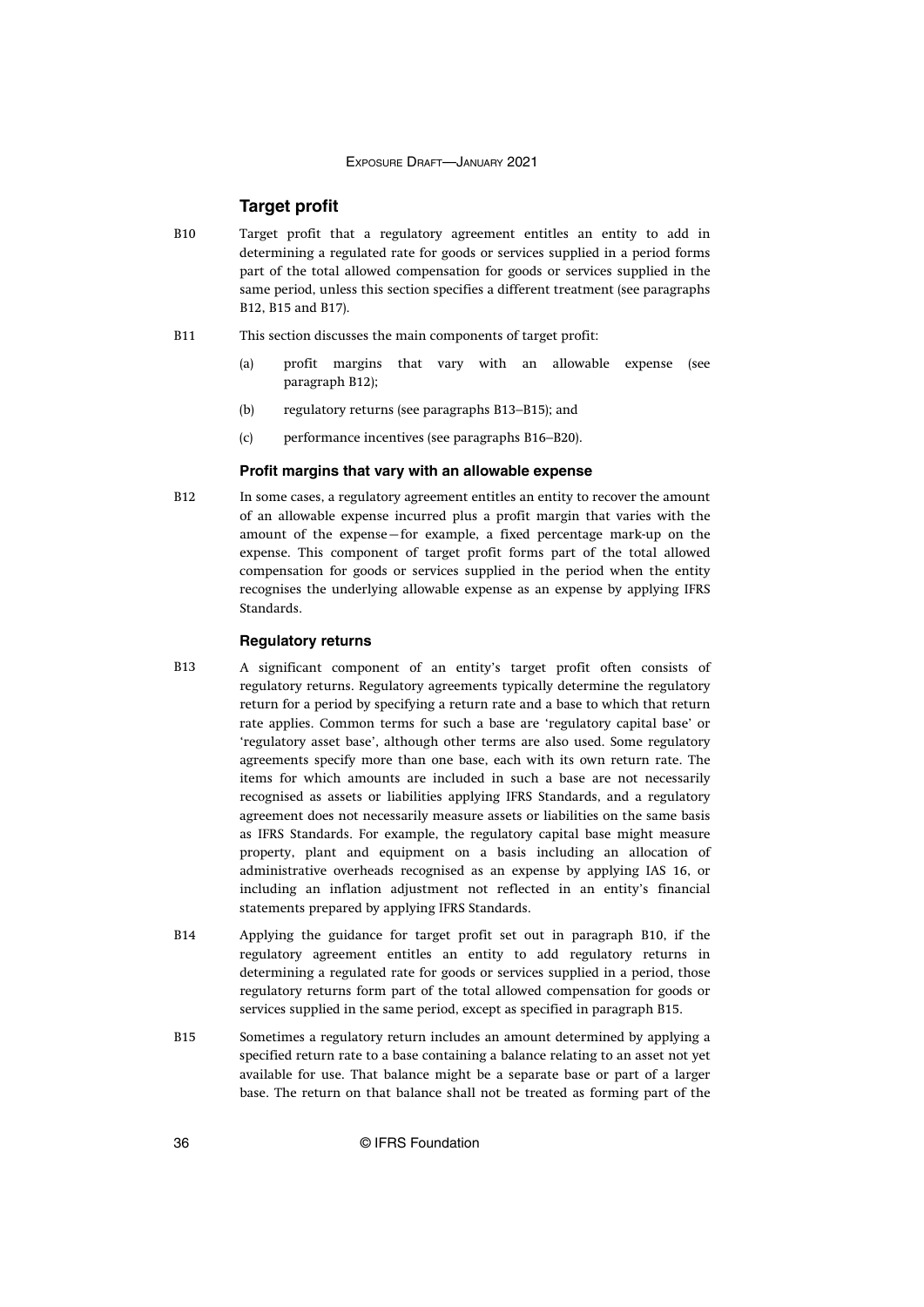total allowed compensation for goods or services supplied before the asset is available for use. Once the asset is available for use, the return on that balance forms part of total allowed compensation for goods or services supplied over the remaining periods in which the entity recovers the carrying amount of the asset through the regulated rates. An entity shall use a reasonable and supportable basis in determining how to allocate the return on that balance over those remaining periods and shall apply that basis consistently.

#### **Performance incentives**

- A regulatory agreement may provide an entity with various performance incentives to reward it for meeting performance criteria, or to penalise it for failing to meet performance criteria. These criteria could include, for example, targeted levels of service quality, reliability, or customer satisfaction, or may relate to the entity's performance in constructing an item of property, plant or equipment. B16
- Amounts relating to a performance incentive form part of or reduce the total allowed compensation for goods or services supplied in the period in which the entity's performance gives rise to the incentive. To determine what that period is, the entity shall consider the regulatory agreement's terms relating to the performance incentive, together with other facts and circumstances. B17
- Applying the guidance in paragraph B17, if the performance criteria test only an entity's performance of construction work, the performance incentive forms part of or reduces the total allowed compensation for goods or services supplied in the period in which that performance occurs. If the performance criteria test the performance of construction work but are also fully or partly conditional on the entity's performance when it subsequently supplies goods or services to customers using the asset being constructed, the conditional part of the performance incentive forms part of or reduces the total allowed compensation for those goods or services. B18
- If the performance criteria test an entity's performance over a time frame that is not yet complete, the entity shall estimate the amount of the performance incentive and determine the portion of that estimated amount that relates to the reporting period. That portion forms part of or reduces the total allowed compensation for the goods or services supplied in the reporting period. If, for example, an entity uses the 'most likely amount' method (paragraph 39) to estimate the amount of the performance incentive, and assesses that it is most likely that the entity will meet the performance criteria, the portion of the estimated amount of the performance incentive that relates to the reporting period forms part of the total allowed compensation for the goods or services supplied in the reporting period. An entity shall use a reasonable and supportable basis in determining that portion and shall apply that basis consistently. B19
- The regulatory agreement may determine a performance incentive (that is, a bonus or penalty) in several ways. For example, a bonus or penalty may be a fixed monetary amount (such as CU100), a formula (such as 1% of the amounts charged to customers during a specified period), or an increment or decrement to the return rate (such as an additional 1%) applied by the B20

© IFRS Foundation 37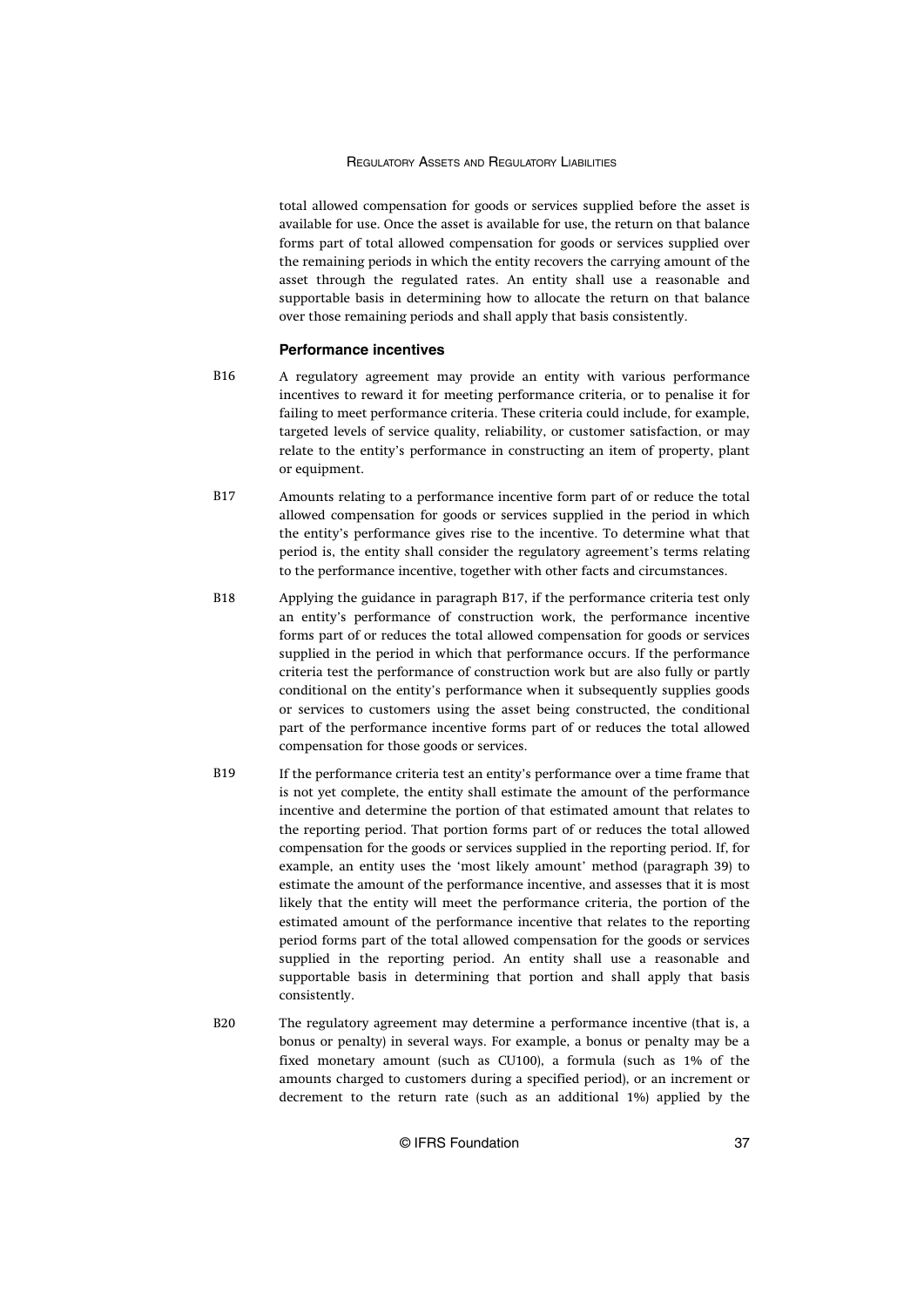regulatory agreement to a base for a specified period. Regardless of how a regulatory agreement determines the bonus or penalty, an entity shall estimate its monetary amount and use that monetary amount as an input in accounting for that bonus or penalty.

# **Regulatory interest income and regulatory interest expense**

- Regulatory interest compensates or charges an entity for the time lag until recovery of a regulatory asset or fulfilment of a regulatory liability: B21
	- (a) a regulatory asset arises because part of the total allowed compensation for goods or services already supplied will be added in determining regulated rates in the future. Regulatory interest income is the component of total allowed compensation that compensates the entity for the time lag until it recovers the regulatory asset.
	- (b) a regulatory liability arises because revenue already recognised includes an amount that will provide part of the total allowed compensation for goods or services to be supplied in the future. Regulatory interest expense is the (negative) component of the total allowed compensation that charges the entity for the time lag until it fulfils the regulatory liability.
- The present value of the estimated future cash flows included in measuring a regulatory asset or regulatory liability changes because of the passage of time. This effect is sometimes called the 'unwinding of the discount'. As the discount unwinds, an entity shall recognise regulatory interest income on a regulatory asset and regulatory interest expense on a regulatory liability. B22
- Sometimes, a regulatory agreement treats a regulatory asset or regulatory liability as a separate base and applies a regulatory interest rate to that base to determine the regulatory interest for that item. Such an approach is often applied to short-term and medium-term regulatory assets or regulatory liabilities, such as those arising from variances in input cost prices. B23
- In other cases, a regulatory agreement does not identify a regulatory asset or regulatory liability separately. Instead, the regulatory asset or regulatory liability forms part of a larger base, such as the regulatory capital base, and the regulatory agreement applies a return rate to the whole of that larger base. In such cases, that rate is the regulatory interest rate applied to that regulatory asset or regulatory liability. The larger base can be regarded as having three components: regulatory assets, regulatory liabilities and all other components of the larger base. Accordingly, the regulatory return provided on the larger base also has three components: regulatory interest income on those regulatory assets, regulatory interest expense on those regulatory liabilities and regulatory return on the rest of the larger base. B24
- An example illustrates the analysis set out in paragraph B24. A regulatory agreement provides for each period a return rate of 8% on the outstanding balance of the regulatory capital base at the beginning of that period. That outstanding balance at the start of the current period is CU1,000 and thus the B25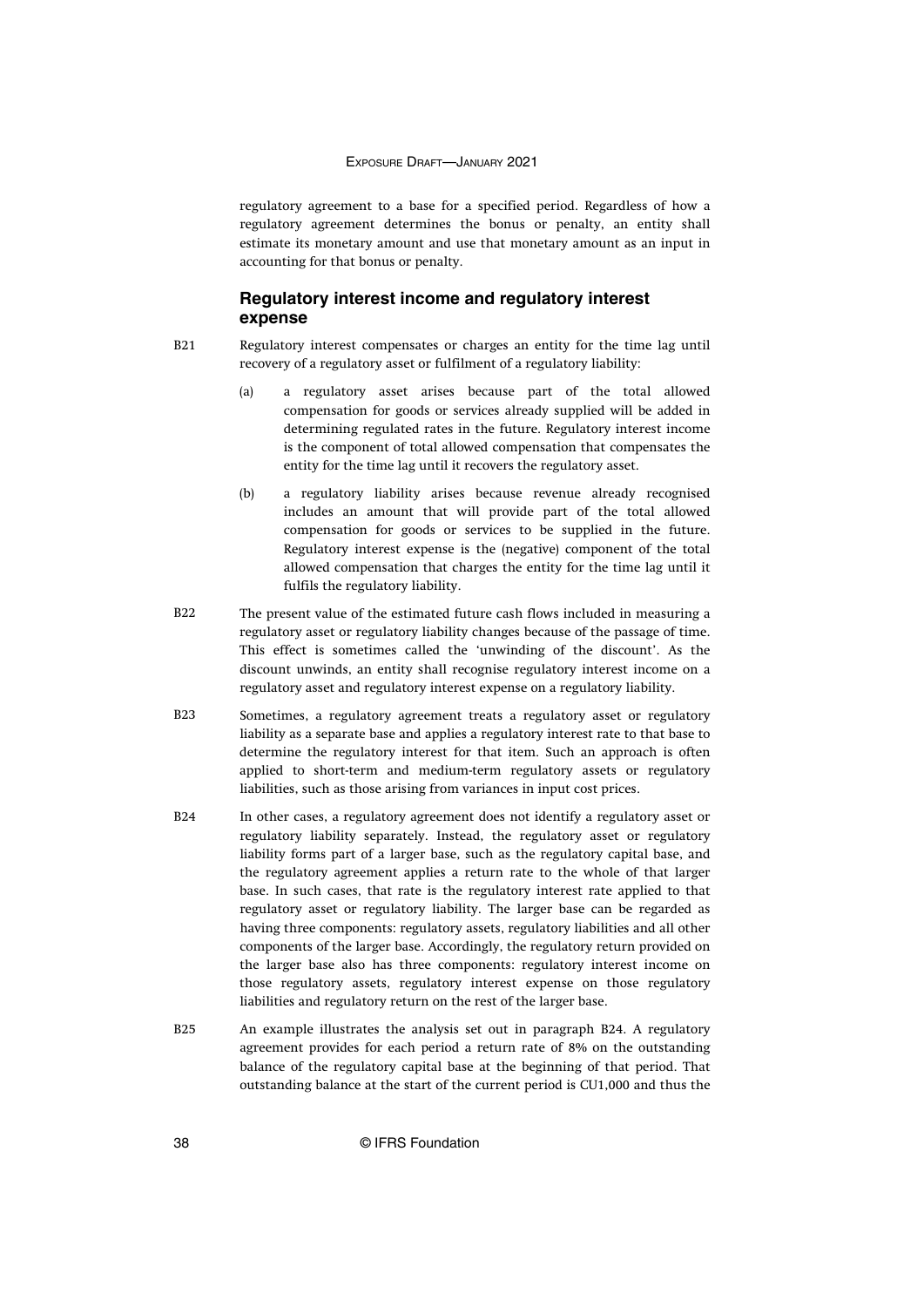regulatory agreement entitles the entity to add a regulatory return of CU80 in determining regulated rates for goods or services supplied to customers during the current period. The outstanding balance of CU1,000:

- (a) includes overheads of CU150 that were ineligible for capitalisation applying IAS 16 and so were recognised as an expense when incurred. The entity recognises its resulting right to increase future regulated rates as a regulatory asset.
- (b) was determined by the regulatory agreement without adding an amount of CU250 that was charged to customers in advance to fund construction of an item of plant. The entity recognises its resulting obligation to decrease future regulated rates as a regulatory liability.
- The regulatory capital base of CU1,000 can be regarded as having three components—a regulatory asset arising from the overheads of CU150, a regulatory liability arising from the advance funding from customers of CU250, and a remaining component of CU1,100. Consequently, the regulatory return of CU80 (CU1,000  $\times$  8%) on the outstanding regulatory capital base consists of: B26
	- (a) regulatory interest income of CU12 on the regulatory asset (CU150 × 8%);
	- (b) regulatory interest expense of CU20 on the regulatory liability  $(CU250 \times 8\%)$ ; and
	- (c) regulatory return of CU88 on the rest of the regulatory capital base  $(CU1,100 \times 8\%)$ .
- If an entity has measured a regulatory asset or regulatory liability by applying paragraph 61, the regulatory interest rate is implicit in the measurement of the regulatory asset or regulatory liability (paragraph 63). B27

# **Boundary of a regulatory agreement**

- The boundary of a regulatory agreement determines which estimated future cash flows an entity includes in measuring a regulatory asset or regulatory liability (paragraphs 33–34). The boundary of a regulatory agreement is the latest future date at which an entity has: B28
	- (a) an enforceable present right to recover a regulatory asset by increasing the regulated rate to be charged to customers; or
	- (b) an enforceable present obligation to fulfil a regulatory liability by decreasing the regulated rate to be charged to customers.
- To illustrate the discussion in paragraph B28, assume that in 20X1 an entity incurred an input cost variance of CU100 that the entity cannot recover until 20X3. Assume also that the entity assessed at the end of 20X1 that it does not have an enforceable present right to increase regulated rates after the end of 20X2 to recover that variance. Thus, at the end of 20X1 the boundary of the regulatory agreement was the end of 20X2. Because the cash flows that could result from recovering that variance fall beyond the boundary of the **B<sub>20</sub>**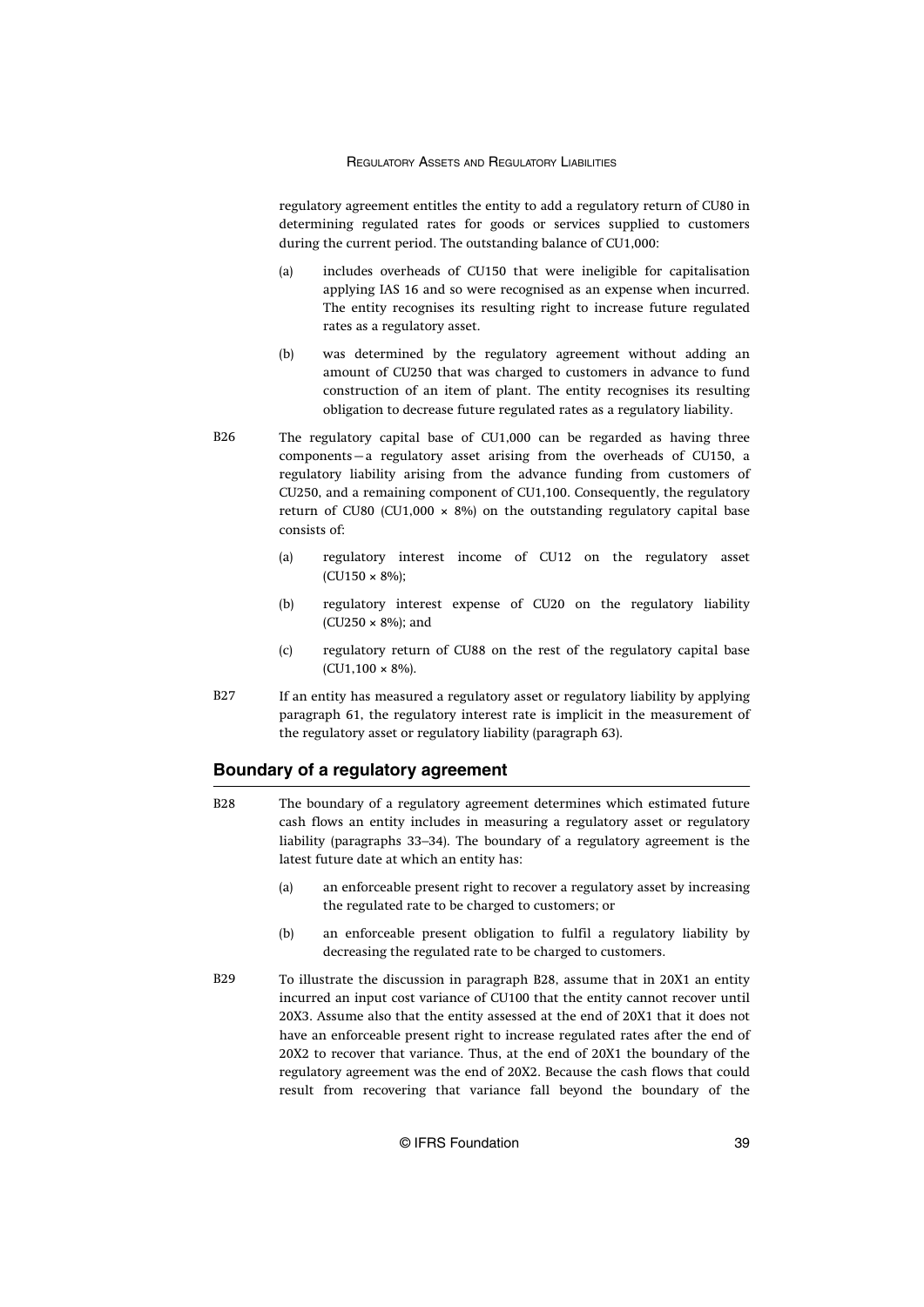regulatory agreement, the entity cannot include those cash flows in the measurement of any regulatory asset at the end of 20X1.

- An entity's present right to increase the regulated rate at a future date is enforceable only if: B30
	- (a) the regulatory agreement gives the entity the present right to supply goods or services at that future date; and
	- (b) no party apart from the entity has a right to cancel the regulatory agreement before that date without arranging compensation for the entity to recover its regulatory asset.
- Sometimes an entity has an enforceable right to renew a regulatory agreement. Such a right can give the entity a present right to supply goods or services at a future date covered by that renewal if no other party has an enforceable right to prevent the renewal without arranging compensation for the entity to recover its regulatory asset. B31
- An entity's present obligation to decrease the regulated rate at a future date is enforceable only if: B32
	- (a) the regulatory agreement imposes upon the entity a present obligation to supply goods or services at that future date; and
	- (b) the entity has no right to cancel the regulatory agreement before that date without compensating another party (for example, an incoming supplier) that will fulfil the regulatory liability.
- The boundary of a regulatory agreement can be affected by a right to renew the regulatory agreement or a right to cancel it. In assessing whether such a right affects the boundary of the regulatory agreement, an entity shall disregard a right held by any party if there are no circumstances in which that party has the practical ability to exercise that right. B33
- The holder of a right may not have the practical ability to exercise the right if, for example:  $B34$ 
	- (a) the economic consequences of exercising the right are significantly more adverse for the holder than the consequences of not exercising it;
	- (b) exercising a right held by an entity would lead to that entity being liquidated or ceasing to trade; or
	- (c) exercising a right held by a regulator would lead to major disruption in the provision of an essential public service.

# **Compensation for cancellation of a regulatory agreement**

In some cases, a regulator or an entity has a right to cancel a regulatory agreement, but the regulatory agreement requires the regulator or the entity to provide or arrange compensation for regulatory assets that have not yet been recovered or for regulatory liabilities that have not yet been fulfilled. For example, the regulator, the entity or an incoming supplier of goods or services may be required to make a balancing payment. B35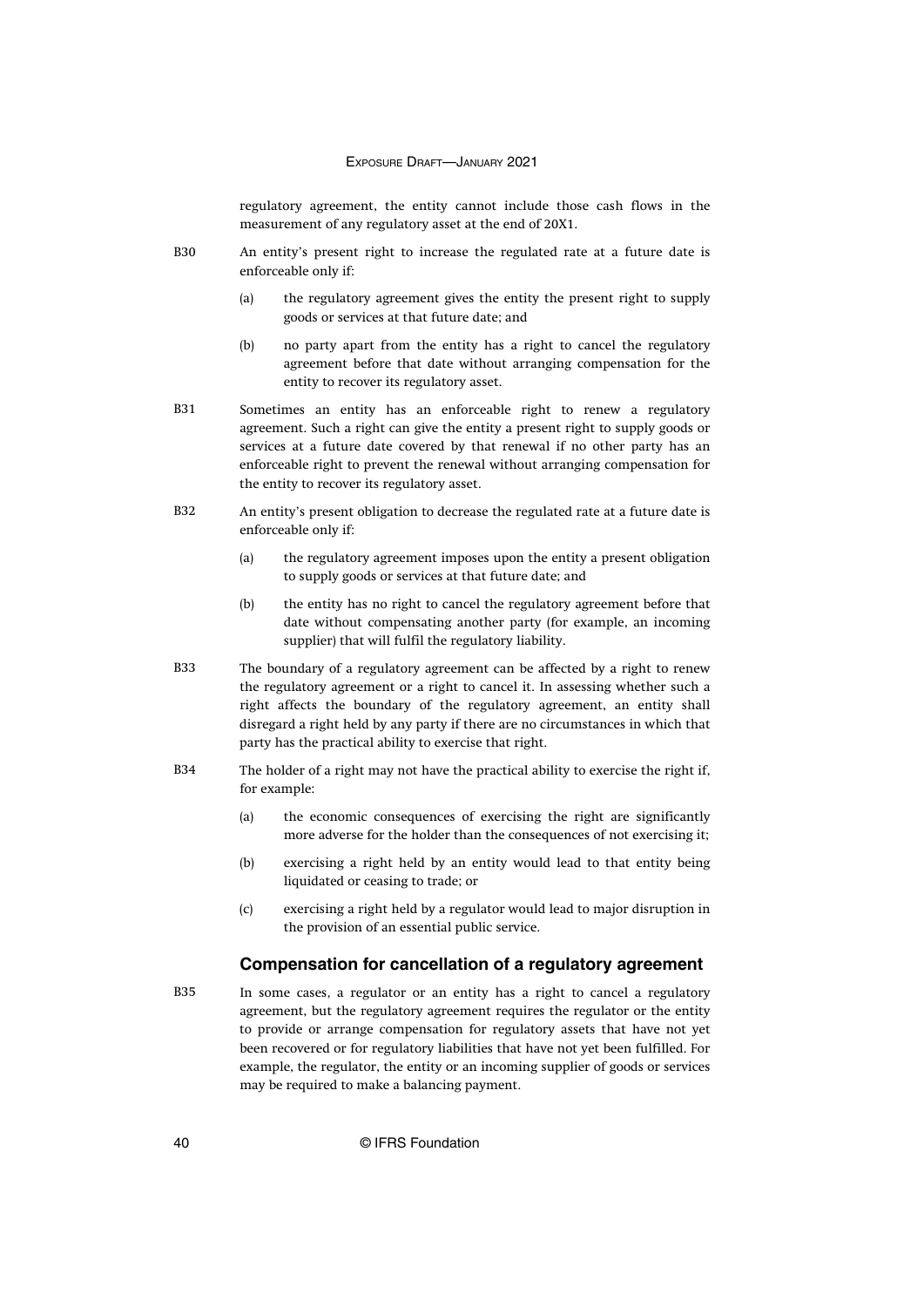- To the extent that the amounts of receipts or payments of such compensation depend solely on the monetary amount of unrecovered regulatory assets or unfulfilled regulatory liabilities, they are cash flows within the boundary of the regulatory agreement. B36
- If the cash flows arising from unrecovered regulatory assets or unfulfilled regulatory liabilities would differ depending on whether the regulatory agreement continues or is cancelled, the cash flows are uncertain and an entity shall apply the requirements in paragraph 39. For example, assume that the probability of cancellation is 10% and a regulatory agreement specifies that on cancellation the entity would receive compensation of CU90 for a regulatory asset with a carrying amount of CU100. Applying paragraph 39, the entity would conclude that the most likely amount is CU100 and the expected value is CU99. The entity would use whichever of these two estimates better predicts the future cash flows. B37
- If a cancellation right has been exercised so that a right to receive cash or obligation to pay cash has arisen, that right or obligation is a financial asset or financial liability. In such a case, the entity shall derecognise the part of the regulatory asset or regulatory liability that no longer exists, and recognise and measure the financial asset or financial liability by applying other IFRS Standards, recognising any resulting difference in profit or loss. B38

# **Reassessment of and changes to the boundary**

- At the end of each reporting period an entity shall reassess the boundary of a regulatory agreement, considering all changes in facts and circumstances. B39
- If this reassessment brings any additional cash inflows or cash outflows within the boundary of a regulatory agreement, the entity shall update the carrying amount of regulatory assets or regulatory liabilities accordingly. Such updates could result from recognising new regulatory assets or regulatory liabilities or from remeasuring regulatory assets or regulatory liabilities already recognised. Paragraph 78(f) requires an entity to disclose changes in the carrying amount of a regulatory asset or regulatory liability caused by a change in the boundary of a regulatory agreement, and the reasons for that change in the boundary. Paragraph 78(f) does not require an entity to specify whether the effect of that change should be viewed as the recognition of a new regulatory asset or regulatory liability, or the remeasurement of an existing regulatory asset or regulatory liability because making such a distinction would have no practical consequence. B40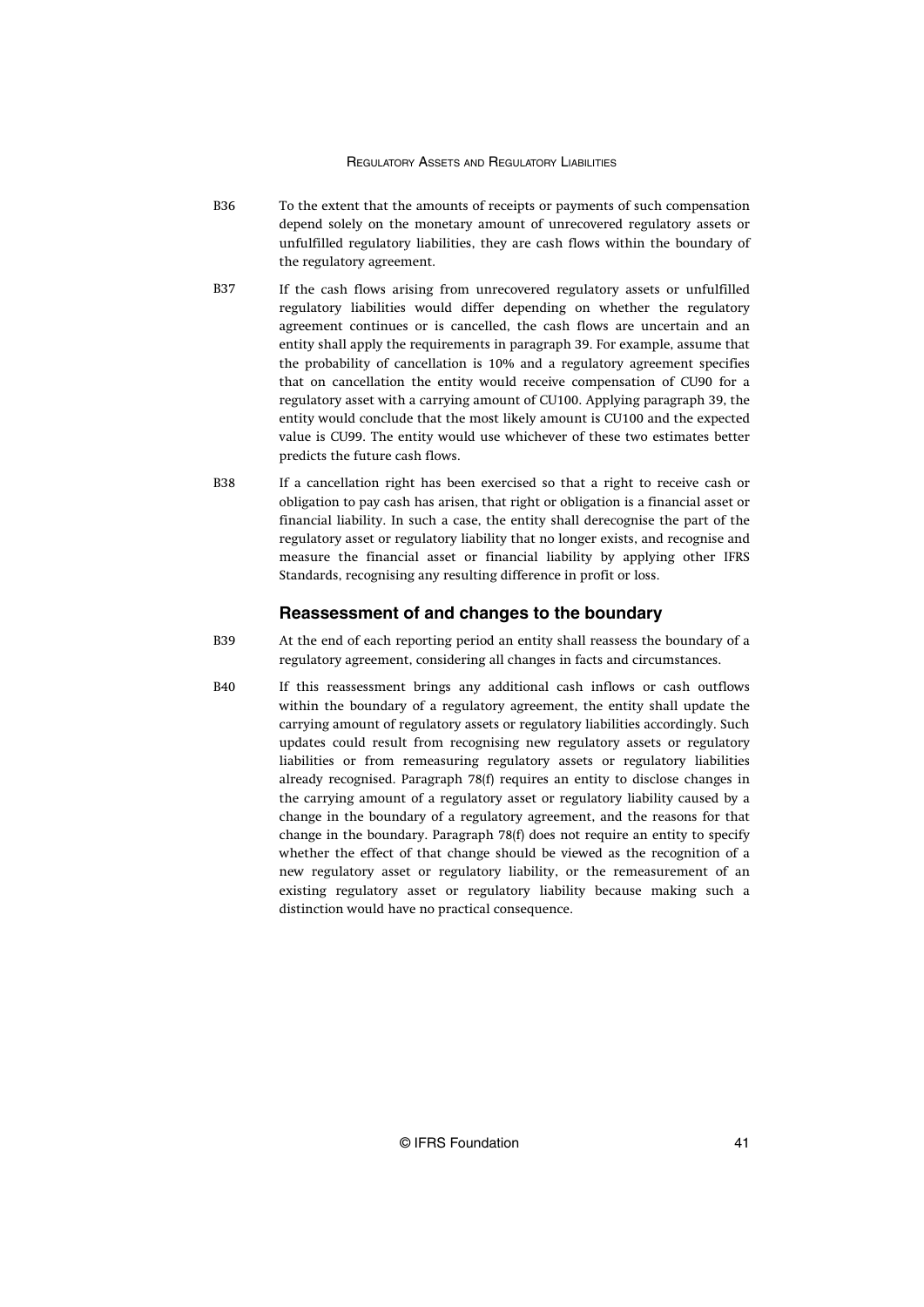# **Interaction with other IFRS Standards**

# **IAS 12 Income Taxes**

- Paragraphs B42–B46 discuss: B41
	- (a) regulatory assets or regulatory liabilities that arise when the regulated rates do not yet fully reflect current tax expense (income), or when an entity has a deferred tax liability or a deferred tax asset (paragraphs B42–B43);
	- (b) deferred tax liabilities or deferred tax assets resulting from a regulatory asset or regulatory liability (paragraph B44); and
	- (c) how income taxes affect the measurement of regulatory assets and regulatory liabilities (paragraphs B45–B46).
- Tax expense is typically an allowable expense and tax income is typically chargeable income. In some cases, the regulated rate for a specified period does not include all of the current and deferred tax effects of transactions occurring during that period. For example, a regulatory agreement may determine regulated rates on a basis that: B42
	- (a) includes an estimate of the current tax expense (income), with any variance between estimated and actual amounts being added or deducted when determining regulated rates in future periods; or
	- (b) does not include deferred tax expense (income).
- Applying this [draft] Standard in such cases, an entity shall recognise a regulatory asset or a regulatory liability if some or all of the current and deferred tax effects of transactions in the current period will affect the regulated rates in future periods, or affected the regulated rates in earlier periods. B43
- The tax base of a regulatory asset or regulatory liability is typically nil. Consequently, the recognition of a regulatory asset or regulatory liability typically gives rise to the recognition of a deferred tax liability or deferred tax asset in accordance with IAS 12. However, before applying IAS 12, an entity shall assess how income taxes affect the measurement of regulatory assets and regulatory liabilities (paragraphs B45–B46). B44
- In estimating the future cash flows arising from a regulatory asset or a regulatory liability, an entity shall consider the effect of amounts it is entitled to add in determining future regulated rates as a result of paying any income taxes as it recovers the regulatory asset, or that it is obliged to deduct in determining future regulated rates as a result of recovering any income taxes as it fulfils the regulatory liability. B45
- For example, assume that an entity has a regulatory asset arising because a performance incentive (bonus) of CU60 has not yet been included in determining the regulated rates, that the tax rate is 40%, and that the regulatory agreement allows all tax cash flows to be included ultimately in determining the regulated rates. In the future periods in which the bonus is B46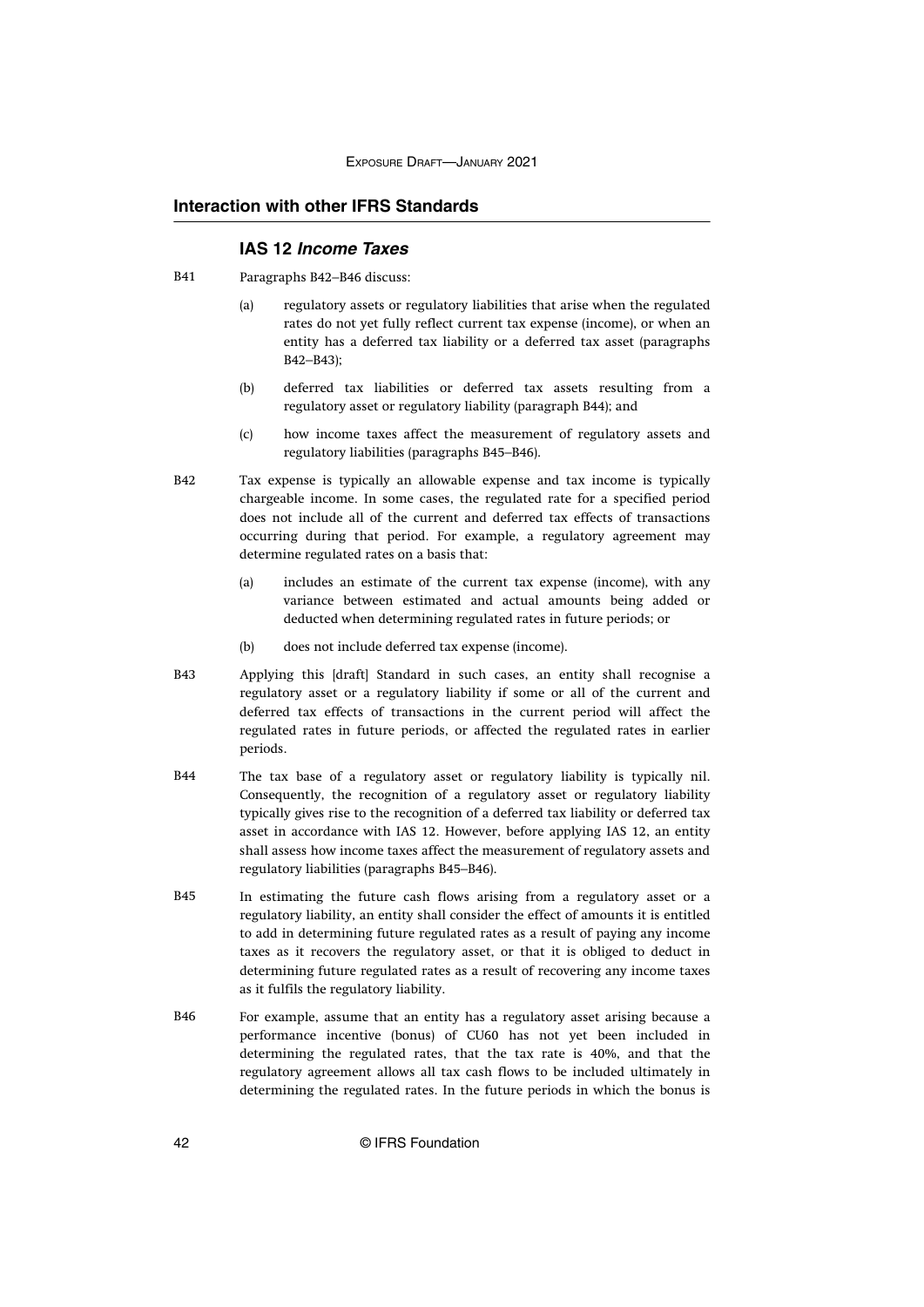included in determining regulated rates, the entity will include an amount of CU100 which will provide the entity with a net tax cash inflow of CU60 after the income tax cash outflow of CU40 (CU100  $\times$  40%). Consequently, in measuring its regulatory assets, the entity includes the cash flows arising from its right to recover both the bonus (CU60) and the income tax (CU40 (CU60  $\times$  40 ÷ 60)) that will result from recovering that bonus. Thus, the measurement of the regulatory assets reflects pre-tax cash inflows of CU100. The resulting income tax cash outflows of CU40 (CU100 × 40%) are reflected in the measurement of the resulting deferred tax liability.

#### **IFRIC 12 Service Concession Arrangements**

B47

IFRIC 12 applies to a public-to-private service concession arrangement if the grantor controls or regulates the price at which the operator must provide services, and if other specified conditions are met. Accordingly, some arrangements within the scope of IFRIC 12 may create regulatory assets or regulatory liabilities within the scope of this [draft] Standard. An entity shall account for those regulatory assets or regulatory liabilities separately from the assets and liabilities within the scope of IFRIC 12.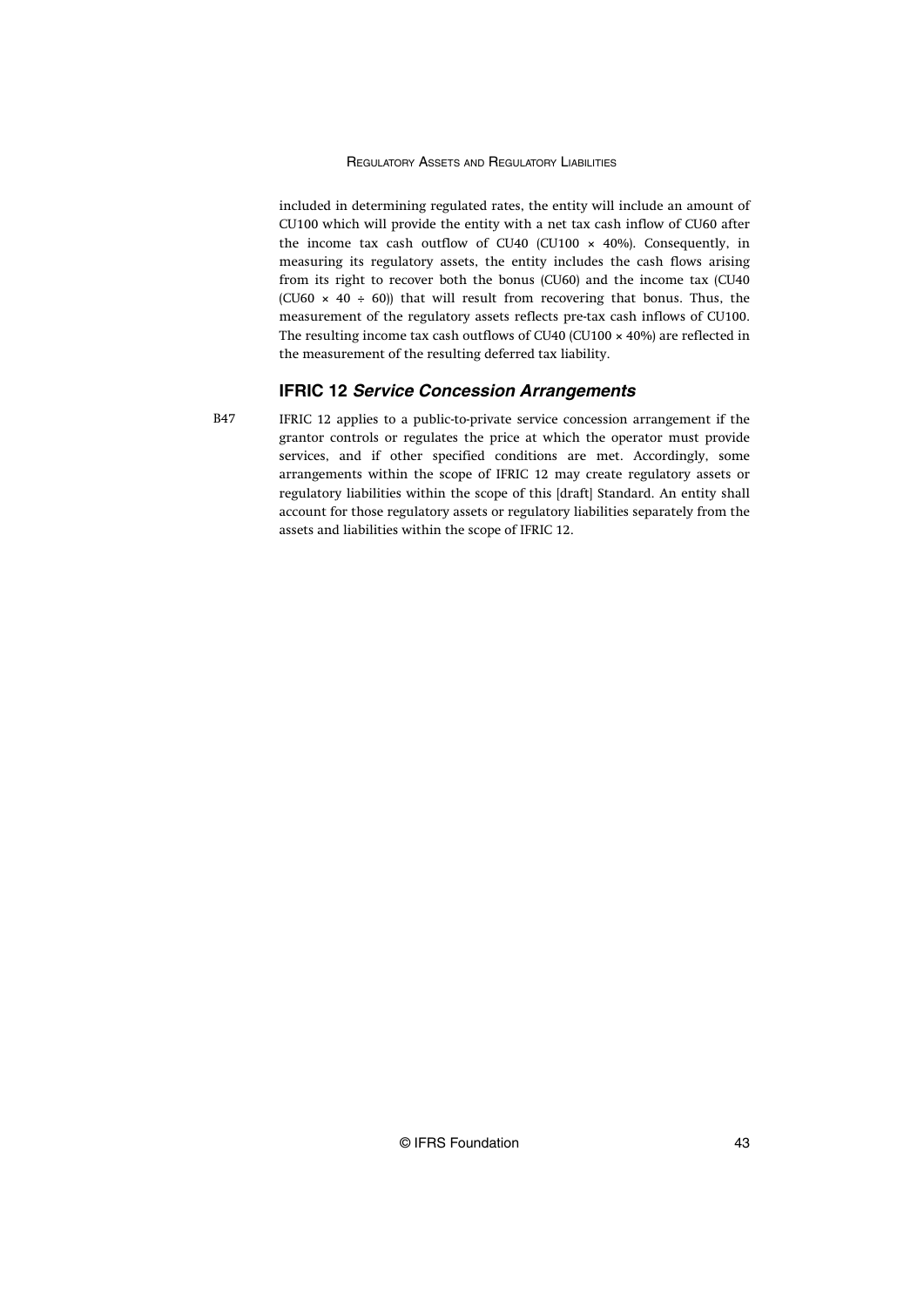# <span id="page-44-0"></span>**Appendix C Effective date and transition**

*This appendix is an integral part of the [draft] IFRS Standard.*

For the requirements in paragraphs C3–C4:

# **Effective date**

An entity shall apply this [draft] Standard for annual reporting periods beginning on or after [18–24 months from the date of publication]. Earlier application is permitted. If an entity applies this [draft] Standard earlier, it shall disclose that fact.  $C1$ 

# **Transition**

 $C<sub>2</sub>$ 

|                | (a)                                                                                                                                                                                | the date of initial application is the beginning of the annual reporting<br>period in which an entity first applies this [draft] Standard.                                                                                                                                                   |  |
|----------------|------------------------------------------------------------------------------------------------------------------------------------------------------------------------------------|----------------------------------------------------------------------------------------------------------------------------------------------------------------------------------------------------------------------------------------------------------------------------------------------|--|
|                | (b)                                                                                                                                                                                | the date of transition is the beginning of the earliest annual reporting<br>period presented in the financial statements for the annual reporting<br>period that includes the date of initial application.                                                                                   |  |
|                | (c)                                                                                                                                                                                | a past business combination is a business combination for which the<br>acquisition date is before the date of transition.                                                                                                                                                                    |  |
| C <sub>3</sub> |                                                                                                                                                                                    | An entity shall apply this [draft] Standard retrospectively in accordance with<br>IAS 8 Accounting Policies, Changes in Accounting Estimates and Errors, except as<br>permitted in paragraph C4.                                                                                             |  |
| C4             | An entity may elect not to apply this [draft] Standard retrospectively to a past<br>business combination. If an entity makes this election, it shall at the date of<br>transition: |                                                                                                                                                                                                                                                                                              |  |
|                | (a)                                                                                                                                                                                | apply the election to all of its past business combinations.                                                                                                                                                                                                                                 |  |
|                | (b)                                                                                                                                                                                | apply the requirements in subparagraphs $(c)$ – $(g)$ separately to each past<br>business combination.                                                                                                                                                                                       |  |
|                | (c)                                                                                                                                                                                | recognise and measure, applying this [draft] Standard, all regulatory<br>assets acquired, and all regulatory liabilities assumed, in a past<br>business combination, which still exist at the date of transition.                                                                            |  |
|                | (d)                                                                                                                                                                                | derecognise all items (such as some regulatory balances) that were<br>recognised as assets or liabilities in that past business combination but<br>would not have been recognised if the [draft] Standard had always been<br>applied.                                                        |  |
|                | (e)                                                                                                                                                                                | recognise any deferred tax effects of the adjustments described in<br>subparagraphs $(c)$ – $(d)$ .                                                                                                                                                                                          |  |
|                | (f)                                                                                                                                                                                | adjust the carrying amount of non-controlling interests from that past<br>business combination remaining at the date of transition for their<br>proportionate share of the net amount of the adjustments described in<br>subparagraphs (c)-(e), if the entity measured those non-controlling |  |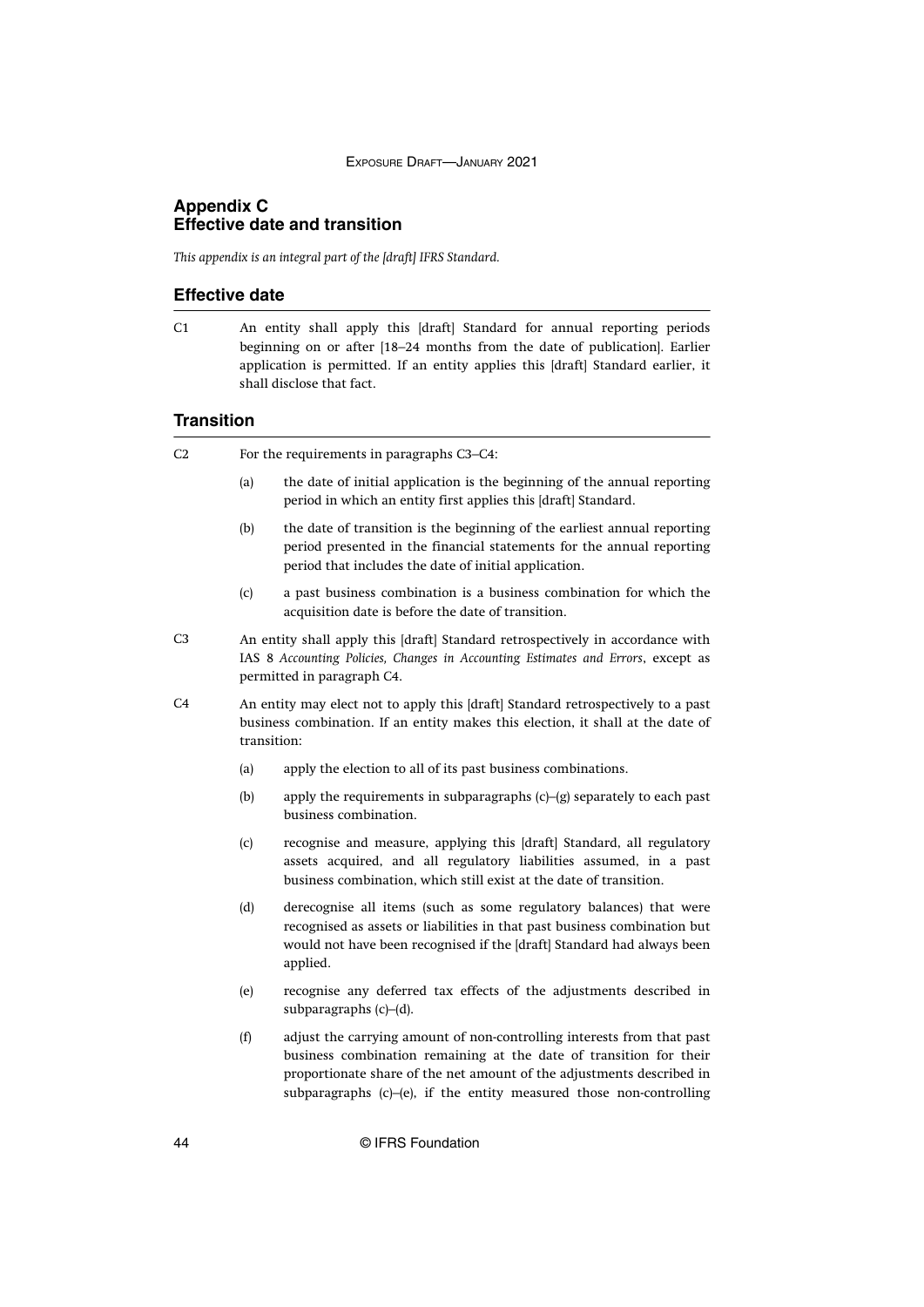interests at their proportionate share in the recognised amounts of the acquiree's identifiable net assets, rather than at fair value.

(g) adjust the carrying amount of goodwill still remaining from that past business combination for the net amount of the adjustments described in subparagraphs (c)–(f). If that adjustment reduces the carrying amount of goodwill to nil, the entity shall recognise any remaining amount of adjustment in retained earnings or, if appropriate, another category of equity.

# **Withdrawal of other IFRS Standards**

C5 This [draft] Standard supersedes IFRS 14 *Regulatory Deferral Accounts*.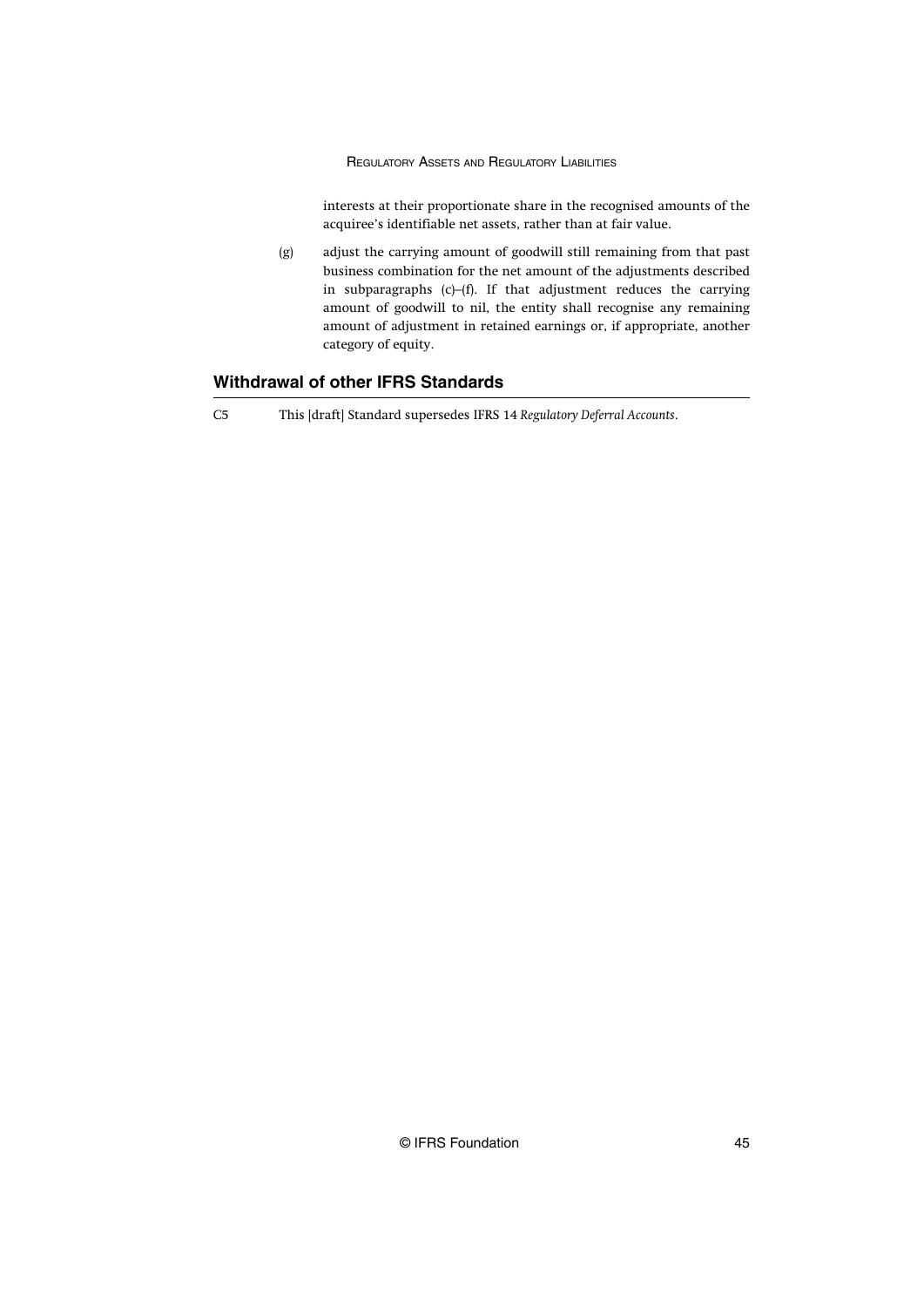# <span id="page-46-0"></span>**Appendix D [Draft] Amendments to other IFRS Standards**

*This appendix sets out [draft] amendments to other IFRS Standards. An entity shall apply the amendments when it applies [draft] IFRS X.*

# **IFRS 1 First-time Adoption of International Financial Reporting Standards**

Paragraph 39V is deleted. Deleted text is struck through. New text is underlined.

#### **Effective date**

...

...

...

[Deleted] IFRS 14 *Regulatory Deferral Accounts*, issued in January 2014, amended paragraph D8B. An entity shall apply that amendment for annual periods beginning on or after 1 January 2016. Earlier application is permitted. If an entity applies IFRS 14 for an earlier period, the amendment shall be applied for that earlier period. 39V

In Appendix C, paragraph C4 is amended. Deleted text is struck through. New text is underlined.

- If a first-time adopter does not apply IFRS 3 retrospectively to a past business combination, this has the following consequences for that business combination:  $C<sub>4</sub>$ 
	- (c) The first-time adopter shall exclude from its opening IFRS statement of financial position any item recognised in accordance with previous GAAP that does not qualify for recognition as an asset or liability under IFRSs. The first-time adopter shall account for the resulting change as follows:
		- (i) the first-time adopter may have classified a past business combination as an acquisition and recognised as an intangible asset an item that does not qualify for recognition as an asset in accordance with IAS 38 *Intangible Assets*. It shall reclassify that item (and, if any, the related deferred tax and non-controlling interests) as part of goodwill (unless it deducted goodwill directly from equity in accordance with previous GAAP, see (g) (i) and (i) below). A first-time adopter shall apply the same treatment to a regulatory balance that is not a regulatory asset as defined in [draft] IFRS X *Regulatory Assets and Regulatory Liabilities* but arises if a regulatory agreement allows goodwill to be included in the regulated rates to be charged to customers in the future.

46 © IFRS Foundation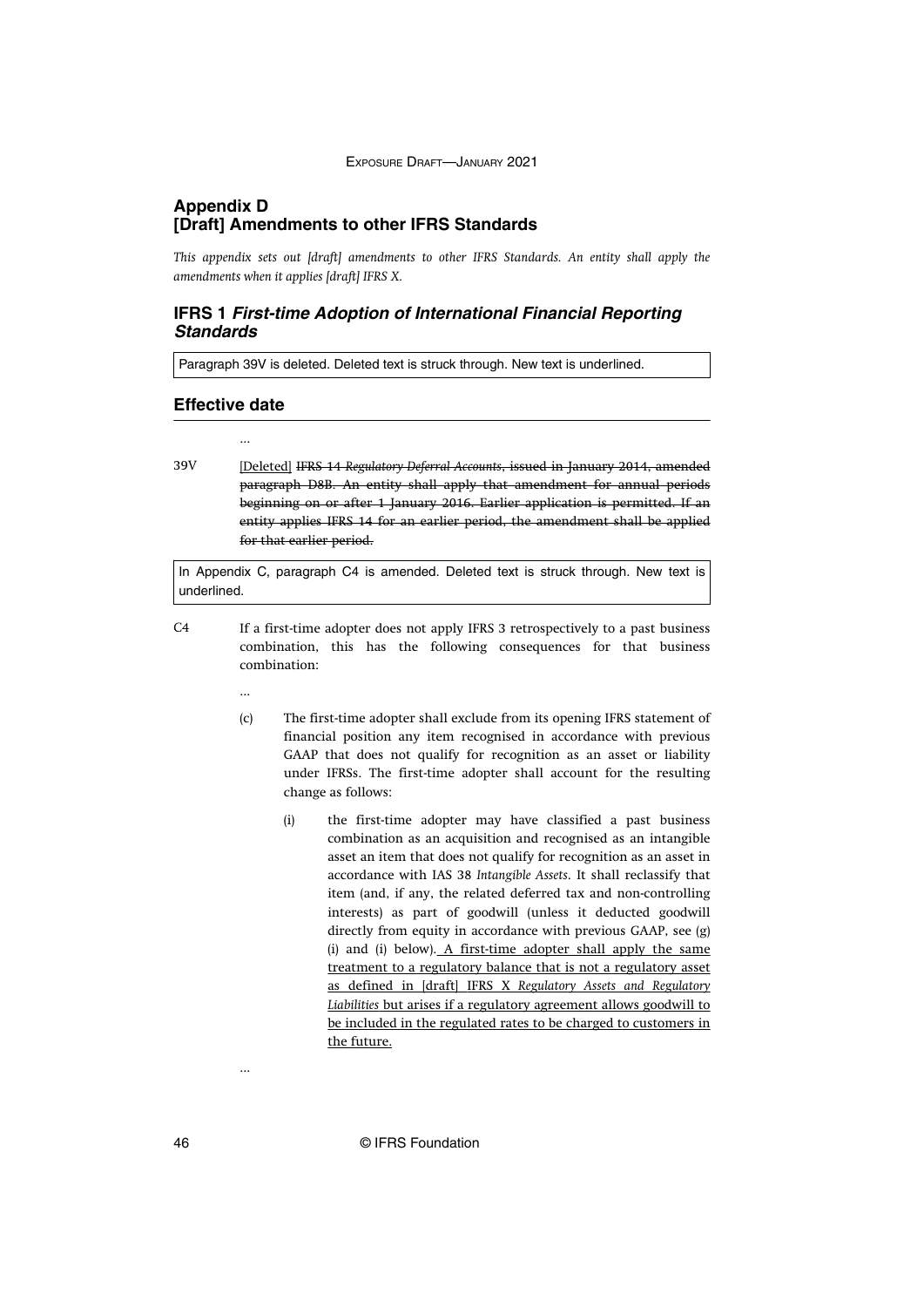- (g) The carrying amount of goodwill in the opening IFRS statement of financial position shall be its carrying amount in accordance with previous GAAP at the date of transition to IFRSs, after the following two adjustments:
	- (i) The If required by  $(c)(i)$  above, the first-time adopter shall increase the carrying amount of goodwill when it reclassifies the items described in (c)(i) an item that it recognised as an intangible asset in accordance with previous GAAP. Similarly, if (f) above requires the first-time adopter to recognise an intangible asset that was subsumed in recognised goodwill in accordance with previous GAAP, the first-time adopter shall decrease the carrying amount of goodwill accordingly (and, if applicable, adjust deferred tax and non-controlling interests).

In Appendix D, paragraph D8B is amended. Deleted text is struck through. New text is underlined.

#### **Deemed cost**

...

D8B

Some entities hold items of property, plant and equipment, right-of-use assets or intangible assets that are used, or were previously used, in operations subject to a regulatory agreement that is capable of creating regulatory assets or regulatory liabilities within the scope of [draft] IFRS X *Regulatory Assets and Regulatory Liabilities*-rate regulation. The carrying amount of such items might include amounts that were determined under previous GAAP but do not qualify for capitalisation in accordance with IFRSs. If this is the case, a first-time adopter may elect to use the previous GAAP carrying amount of such an item at the date of transition to IFRSs as deemed cost. If an entity applies this exemption to an item, it need not apply it to all items. At the date of transition to IFRSs, an entity shall test for impairment in accordance with IAS 36 each item for which this exemption is used. For the purposes of this paragraph, operations are subject to rate regulation if they are governed by a framework for establishing the prices that can be charged to customers for goods or services and that framework is subject to oversight and/or approval by a rate regulator (as defined in IFRS 14 *Regulatory Deferral Accounts*).

# **IFRS 3 Business Combinations**

...

Paragraph 28C and a heading above that paragraph are added. New text is underlined.

Exceptions to both the recognition and measurement principles

#### **Regulatory assets and regulatory liabilities**

The acquirer shall recognise and measure all regulatory assets acquired and regulatory liabilities assumed in a business combination in accordance with [draft] IFRS X *Regulatory Assets and Regulatory Liabilities*. 28C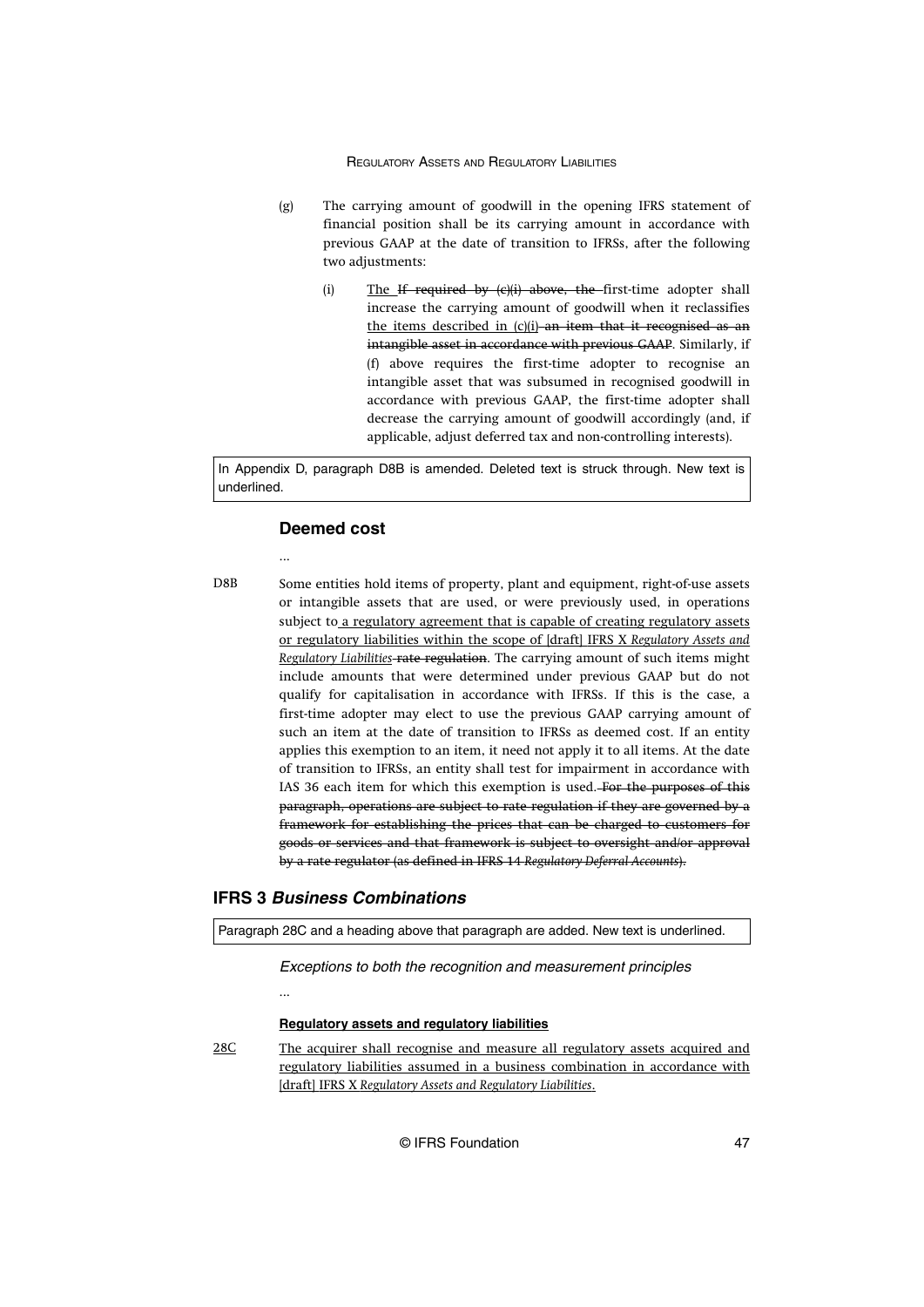# **IFRS 5 Non-current Assets Held for Sale and Discontinued Operations**

Paragraph 5 is amended. New text is underlined.

#### **Scope**

- 5
- The measurement provisions of this IFRS do not apply to the following assets, which are covered by the IFRSs listed, either as individual assets or as part of a disposal group:
	- ...

...

(g) regulatory assets ([draft] IFRS X *Regulatory Assets and Regulatory Liabilities*).

# **IAS 1 Presentation of Financial Statements**

Paragraphs 54 and 82 are amended. New text is underlined.

# **Information to be presented in the statement of financial position**

**54**

**The statement of financial position shall include line items that present the following amounts:**

- **(da) portfolios of contracts within the scope of IFRS 17 that are assets, disaggregated as required by paragraph 78 of IFRS 17;**
- **(db) regulatory assets as defined in [draft] IFRS X** *Regulatory Assets and Regulatory Liabilities***;**
- 

...

**...**

- **(ma) portfolios of contracts within the scope of IFRS 17 that are liabilities, disaggregated as required by paragraph 78 of IFRS 17;**
- **(mb) regulatory liabilities as defined in [draft] IFRS X;**

#### **Information to be presented in the profit or loss section or the statement of profit or loss**

**82**

**In addition to items required by other IFRSs, the profit or loss section or the statement of profit or loss shall include line items that present the following amounts for the period:**

- **(a) revenue, presenting separately:**
	- **(i) interest revenue calculated using the effective interest method; and**
	- **(ii) insurance revenue (see IFRS 17);**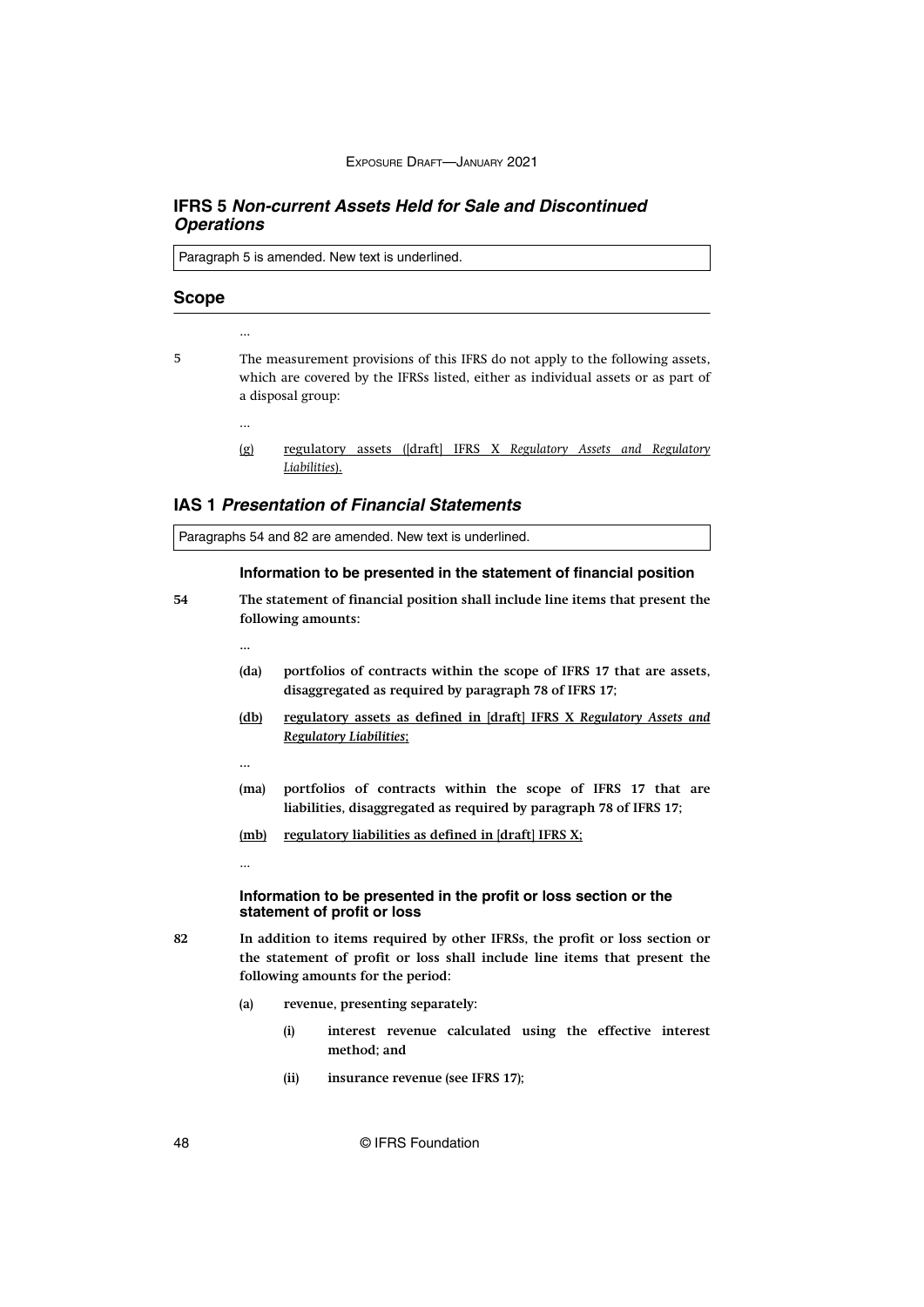- **(aza) regulatory income or regulatory expense (see [draft] IFRS X);**
- **(aa) gains and losses arising from the derecognition of financial assets measured at amortised cost;**

# **IAS 8 Accounting Policies, Changes in Accounting Estimates and Errors**

The footnote to paragraph 11(b), paragraph 54G and the footnote to paragraph 54G are deleted. Deleted text is struck through. New text is underlined. The Board would also delete the related paragraphs BC38–BC40 of the Basis for Conclusions on IAS 8. These paragraphs are not reproduced here.

# **Selection and application of accounting policies**

...

...

- **In making the judgement described in paragraph 10, management shall refer to, and consider the applicability of, the following sources in descending order: 11**
	- **...**
	- **(b) the definitions, recognition criteria and measurement concepts for assets, liabilities, income and expenses in the** *Conceptual Framework for Financial Reporting* **(***Conceptual Framework***).\***
	- **Paragraph 54G explains how this requirement is amended for regulatory account balances.**

#### ...

**\***

# **Effective date and transition**

# ...

[Deleted] If an entity does not apply IFRS 14 *Regulatory Deferral Accounts*, the entity shall, in applying paragraph 11(b) to regulatory account balances, continue to refer to, and consider the applicability of, the definitions, recognition criteria, and measurement concepts in the *Framework for the Preparation and Presentation of Financial Statements*\* instead of those in the *Conceptual Framework*. A regulatory account balance is the balance of any expense (or income) account that is not recognised as an asset or a liability in accordance with other applicable IFRS Standards but is included, or is expected to be included, by the rate regulator in establishing the rate(s) that can be charged to customers. A rate regulator is an authorised body that is empowered by statute or regulation to establish the rate or a range of rates that bind an entity. The rate regulator may be a third-party body or a related party of the entity, including the entity's own governing board, if that body is required by statute or regulation to set rates both in the interest of the customers and to ensure the overall financial viability of the entity. 54G

© IFRS Foundation 49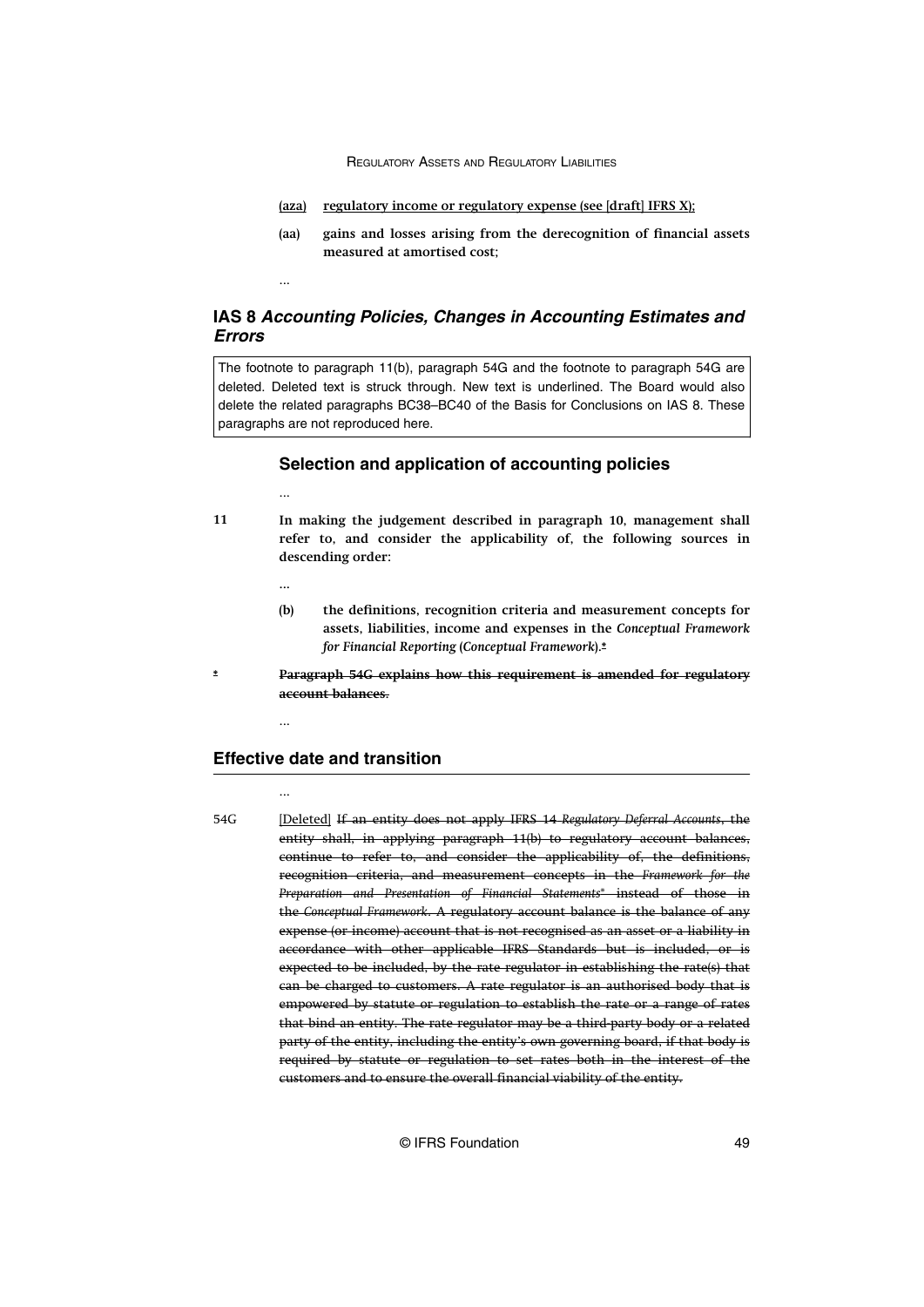**The reference is to the IASC's** *Framework for the Preparation and Presentation of Financial Statements* **adopted by the Board in 2001.**

# **IAS 36 Impairment of Assets**

Paragraphs 2, 43 and 79 are amended. Deleted text is struck through. New text is underlined.

#### **Scope**

**2**

**\***

**This Standard shall be applied in accounting for the impairment of all assets, other than:**

- 
- **(h) contracts within the scope of IFRS 17** *Insurance Contracts* **that are assets and any assets for insurance acquisition cash flows as defined in IFRS 17; and**
- **(i) non-current assets (or disposal groups) classified as held for sale in accordance with IFRS 5** *Non-current Assets Held for Sale and Discontinued Operations***.; and**
- **(j) regulatory assets (see [draft] IFRS X** *Regulatory Assets and Regulatory Liabilities***).**
- ...

...

...

...

#### **Composition of estimates of future cash flows**

43

To avoid double-counting, estimates of future cash flows do not include:

- (a) cash inflows from assets that generate cash inflows that are largely independent of the cash inflows from the asset under review (for example, financial assets such as receivables, and regulatory assets); and
- (b) cash outflows that relate to obligations that have been recognised as liabilities (for example, payables, pensions, or provisions and regulatory liabilities).

# **Recoverable amount and carrying amount of a cash-generating unit**

79

For practical reasons, the recoverable amount of a cash-generating unit is sometimes determined after consideration of assets that are not part of the cash-generating unit (for example, receivables or other financial assets, and regulatory assets) or liabilities that have been recognised (for example, payables, pensions, and other provisions and regulatory liabilities). In such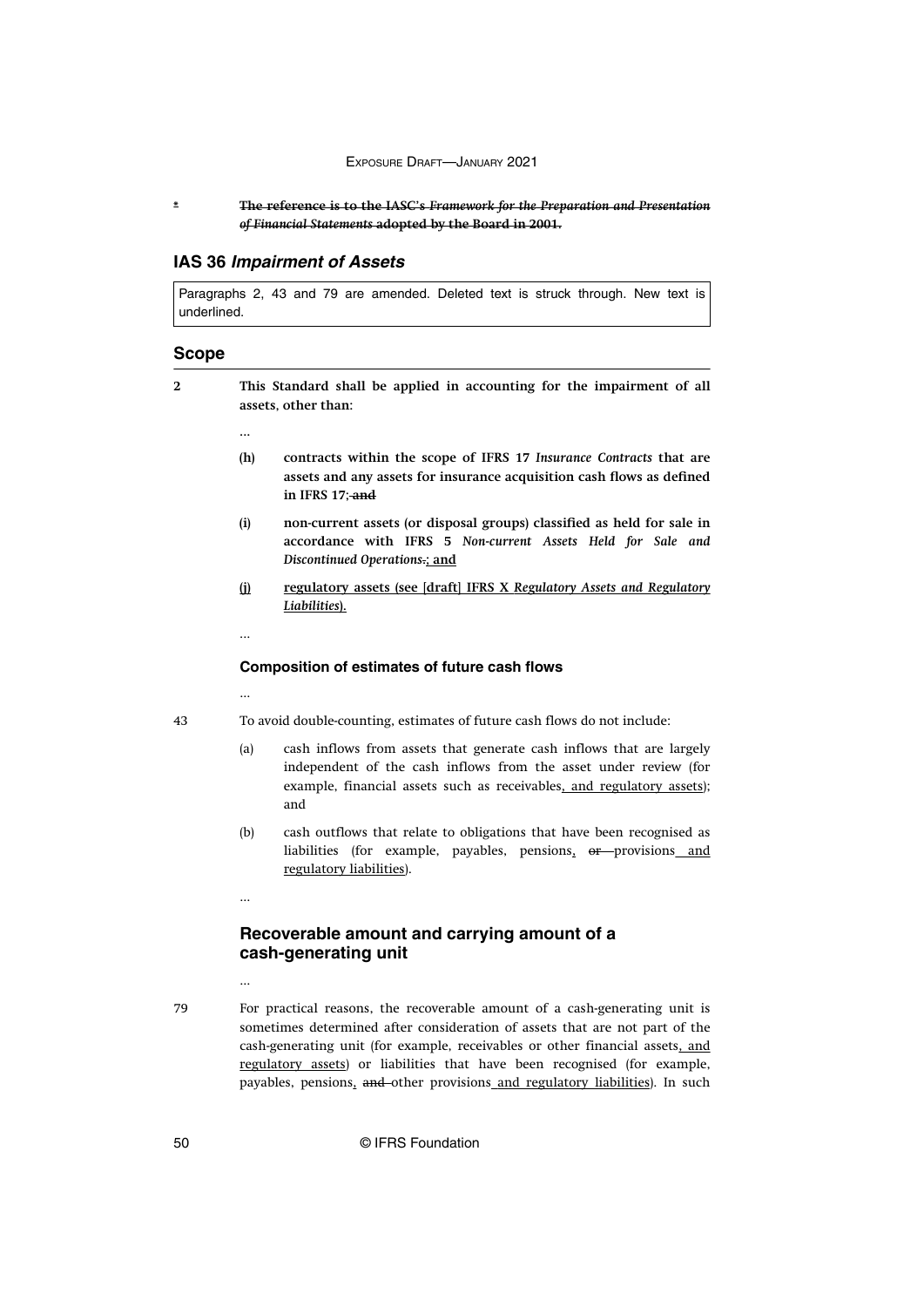cases, the carrying amount of the cash-generating unit is increased by the carrying amount of those assets and decreased by the carrying amount of those liabilities.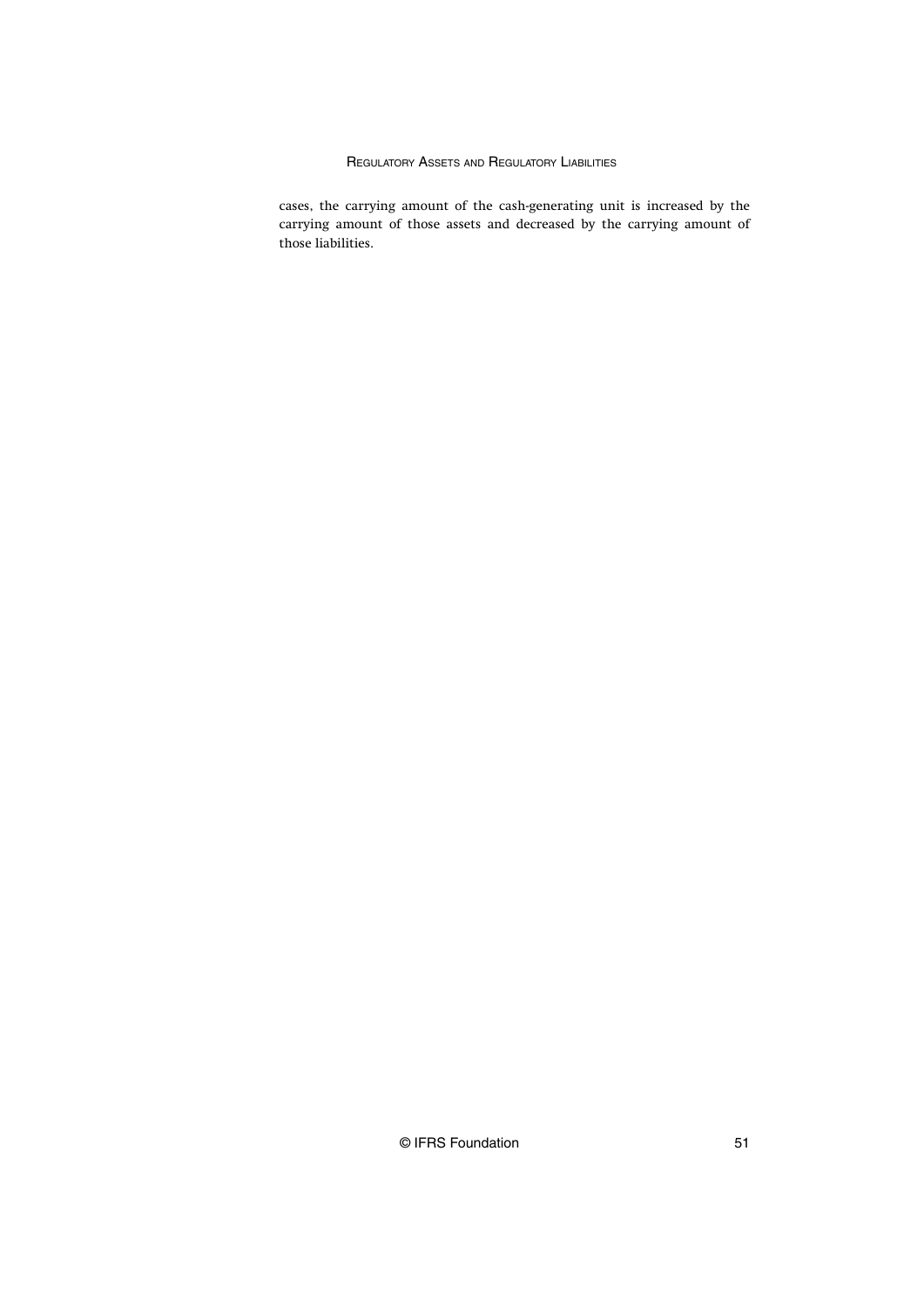# **Approval by the Board of Exposure Draft Regulatory Assets and Regulatory Liabilities published in January 2021**

The Exposure Draft *Regulatory Assets and Regulatory Liabilities* was approved for publication by 10 of 13 members of the International Accounting Standards Board (Board). Ms Tokar voted against its publication. Her alternative view is set out after the Basis for Conclusions. Messrs Gast and Mackenzie abstained from voting in view of their recent appointment to the Board.

| Hans Hoogervorst    | Chairman   |
|---------------------|------------|
| Suzanne Lloyd       | Vice-Chair |
| Nick Anderson       |            |
| Tadeu Cendon        |            |
| Martin Edelmann     |            |
| Françoise Flores    |            |
| Zach Gast           |            |
| Jianqiao Lu         |            |
| Bruce Mackenzie     |            |
| <b>Thomas Scott</b> |            |
| Rika Suzuki         |            |
| Ann Tarca           |            |
| Mary Tokar          |            |
|                     |            |